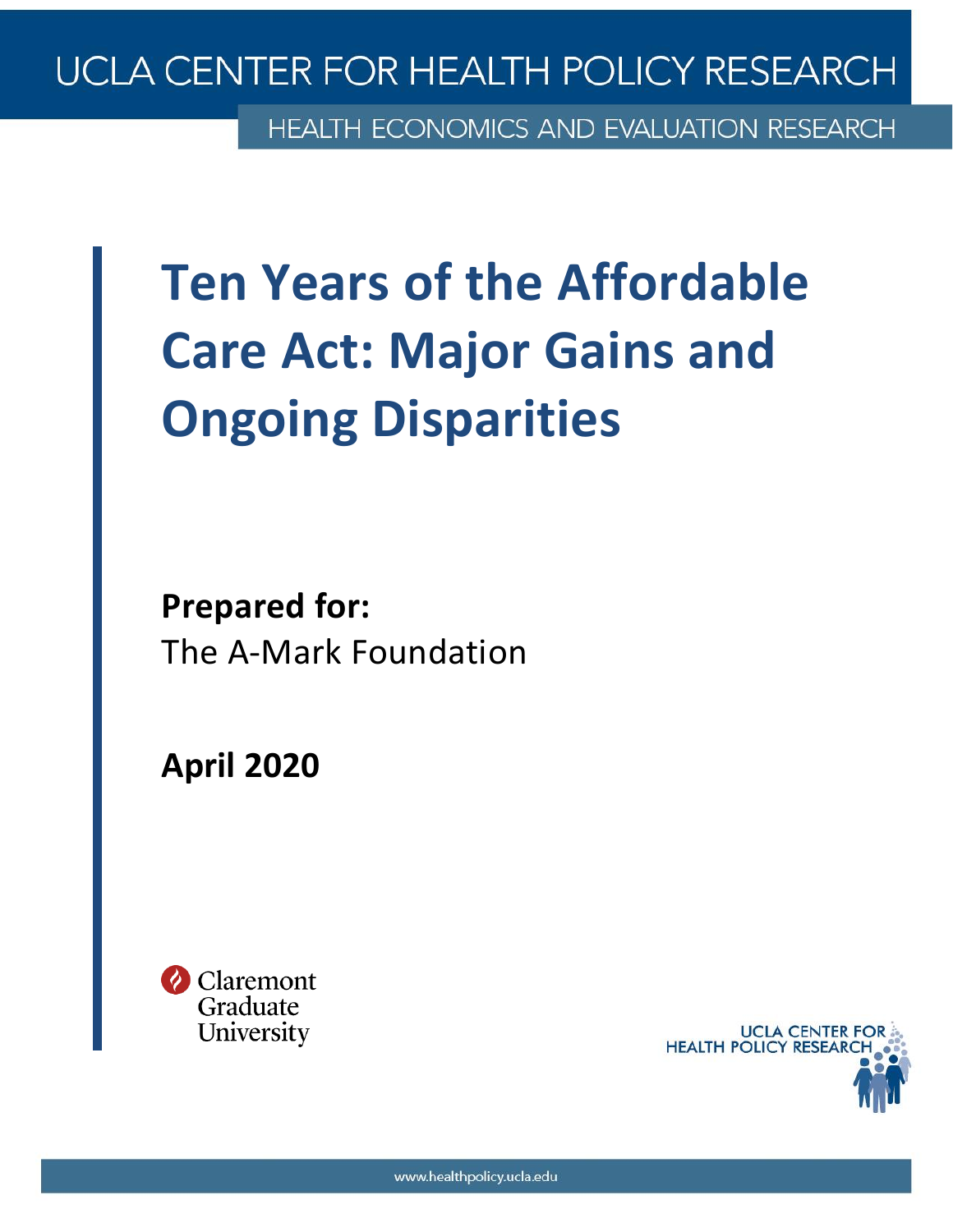# **Ten Years of the Affordable Care Act: Major Gains and Ongoing Disparities**

Gerald F. Kominski, PhD Petra W. Rasmussen, MPH Chengcheng Zhang, BA Safia Hassan Deborah Freund, PhD

**UCLA Center for Health Policy Research Health Economics and Evaluation Research Program and Claremont Graduate University** 

#### **April 2020**

This report was prepared as a public service with support from The A-Mark Foundation. The analysis, interpretation, and conclusions contained in this report are the sole responsibility of the authors.

Suggested Citation:

Kominski GF, Rasmussen PW, Zhang C, Hassan S, Freund D. April 2020. *Ten Years of the Affordable Care Act: Major Gains and Ongoing Disparities*. Los Angeles, Calif.: UCLA Center for Health Policy Research.

UCLA Center for Health Policy Research | 10960 Wilshire Blvd. | Suite 1550 | Los Angeles, CA 90024 | t: 310.794.0909 | f: 310.794.2686 | healthpolicy@ucla.edu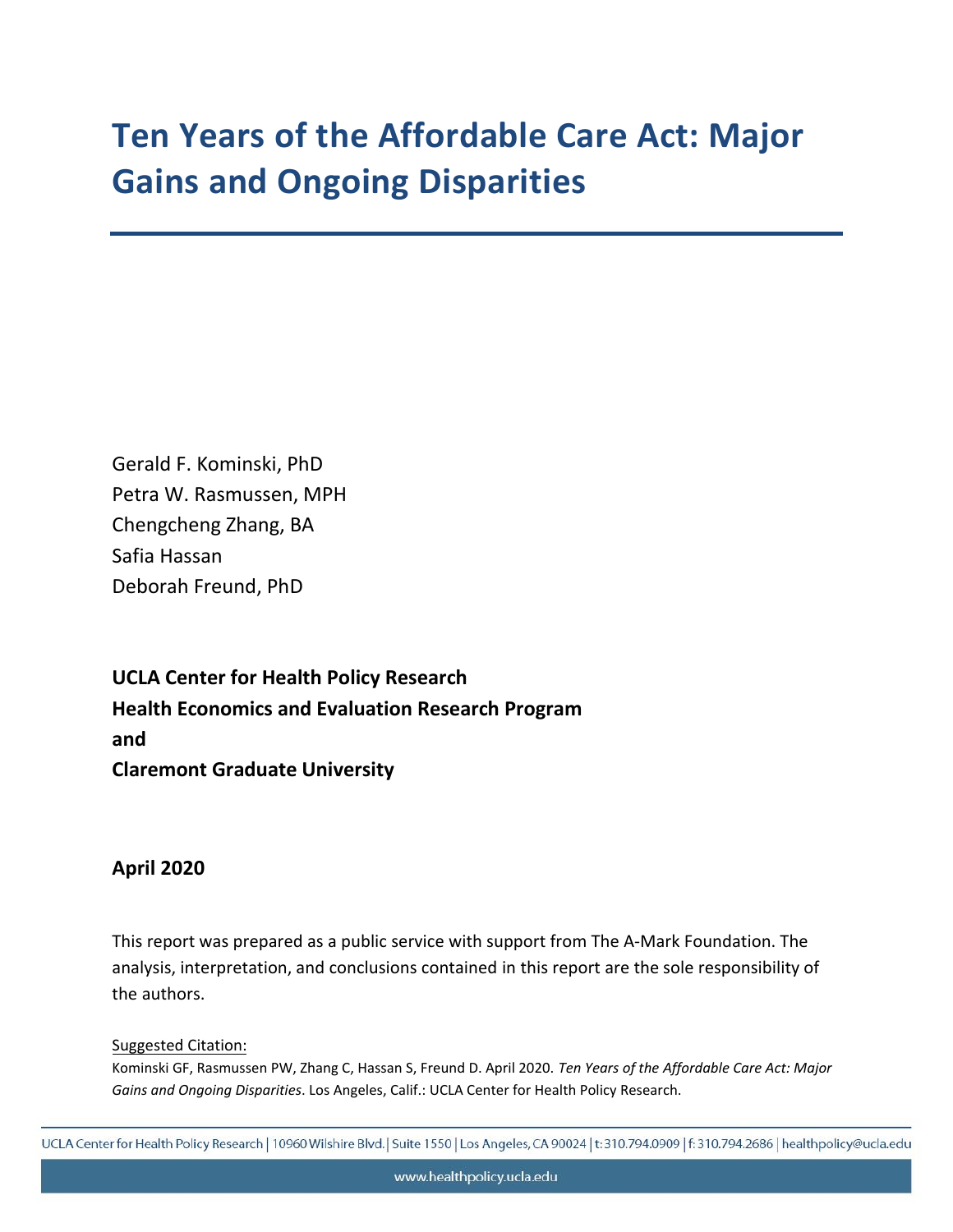# **Contents**

| Expansion States Achieved Similar Improvement in Coverage Among Low-Income Individuals |
|----------------------------------------------------------------------------------------|
| Nonexpansion States Had Less Improvement in Coverage Among Middle-Income Individuals   |
| Higher-Income Individuals Have Had Small Gains but Worsening Coverage Since 2016  8    |
|                                                                                        |
|                                                                                        |
|                                                                                        |
| Higher Education Is Associated With Substantially Lower Rates of Uninsurance 10        |
|                                                                                        |
|                                                                                        |
|                                                                                        |
| Having Complete Housing Is Always Associated With Greater Health Insurance Coverage 13 |
|                                                                                        |
|                                                                                        |
|                                                                                        |
| Insurance Coverage Improved for Everyone, Regardless of Employment Status 16           |
| Relationship of Employment to Coverage Varies Substantially by Income 17               |
| For Higher-Income Groups, the Unemployed Remain at Much Higher Risk of Being Uninsured |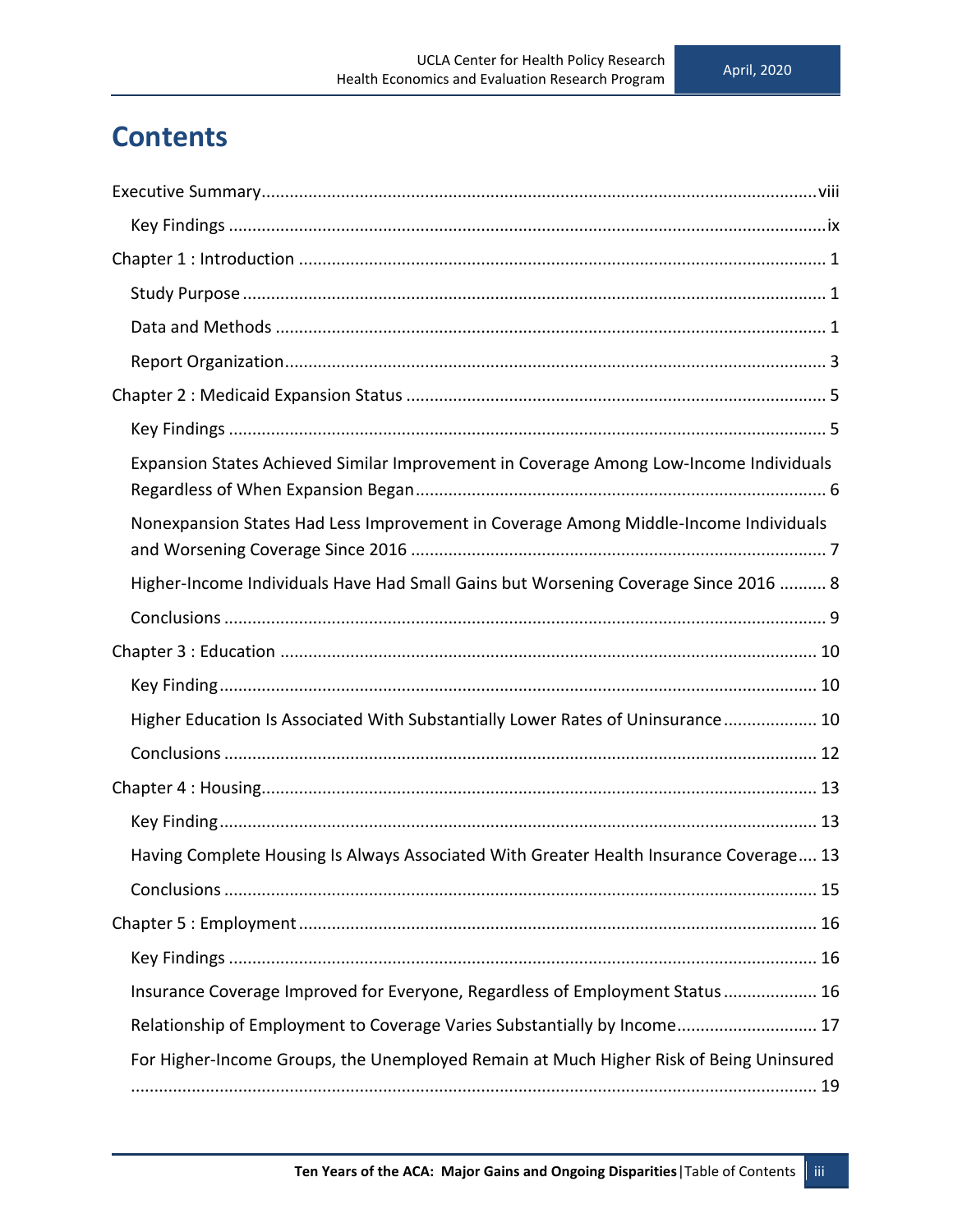| Nonexpansion States Have Higher Rates of Uninsurance, Regardless of Employment Status 19   |  |
|--------------------------------------------------------------------------------------------|--|
|                                                                                            |  |
|                                                                                            |  |
|                                                                                            |  |
| Coverage Has Improved Regardless of Citizenship Status, but 1 in 3 Noncitizens Remains     |  |
| Noncitizens Have Highest Uninsured Rates Across All Income Categories 23                   |  |
| Both Citizens and Noncitizens Have Higher Uninsured Rates in Nonexpansion States Across    |  |
|                                                                                            |  |
|                                                                                            |  |
|                                                                                            |  |
| Individuals Who Do Not Speak English at All or Not Well Had the Highest Rates of           |  |
| Uninsured Rates Declined More in Expansion States Than Nonexpansion States for All Levels  |  |
|                                                                                            |  |
|                                                                                            |  |
|                                                                                            |  |
| Uninsured Rates Decreased for All Racial/Ethnic Groups, but Hispanics/Latinos and American |  |
| Among U.S. Citizens, American Indians/Alaska Natives Have a Significantly Higher Uninsured |  |
| Noncitizen Hispanics/Latinos Have Higher Uninsured Rates Than All Other Noncitizens,       |  |
| Differences in Uninsured Rates Between Racial/Ethnic Groups Persist Across All Income      |  |
| Low-Income Individuals in Expansion States Had Larger Gains in Coverage Than Those in      |  |
|                                                                                            |  |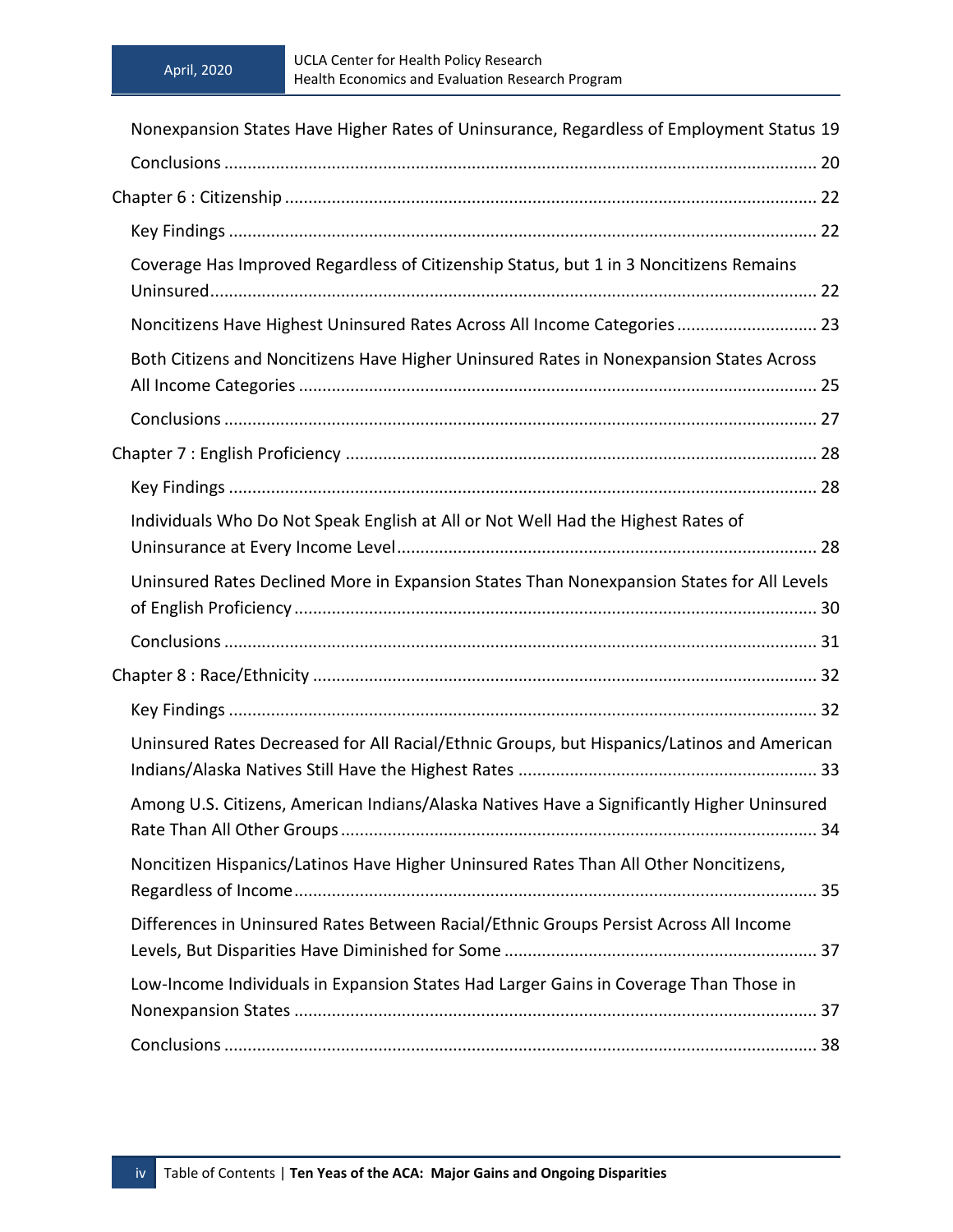| Everyone Under Age 65 Had Lower Rates of Uninsurance, but 19-25-Year-Olds Improved the                                                                           |
|------------------------------------------------------------------------------------------------------------------------------------------------------------------|
| Low-Income Individuals of All Ages Had the Most Dramatic Coverage Gains, Yet Continue To                                                                         |
| Low-Income Individuals in Expansion States Had Greater Gains in Coverage and Lower<br>Uninsured Rates Than Those in Nonexpansion States Across All Age Groups 42 |
|                                                                                                                                                                  |
|                                                                                                                                                                  |
|                                                                                                                                                                  |
| Low- and Middle-Income Individuals Gained Coverage Primarily Through Increased                                                                                   |
| Since 2008, ESI Has Remained Constant for Four out of Five High-Income Individuals  46                                                                           |
|                                                                                                                                                                  |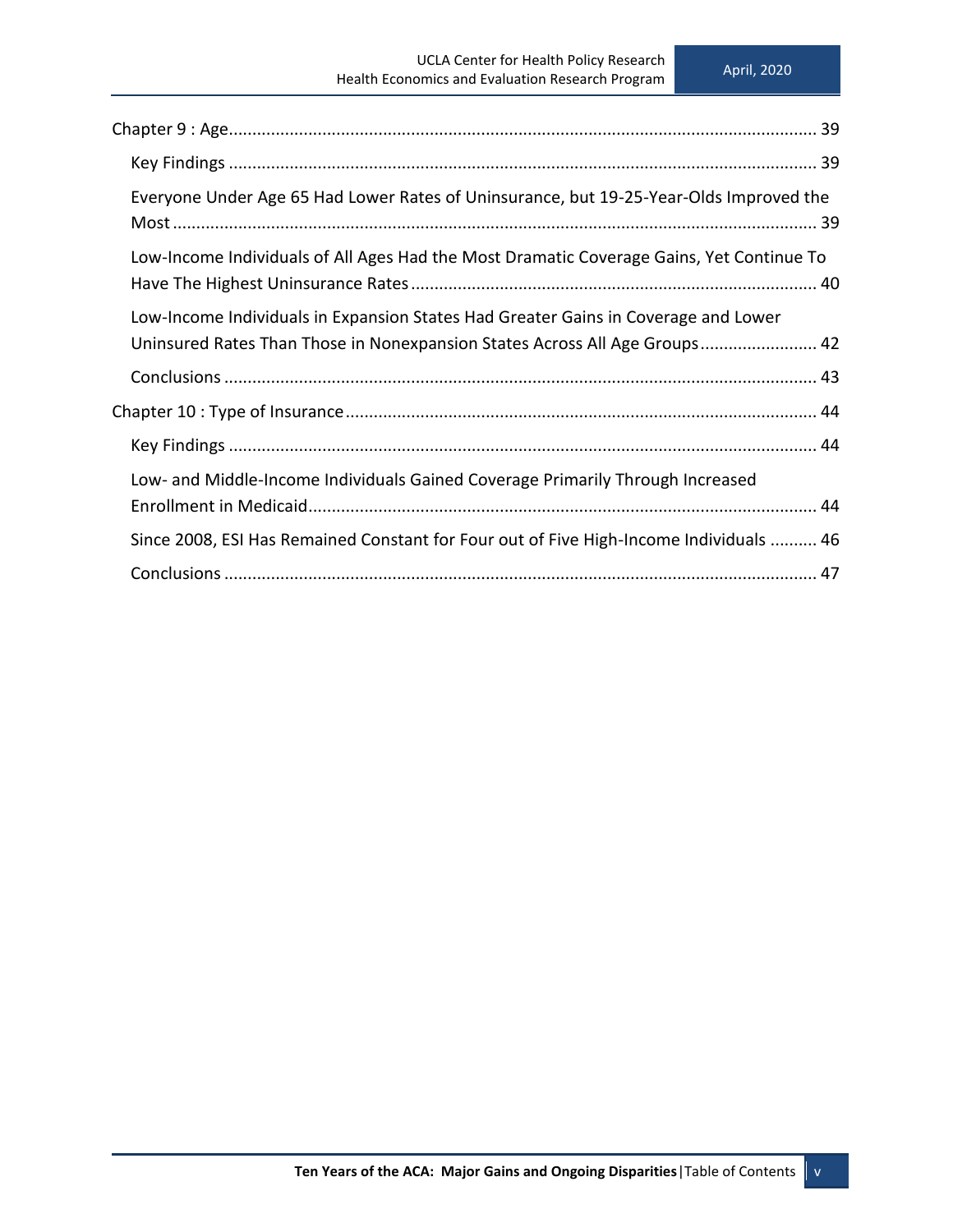# **List of Exhibits**

| Exhibit 2.1. Uninsured Rates Among Those Ages 0-64 by Medicaid Expansion Status, 2008-2018   |
|----------------------------------------------------------------------------------------------|
| Exhibit 2.2. Uninsured Rates for Those Ages 0-64 With Incomes Below 100% FPL, by Medicaid    |
| Exhibit 2.3. Uninsured Rates for Those Ages 0-64 With Incomes 100%-399% FPL, by Medicaid     |
| Exhibit 2.4. Uninsured Rates for Those Ages 0-64 With Incomes 400% FPL and Above, by         |
| Exhibit 3.1. Uninsured Rates for Those Ages 18-64 by Educational Attainment and Income, 2013 |
| Exhibit 4.1. Uninsured Rates Among Those Ages 0-64 by Housing Status and Income, 2013 and    |
| Exhibit 5.1. Uninsured Rates Among Those Ages 18-64 by Employment Status, 2008-2018 17       |
| Exhibit 5.2. Uninsured Rates Among Those Ages 18-64 With Incomes Below 100% FPL, by          |
| Exhibit 5.3. Uninsured Rates Among Those Ages 18-64 With Incomes 100%-399% FPL, by           |
| Exhibit 5.4. Uninsured Rates for Those Ages 18-64 With Incomes 400% FPL and Above, by        |
| Exhibit 5.5. Uninsured Rates Among Those Ages 18-64 in Expansion vs. Nonexpansion States, by |
| Exhibit 6.1. Uninsured Rates Among Those Ages 0-64 by Citizenship Status, 2008-2018 23       |
| Exhibit 6.2. Uninsured Rates Among Those Ages 0-64 by Citizenship Status and Income, 2008-   |
| Exhibit 6.3. Uninsured Rates Among Those Ages 0-64 With Incomes Below 100% FPL, by Year,     |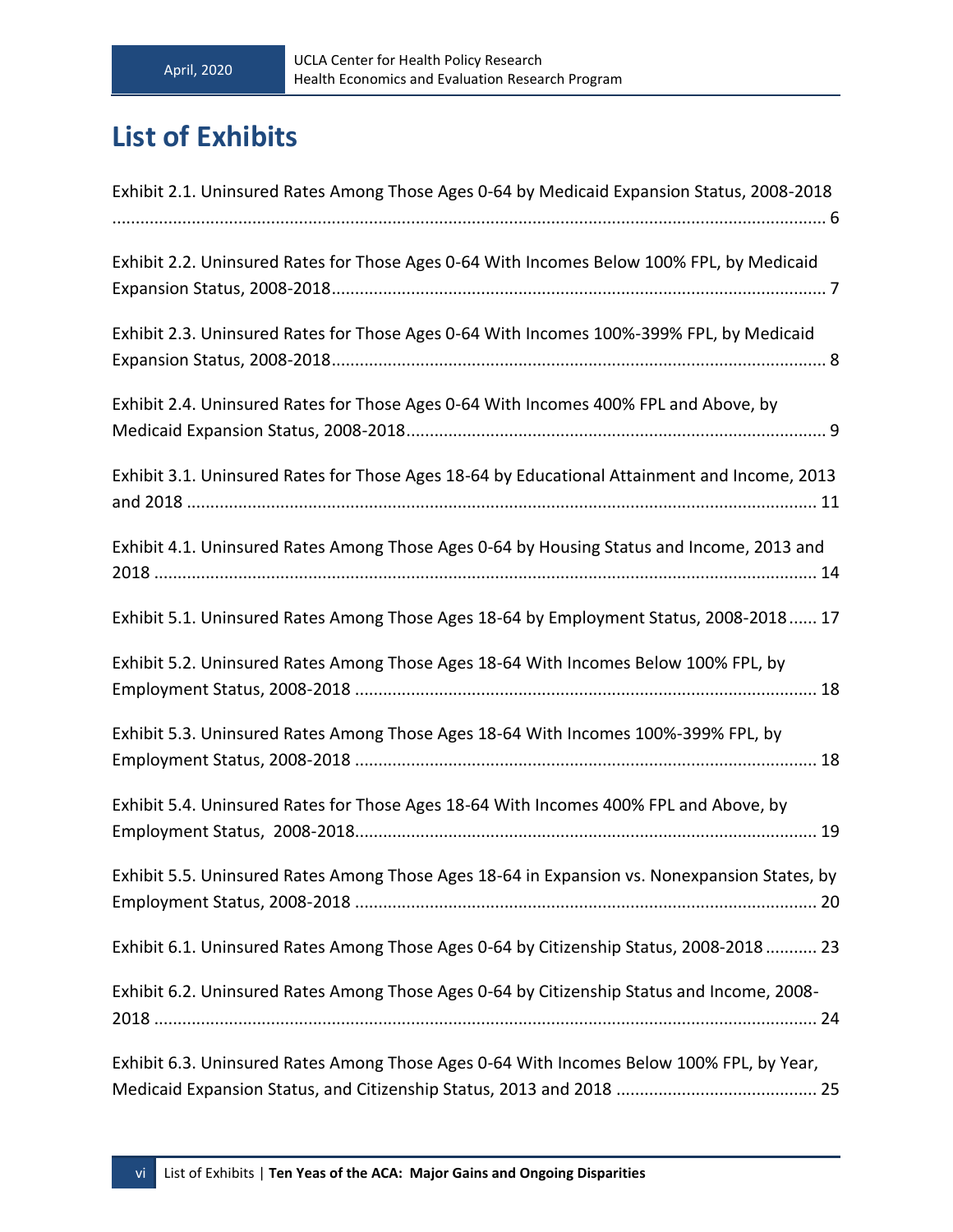| Exhibit 6.4. Uninsured Rates Among Those Ages 0-64 With Incomes 100%-399% FPL, by Year,       |
|-----------------------------------------------------------------------------------------------|
|                                                                                               |
| Exhibit 6.5. Uninsured Rates Among Those Ages 0-64 With Incomes 400% or More FPL, by Year,    |
|                                                                                               |
| Exhibit 7.1. Uninsured Rates Among Those Ages 5-64 by Level of English Proficiency, 2008-2018 |
|                                                                                               |
| Exhibit 7.2. Uninsured Rates Among Those Ages 5-64 by Level of English Proficiency and        |
|                                                                                               |
| Exhibit 7.3. Uninsured Rates Among Those Ages 5-64 by Medicaid Expansion Status and Level of  |
|                                                                                               |
| Exhibit 8.1. Uninsured Rates Among Those Ages 0-64 by Race/Ethnicity, 2008-2018  33           |
|                                                                                               |
| Exhibit 8.2. Uninsured Rates Among Citizens Ages 0-64 by Race/Ethnicity, 2008-2018  34        |
| Exhibit 8.3. Uninsured Rates Among Noncitizens by Race/Ethnicity and Income, 2013 and 2018    |
|                                                                                               |
| Exhibit 8.4. Uninsured Rate Among Those Ages 0-64 by Race/Ethnicity and Income, 2013 and      |
|                                                                                               |
| Exhibit 8.5. Uninsured Rates Among Those Ages 0-64 With Incomes Below 100% FPL, by            |
|                                                                                               |
|                                                                                               |
|                                                                                               |
|                                                                                               |
| Exhibit 9.3. Uninsured Rates Among Those With Incomes Below 100% FPL, by Age and Medicaid     |
|                                                                                               |
| Exhibit 10.1. Type of Insurance Coverage Among Those Ages 0-64, 2008-2018  45                 |
| Exhibit 10.2. Type of Insurance Coverage Among Those Ages 0-64 With Incomes Below 100%        |
|                                                                                               |
| Exhibit 10.3. Type of Insurance Coverage Among Those Ages 0-64 With Incomes of 100%-399%      |
|                                                                                               |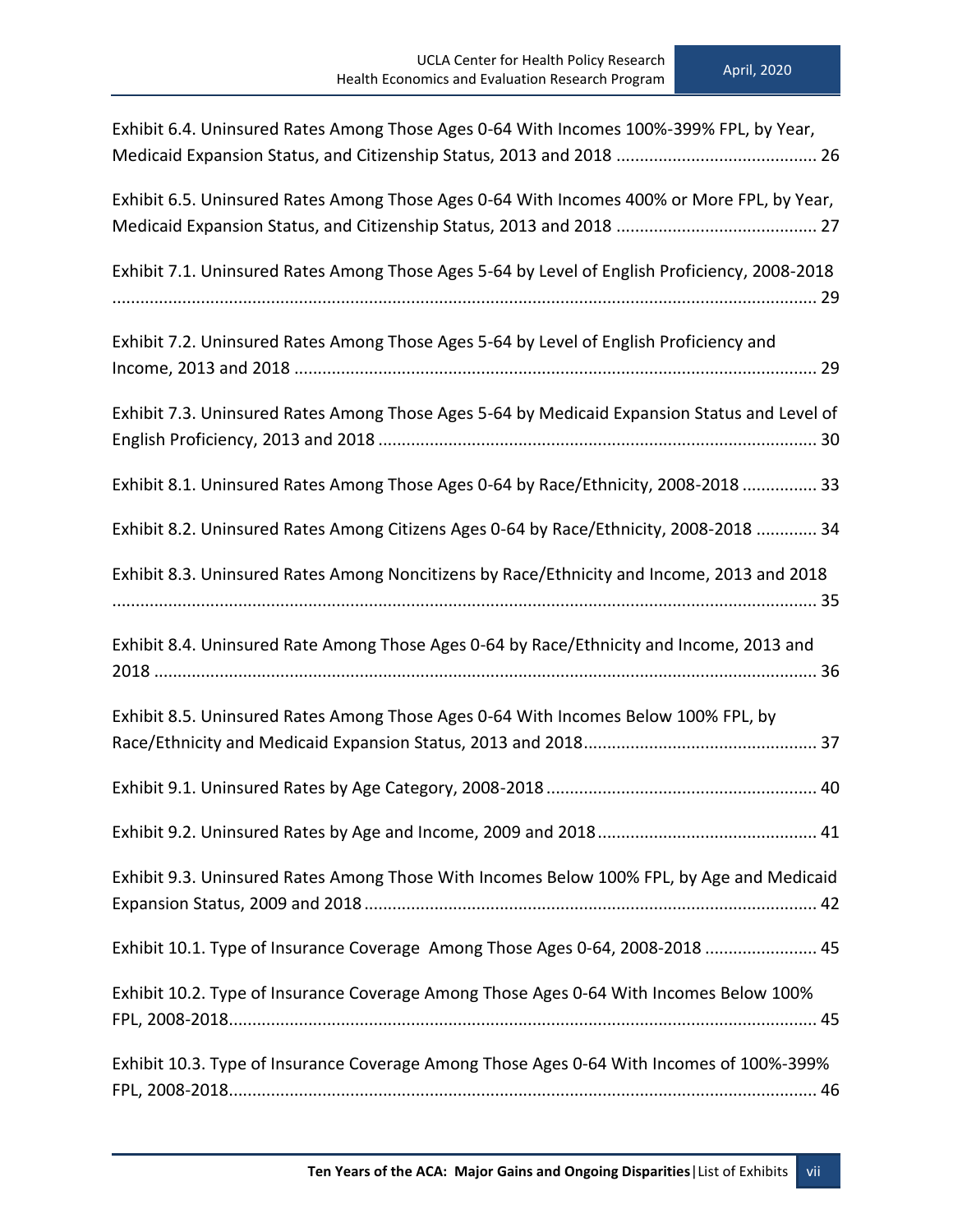# <span id="page-7-0"></span>**Executive Summary**

The Patient Protection and Affordable Care Act (ACA) was enacted 10 years ago to expand health insurance coverage to significant portions of the population who fell through the cracks of our mix of private and public insurance programs in the United States. The coverage expansion provisions of the ACA were targeted primarily to three population groups with high rates of uninsurance: (1) low-income adults not otherwise eligible for Medicaid, (2) low- to middle-income individuals and families without employment-sponsored insurance (ESI) who were priced out of the individual market, and (3) young adults 18 and older who were no longer eligible for coverage through their parents' policies unless they were financially dependent (e.g., enrolled in college).

The ACA has produced significant reductions in the number and percentage of uninsured individuals. Nevertheless, important disparities (i.e., differences in insurance coverage) among the remaining uninsured continue, based on a number of factors, including Medicaid expansion status, race and ethnicity, occupation, and employment status. Disparities occur when not all individuals benefit equally from new policies such as the ACA. Understanding and reducing disparities in insurance coverage are still important goals, because certain population groups remain vulnerable or disadvantaged because of low income, poor health, or personal circumstances that make it more difficult to obtain and retain health insurance.

The primary goals of this report are: (1) to update information on the impacts of the ACA on rates of uninsurance, using the latest data available (from 2018), and (2) to examine disparities from a broad perspective, including some measures that have not received attention in previous studies. In this study, we used data from the American Community Survey, conducted annually by the U.S. Census Bureau, to examine annual changes from 2008 to 2018 in rates of uninsurance for various vulnerable population groups and to determine how those vulnerable groups have fared under the ACA. Specifically, we examined nine population characteristics that are associated with an increased likelihood of being uninsured:

- (1) State Medicaid expansion status
- (2) Education
- (3) Housing
- (4) Employment
- (5) Citizenship
- (6) English proficiency
- (7) Race/ethnicity
- (8) Age
- (9) Type of insurance

We also stratified our analyses by income as a percentage of the federal poverty level (FPL) and by state decisions on Medicaid expansion for each of the population characteristics listed above. We defined three categories of income as percentages of the federal poverty level (FPL):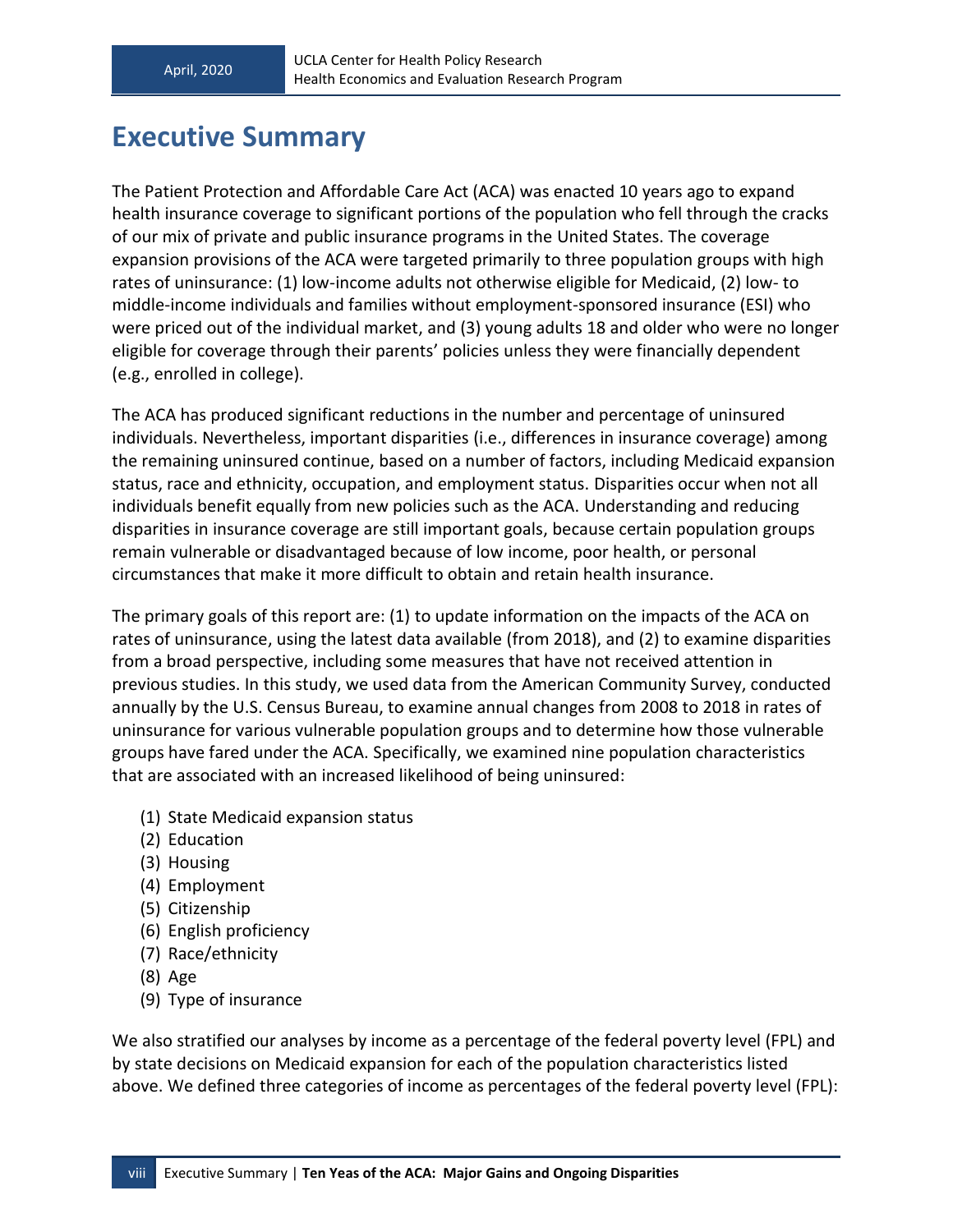(1) low-income (i.e., below 100% FPL), (2) middle-income (100%–399% FPL), and (3) highincome (400% FPL or higher). The FPL for an individual in 2018 was \$12,140; for a family of four, it was \$25,100. We used 100% FPL rather than 138% as our cutoff point for the lowest income categories to account for the fact that individuals living in nonexpansion states can apply for subsidies to buy insurance in their ACA insurance exchange if their income is 100% FPL or higher. In expansion states, subsidies to buy insurance in the ACA insurance exchanges are limited to those with incomes of 138%-399% FPL. Therefore, rather than create a separate category for those with incomes from 100%-138% FPL, we combined this group with those with incomes of 139%-399% FPL.

#### <span id="page-8-0"></span>Key Findings

Our major overall finding is that the ACA improved health insurance coverage within every population group we examined. However, some groups improved more than others, and important disparities remain. Furthermore, some groups have experienced erosion of coverage beginning in 2017, reversing the earlier gains from 2014 to 2016.

Our key findings for each of the population characteristics we examined are summarized below.

#### **Medicaid Expansion Status**

- Medicaid expansion states had similar improvements in coverage, regardless of when expansion occurred.
- Nonexpansion states improved less than expansion states but still had improved coverage for low-income individuals.
- Higher-income individuals saw small improvements in coverage but have had large increases in uninsurance since 2016.

#### **Education**

• Higher education is associated with substantially lower rates of uninsurance at every income level.

#### **Housing**

• Individuals whose homes lacked a basic necessity always had higher rates of uninsurance than those with complete housing, regardless of income level or state expansion status.

#### **Employment**

- Employed individuals always had the highest coverage rates, regardless of state expansion status.
- Employed individuals residing in nonexpansion states experienced smaller coverage gains than those in expansion states.
- Since 2008, individuals with incomes above 100% FPL who were not in the labor force (i.e., not seeking employment) had coverage rates very similar to the coverage rates of those who were employed.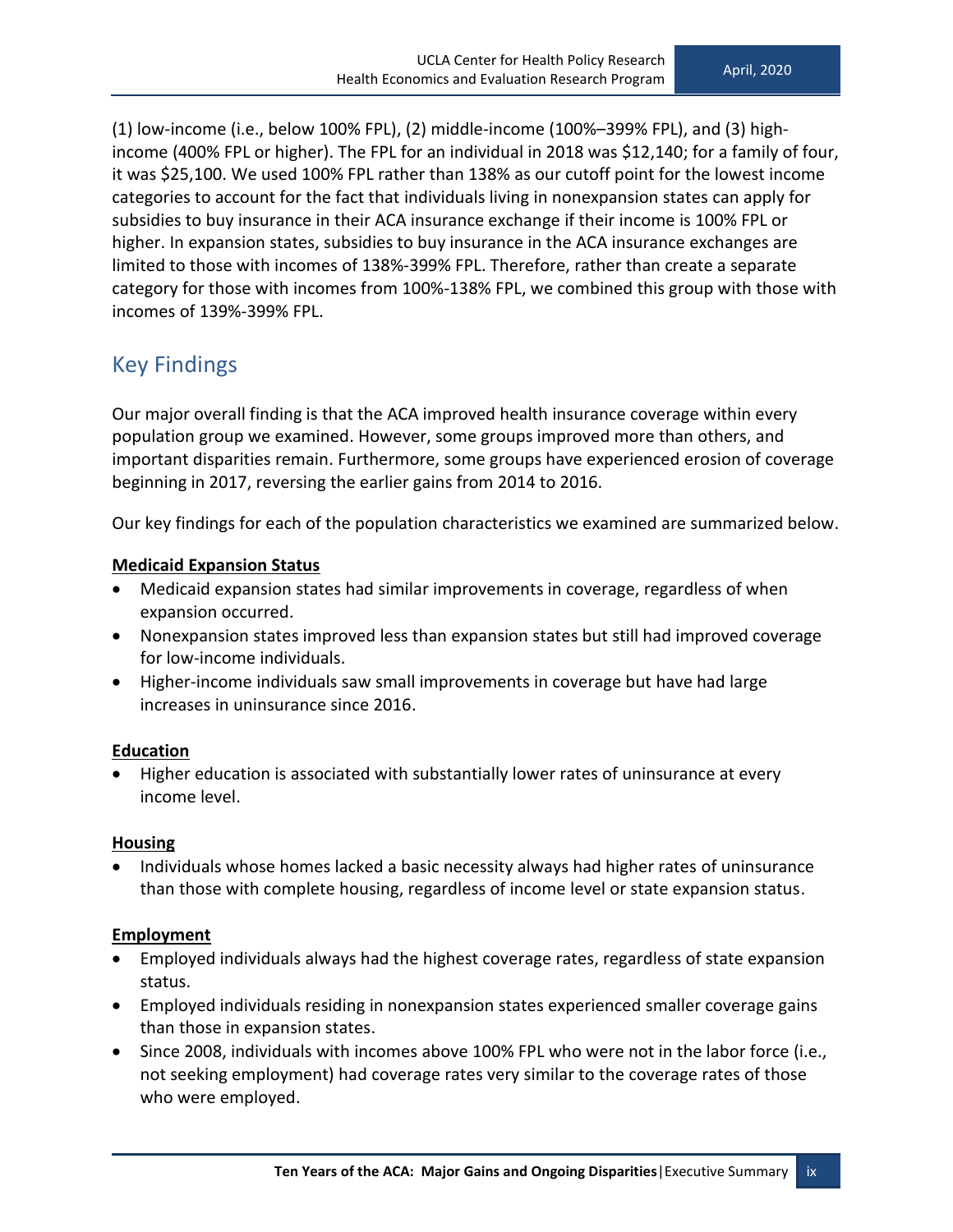#### **Citizenship**

- Coverage has improved regardless of citizenship status, but 1 in 3 noncitizens remains uninsured.
- Noncitizens have the highest uninsured rates across all income categories.
- Both citizens and noncitizens have higher uninsured rates in nonexpansion states across all income categories.

#### **English Proficiency**

- Lower levels of English proficiency are associated with higher rates of uninsurance, regardless of income level.
- Coverage for individuals at all levels of English proficiency improved more in expansion states than nonexpansion states.

#### **Race/Ethnicity**

- Uninsured rates decreased for all racial/ethnic groups, but Hispanics/Latinos and American Indians/Alaska Natives still have the highest uninsured rates.
- Among U.S. citizens, American Indians/Alaska Natives have a significantly higher uninsured rate than all other racial/ethnic groups.
- Noncitizen Hispanics/Latinos have higher uninsured rates than all other noncitizens, regardless of income.
- Differences in uninsured rates between racial/ethnic groups persist across all income groups, but disparities have diminished for some.
- Low-income individuals in expansion states had larger gains in coverage than those in nonexpansion states.

#### **Age**

- Everyone under age 65 has lower rates of uninsurance, but 19-25-year-olds have improved the most.
- Low-income individuals of all ages had the most dramatic coverage gains yet continue to have the highest uninsurance rates.
- Low-income individuals in expansion states had greater gains in coverage and lower uninsured rates than those in nonexpansion states across all age groups.

#### **Type of Insurance**

- Increased Medicaid enrollment has been primarily responsible for improved coverage among low- and middle-income individuals.
- High-income individuals had low rates of uninsurance and smaller improvements in coverage, but they have had larger reversals since 2016.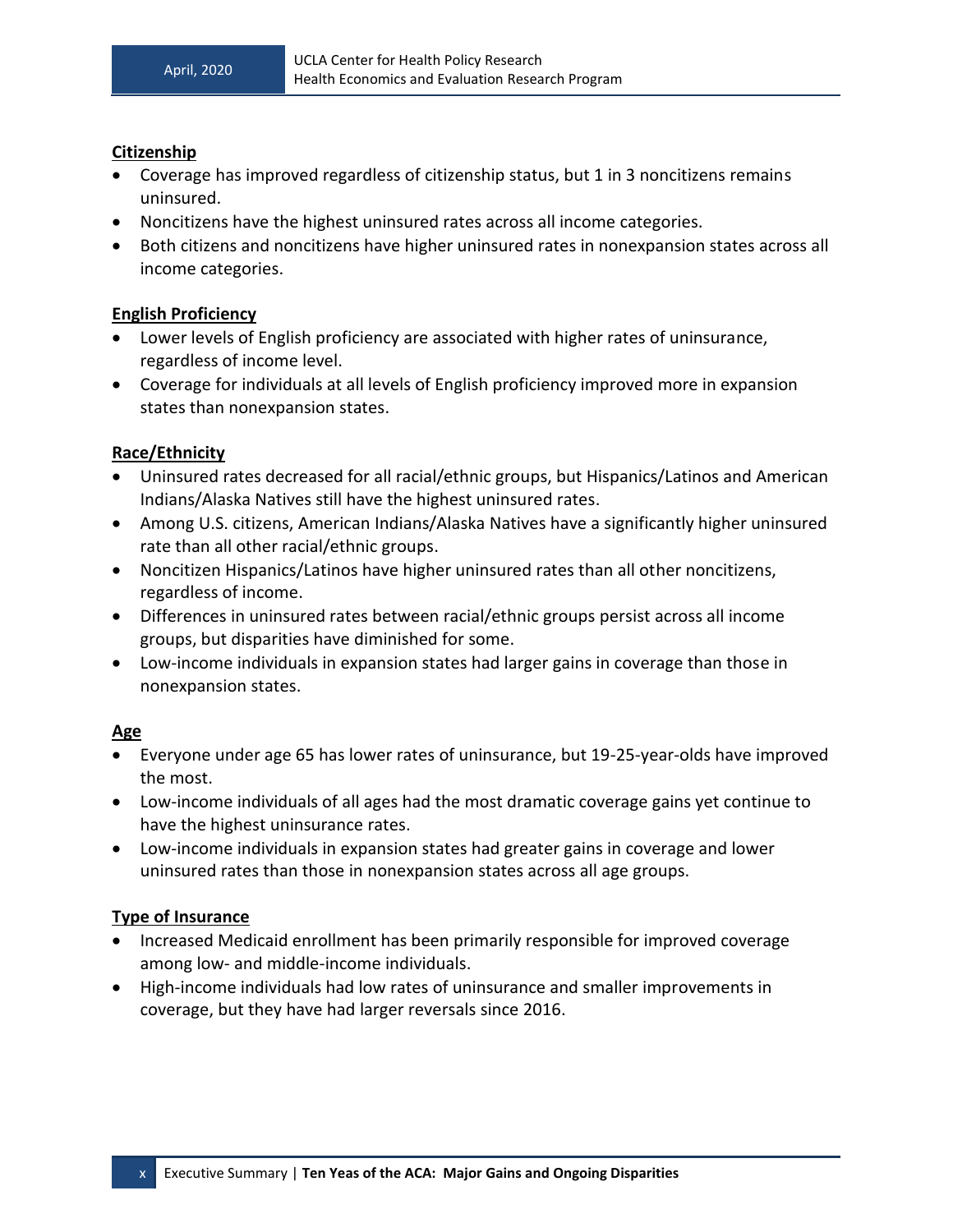# <span id="page-10-0"></span>**Chapter 1: Introduction**

#### <span id="page-10-1"></span>Study Purpose

The Patient Protection and Affordable Care Act (ACA) was enacted 10 years ago to expand health insurance coverage to significant portions of the population who fell through the cracks of the mix of private and public insurance programs in the U.S. The coverage expansion provisions of the ACA were targeted primarily at three population groups with high rates of uninsurance: (1) low-income adults not otherwise eligible for Medicaid, (2) low- to middleincome individuals and families without employment-sponsored insurance (ESI) who were priced out of the individual market, and (3) young adults no longer eligible for coverage through their parents.

The ACA has produced significant reductions in the number and percentage of uninsured individuals. Nevertheless, important disparities among the remaining uninsured continue, based on a number of factors, including Medicaid expansion status,<sup>1</sup> race and ethnicity,<sup>2</sup> occupation,<sup>3</sup> and employment status.<sup>4</sup> The primary goals of this report are: (1) to update information on the impacts of the ACA on rates of uninsurance, using the latest data available (from 2018), and (2) to examine disparities from a broad perspective, including some measures that have not received attention in previous studies.

#### <span id="page-10-2"></span>Data and Methods

To achieve our study goals, we used data from the American Community Survey (ACS) from 2008 through 2018. The ACS is a federal survey conducted by the U.S. Census Bureau on an annual basis from December through January of each year. In total, there are approximately 3 million respondents each year. The ACS first began including questions regarding health insurance status in 2008, so we used data from the 11-year time period from 2008 to 2018 to permit analyses of: (1) the period prior to any ACA implementation (2008-2010), (2) the period after enactment but prior to major provisions being implemented in 2014 (2011-2013), (3) the Obama era post-ACA period (2014-2016), and (4) the Trump era post-ACA period (2017-2018).

<sup>1</sup> Courtemanche C, Marton J, Ukert B, Yelowitz A, Zapata D. 2017. Early Impacts of the Affordable Care Act on Health Insurance Coverage in Medicaid Expansion and Nonexpansion States. *Journal of Policy Analysis and Management* 36(1):178-210.

<sup>2</sup> Artiga S, Orgera K, Damico A. 2019. *Changes in Health Coverage by Race and Ethnicity Since Implementation of the ACA, 2013-2017*. Issue Brief. San Francisco, Calif.: Kaiser Family Foundation.

<sup>3</sup> Agarwal SD, Goldman AL, Sommers BD. 2019. Blue-Collar Workers Had Greatest Insurance Gains After ACA Implementation*. Health Affairs* 38(7):1140-1144.

<sup>4</sup> Berdahl TA, Moriya AS. 2018. Difference in Uninsurance Rates Between Full- and Part-Time Workers Declined in 2014. *Health Affairs* 37(10):1669-1672.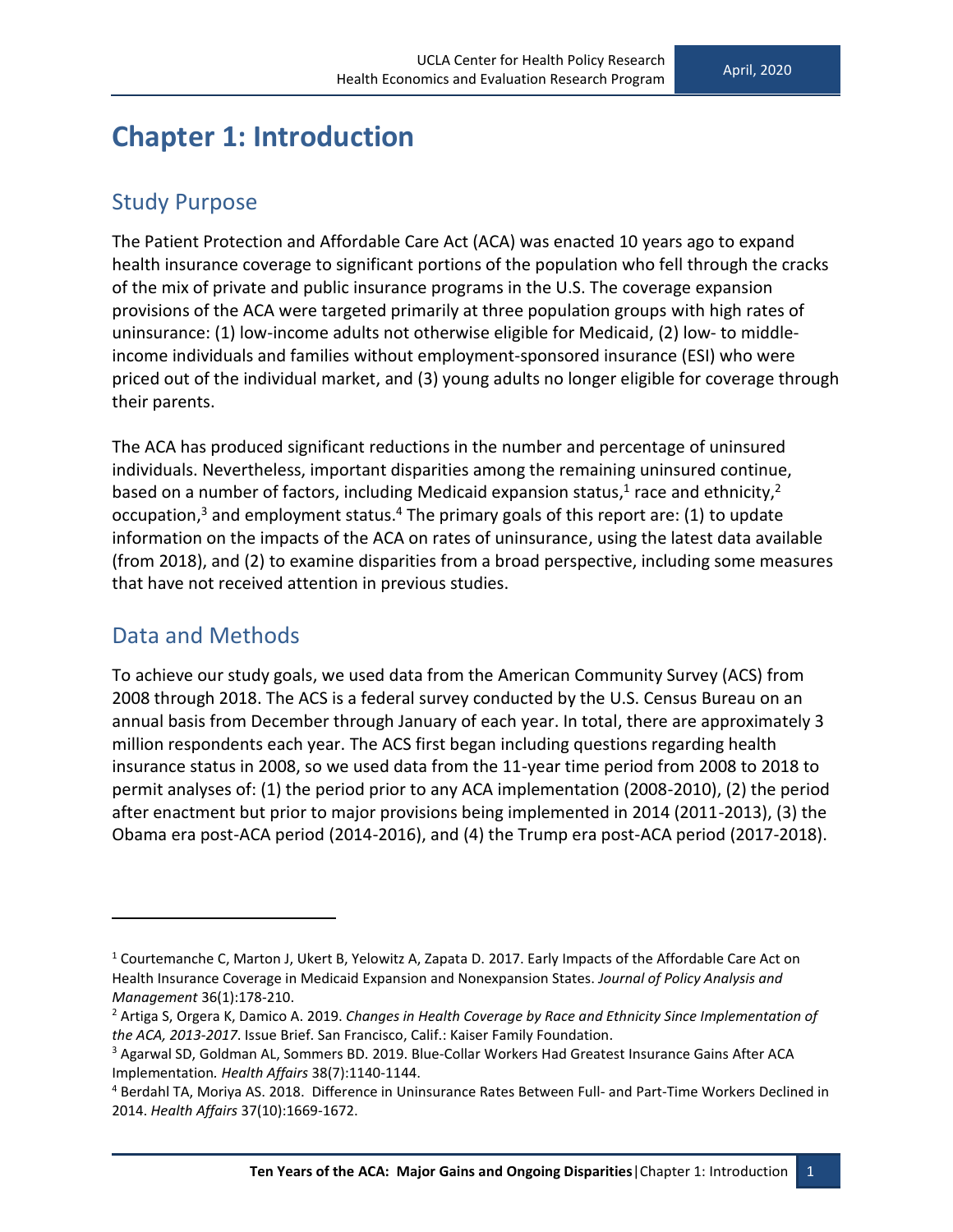For our analyses, we excluded respondents who lived in group quarters. For most analyses, we focused on respondents ages 0 to 64, with the following exceptions: For our analysis looking at the uninsured rate by age groups in chapter 8, we included respondents of all ages. For our analyses by employment status in chapter 5 and education in chapter 3, we only included those ages 18 and older, because 18 is the age when people begin higher education, begin working, or both. For our analysis by English language proficiency in chapter 7, we included only respondents ages 5 to 64. We used survey weights to account for the complex survey design of the ACS.

Our primary outcome of interest was whether individuals were uninsured at the time of the survey. We examined annual estimates of the percentage of U.S. residents who were uninsured from 2008 (two years before the ACA was signed into law) until 2018 by various characteristics, including age, race/ethnicity, citizenship status, employment status, educational attainment, and housing. In some analyses, however, we focused on more limited comparisons — e.g., 2013 vs. 2018 — because the annual trends were less informative than the overall change between these two important pre- and post-ACA years.

In addition to examining trends over time, we also stratified our analyses by income as a percentage of the federal poverty level (FPL) and by state decisions on Medicaid expansion. We defined three categories of income as percentages of the federal poverty level (FPL): (1) below 100% FPL, (2) 100%–399% FPL, and (3) 400% FPL or higher. We chose to use 100% FPL rather than 138% as our cutoff point for the two lowest income categories to account for the fact that respondents in states that did not expand their Medicaid program (i.e., nonexpansion states) only had access to their state-based insurance exchange if their income was at least 100% FPL or higher.

In our analyses comparing Medicaid expansion with nonexpansion, we defined expansion states as those that expanded Medicaid eligibility in 2014, and nonexpansion states as those that had not expanded Medicaid eligibility as of 2018. In 2014, the following 22 states expanded their Medicaid programs: Arizona, Arkansas, Colorado, Connecticut, Delaware, Hawaii, Illinois, Iowa, Kentucky, Maryland, Michigan, Nevada, New Hampshire, New Jersey, New Mexico, New York, North Dakota, Ohio, Oregon, Rhode Island, Vermont, and West Virginia. In 2018, there were 19 nonexpansion states: Alabama, Florida, Georgia, Idaho, Kansas, Maine, Mississippi, Missouri, Nebraska, North Carolina, Oklahoma, South Carolina, South Dakota, Tennessee, Texas, Utah, Virginia, Wisconsin, and Wyoming. Four states (California, Massachusetts, Minnesota, and Washington, plus the District of Columbia) expanded Medicaid eligibility prior to 2014, and 5 expanded after 2014 but before 2018 (Alaska, Indiana, Louisiana, Montana, and Pennsylvania). In chapter 2, we examine four categories of expansion status: pre-2014, 2014, post-2014, and never expanded. In chapters 3 through 10, we focus only on comparisons of states that expanded in 2014 versus nonexpansion states, because we found early and later expanders to be very similar to states that expanded in 2014.

In chapter 6, we examine individuals classified into one of the following five categories of citizenship: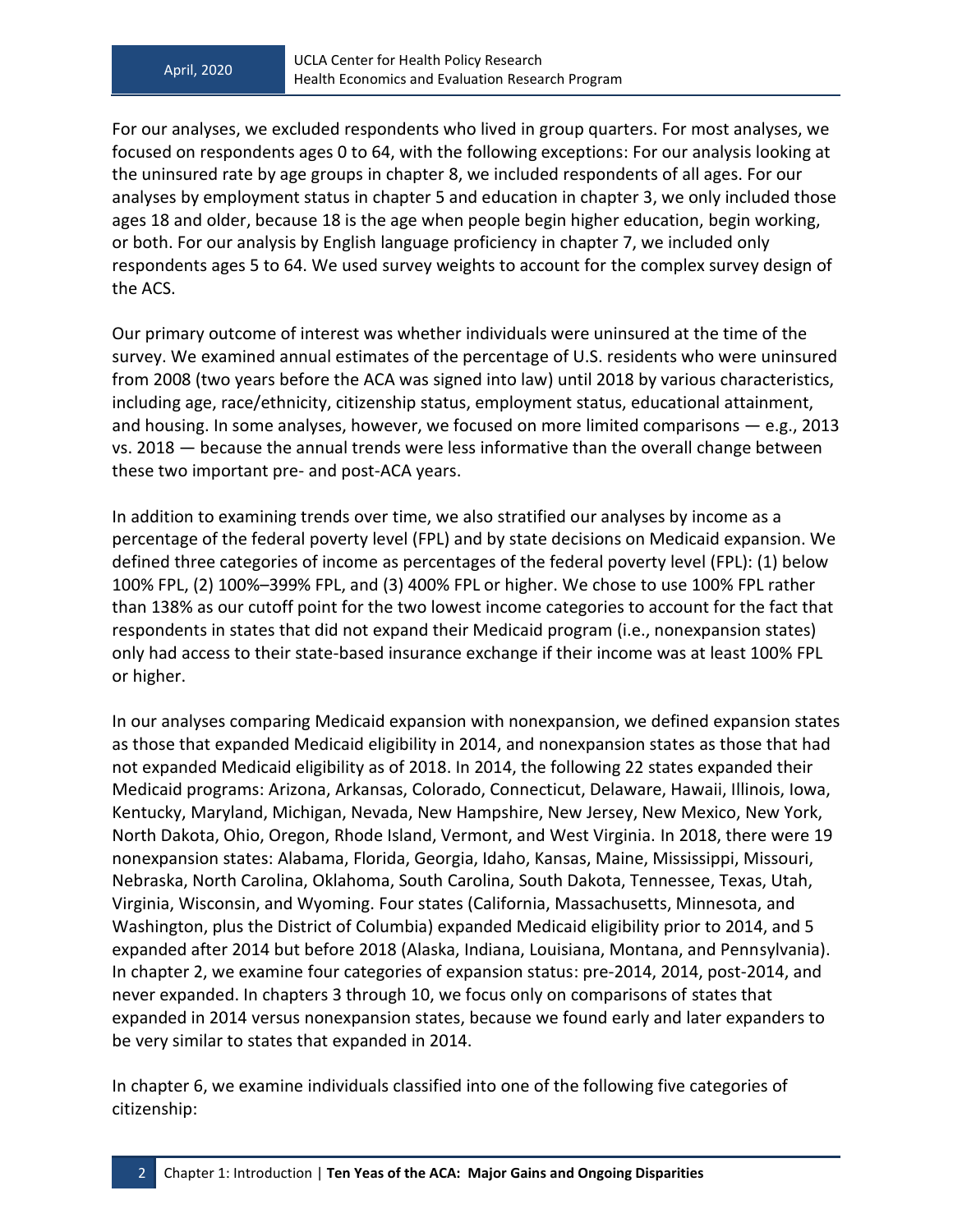#### (1) U.S.-born citizen

(2) U.S. citizen born in Puerto Rico, Guam, the U.S. Virgin Islands, or the Northern Mariana Islands

(3) U.S. citizen born abroad to American parent(s)

- (4) U.S. citizen by naturalization
- (5) Not a U.S. citizen

The ACS does not distinguish between noncitizens who are lawfully present and undocumented immigrants, meaning that some of the individuals in the last group were eligible for coverage under certain provisions of the ACA, while others were not.

The ASC allows respondents to report multiple categories of uninsurance. Therefore, we employed the following hierarchy to create mutually exclusive and exhaustive categories of insurance: (1) uninsured, (2) Medicare, (3) ESI, (4) Medicaid, (5) individual market, and (6) other coverage.

When describing improvements in health insurance coverage, or reductions in uninsured rates, we calculated both *absolute* and *relative* rate changes. Absolute differences are defined as percentage point changes. For example, if the uninsured rate for adults went from 20% in 2014 to 10% in 2018, the absolute change would be (20-10) = 10 percentage points. However, large percentage point changes can be misleading when comparing improvements between groups that have very different starting points. A reduction of 10 percentage points in the rate of uninsurance for a group that started at 50% is quite different from a 10-percentage-point reduction for a group that started at 20%. Specifically, the relative change for the former is 10/50 = 20%, but it is 10/20 = 50% for the latter.

In this report, although we discuss both absolute and relative changes, we tend to focus on relative changes when discussing disparities, because large absolute reductions may mask the fact that disparities between population groups either have not changed or have actually increased. Specifically, unless groups with the highest rates of uninsurance have larger relative improvements over time than groups with the lowest rates, disparities have not diminished. Everyone may have improved, but the disparity between groups has not lessened.

#### <span id="page-12-0"></span>Report Organization

The remaining chapters in this report provide analyses of trends in insurance coverage according to the following population characteristics:

State Medicaid expansion status Education Housing Employment Citizenship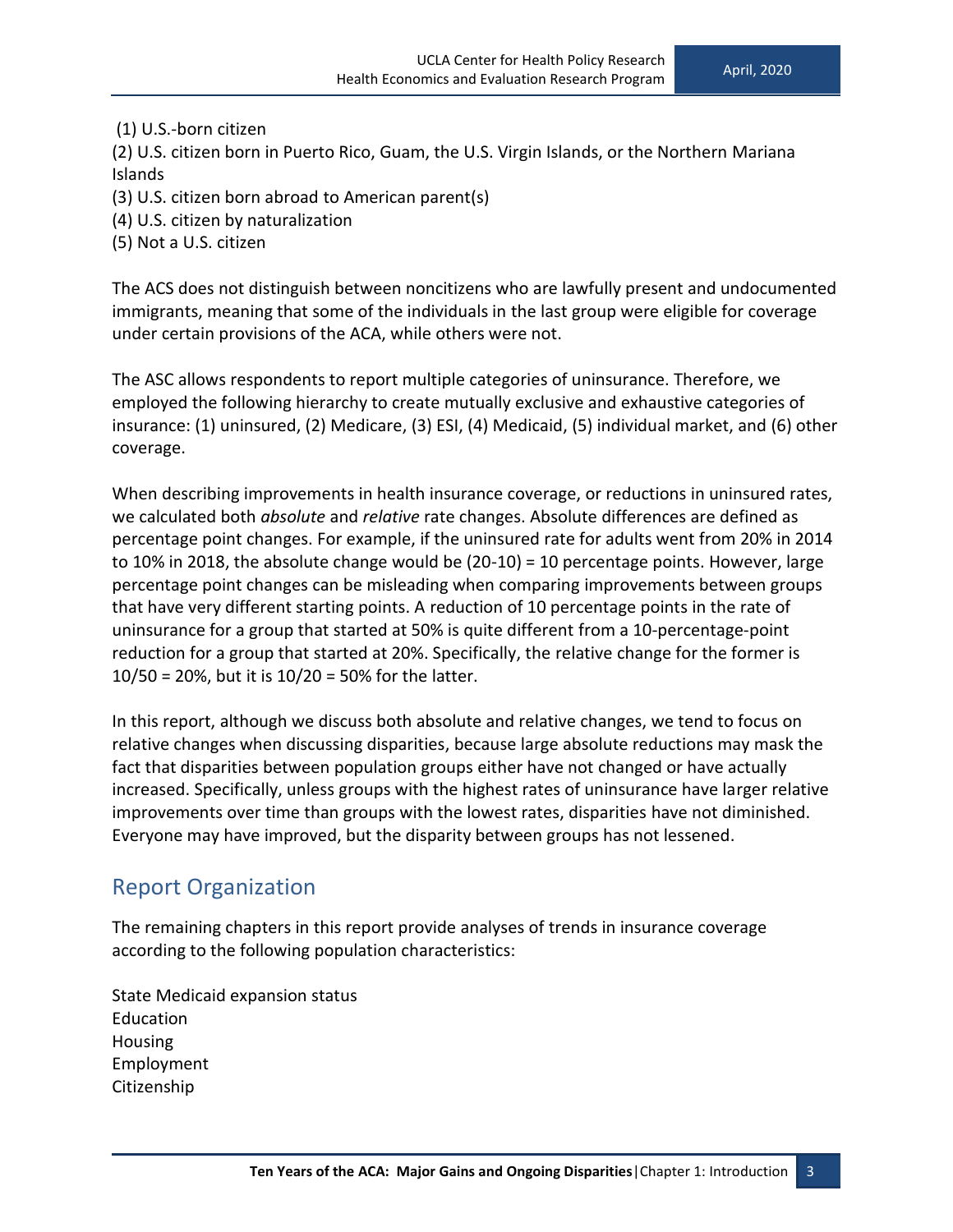English proficiency Race/ethnicity Age Type of insurance

Finally, each chapter highlights the most important findings related to each topic area; therefore, the exhibits vary between chapters based on the findings.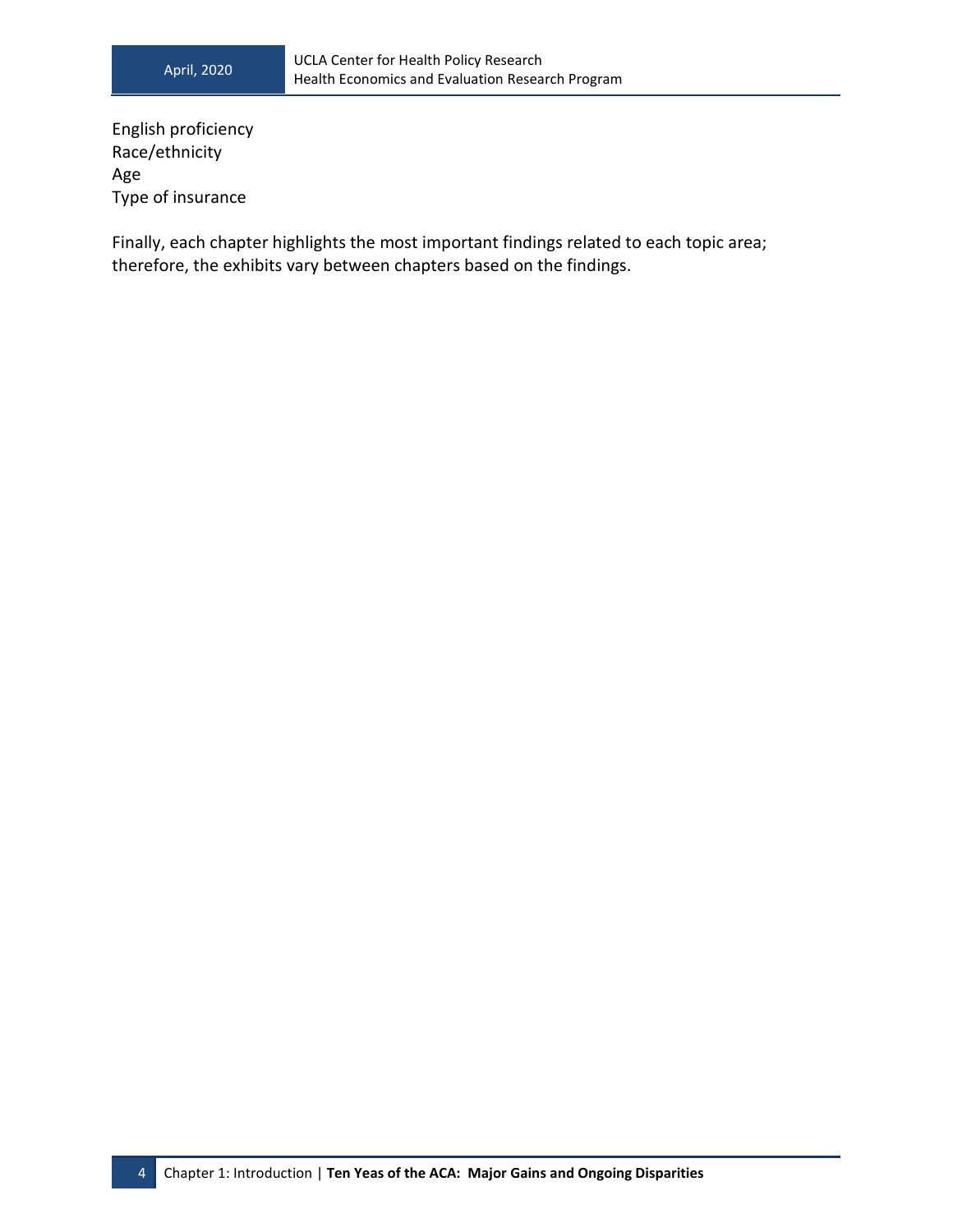### <span id="page-14-0"></span>**Chapter 2: Medicaid Expansion Status**

#### <span id="page-14-1"></span>Key Findings

- Medicaid expansion states had similar improvements in coverage, regardless of when expansion occurred.
- Nonexpansion states improved less than expansion states but still had improved coverage for low-income individuals.
- Higher-income individuals have seen small improvements in coverage but large increases in uninsurance since 2016.

The expansion of Medicaid eligibility to previously ineligible adults and the establishment of uniform national eligibility criteria for such adults up to 138% FPL were major features of the ACA. When the ACA was enacted in 2010, states were required to expand their Medicaid programs or risk losing all federal funding for their existing Medicaid programs. The U.S. Supreme Court ruled this requirement unconstitutional in 2012, allowing states the option to expand their programs. The law also included provisions for states to implement early expansions, prior to those scheduled for 2014. As a result of these circumstances, states have followed a staggered timeline in implementing Medicaid expansions, with 4 states plus the District of Columbia expanding prior to 2014, 22 states expanding in 2014, 5 states expanding after 2014, and 19 states not expanded as of 2018. The list of states can be found in chapter 1.

A substantial number of studies have been conducted to date to examine the impacts of the Medicaid expansions on insurance coverage as well as other significant outcomes, including access to care and health status. This extensive body of research has been summarized recently in a comprehensive literature review conducted by the Kaiser Family Foundation.<sup>1</sup> As shown in Exhibit 2.1, expansion states as a group have achieved larger reductions in the rate of uninsured individuals compared to nonexpansion states. Expansion states had reductions of about 7 to 9 percentage points between 2013 and 2018 in the uninsured rate for those ages 0-64, compared to about 5 percentage points in nonexpansion states. The relative reduction was even greater in expansion states, because they started with lower uninsurance rates. For example, early expansion states achieved a 55.6% reduction in the uninsured population ages 0-64, while nonexpansion states experienced a 25.6% reduction.

Two other trends are worth noting. First, nonexpansion states have seen a 0.9 percentage point increase in their uninsured rates since 2016, while expansion state uninsured rates appear to be holding steady. Second, although early expanders have had the greatest overall reductions in

<sup>1</sup> Antonisse L, Garfield R, Rudowitz R, Guth M. 2019. *The Effects of Medicaid Expansion Under the ACA: Updated Findings from a Literature Review*. Issue Brief. San Francisco, Calif.: The Kaiser Family Foundation.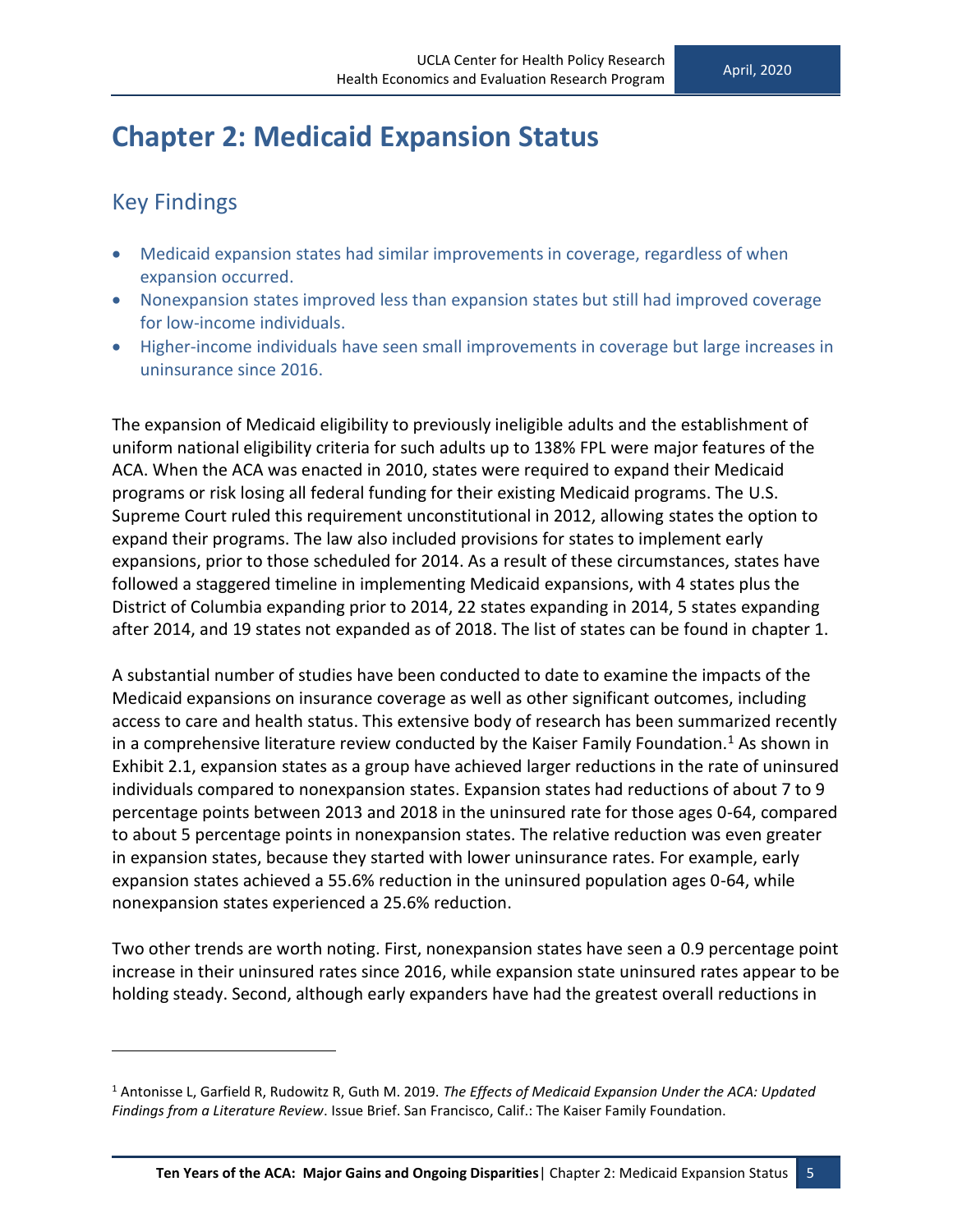their uninsured rates, most of the improvement in those states has occurred since 2014, when the majority of other states expanded.



Exhibit 2.1. Uninsured Rates Among Those Ages 0-64 by Medicaid Expansion Status, 2008-2018

<span id="page-15-0"></span>Source: Authors' analysis of American Community Survey data

### Expansion States Achieved Similar Improvement in Coverage Among Low-Income Individuals Regardless of When Expansion Began

Exhibit 2.2 shows the impact of Medicaid expansion on low-income individuals, the primary group expected to benefit from Medicaid expansion. Similar to the aggregate trends in Exhibit 8.1, expansion states had very similar improvement in their rates of uninsurance, regardless of when expansion occurred. By 2018, all expansion states had uninsured rates between 11.3% and 12.6%. Notably, states that expanded after 2014 have achieved similar reductions to states that expanded earlier.

Nonexpansion states started with higher rates of uninsurance and improved less, in both absolute and relative terms. Nevertheless, nonexpansion states did experience an absolute reduction of 7.4% percentage points in the uninsured rate for individuals with incomes below 100% FPL between 2013 and 2018, which equals a *relative* reduction of 23.0% (Exhibit 2.2). This finding suggests that low-income individuals in nonexpansion states benefited from the ACA despite living in a nonexpansion state. This is most likely due to enhanced national awareness of Medicaid eligibility surrounding the implementation of ACA marketplaces in 2014. In separate analyses (summarized in Exhibit 10.2), we found that reductions in the rate of uninsurance for low-income individuals occurred almost entirely as a result of increased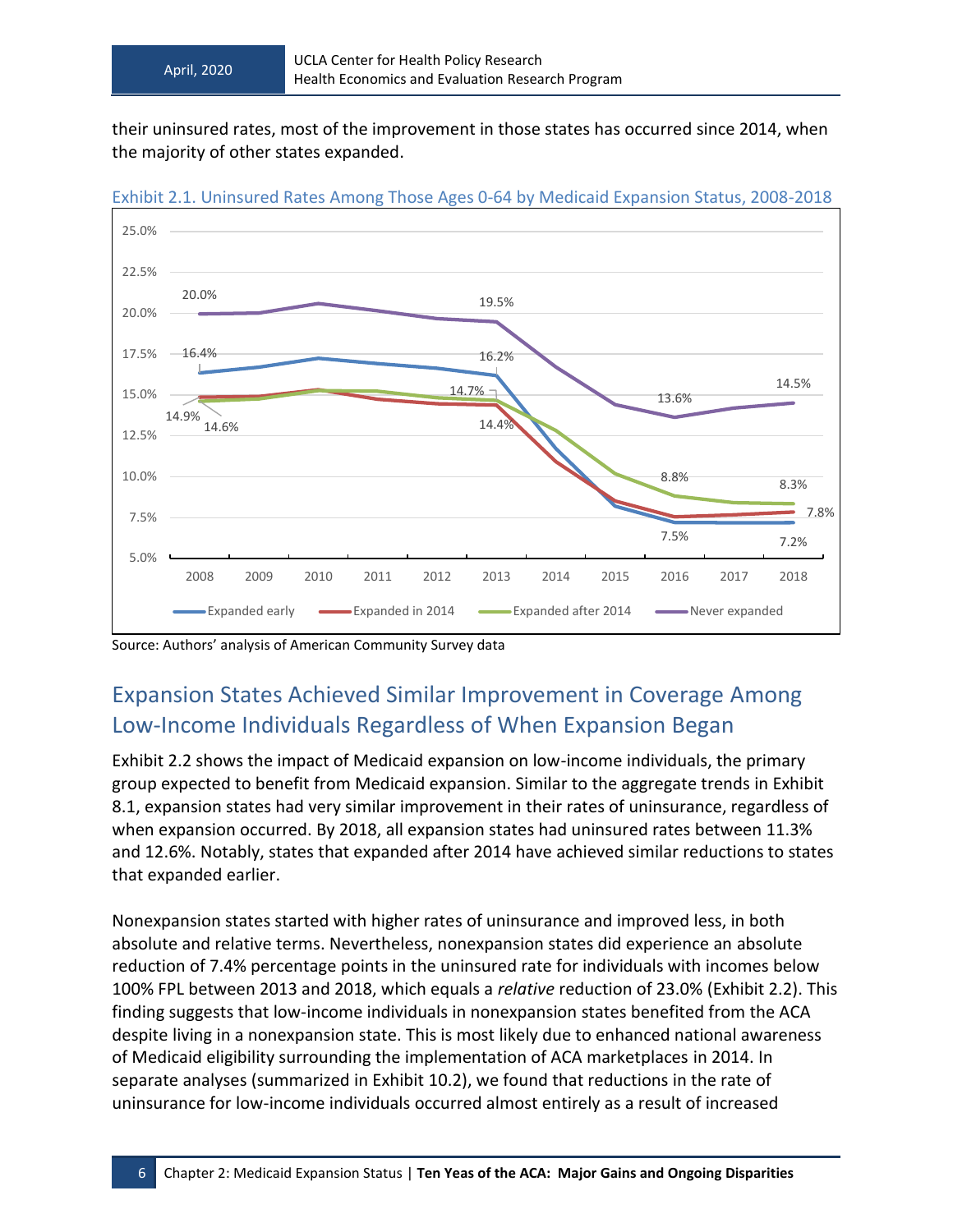enrollment in Medicaid starting in 2014 in both expansion and nonexpansion states*.* In nonexpansion states, increased enrollment in Medicaid most likely occurred because of increased attention to health insurance options related to the ACA, as well as concerns about the tax penalty of being uninsured resulting from the individual mandate (even though most low-income individuals were exempt from the mandate).





Note: FPL = federal poverty level Source: Authors' analysis of American Community Survey data

### <span id="page-16-0"></span>Nonexpansion States Had Less Improvement in Coverage Among Middle-Income Individuals and Worsening Coverage Since 2016

Prior to 2013, expansion states had slightly lower rates of uninsurance among those with incomes of 100%-399% FPL, although early expansion states were more similar to nonexpansion states (Exhibit 2.3). Since 2013, expansion states have experienced greater reductions, and they had very similar rates in 2018, regardless of when expansion occurred. In contrast, nonexpansion states improved less since 2013, and since 2016 these states have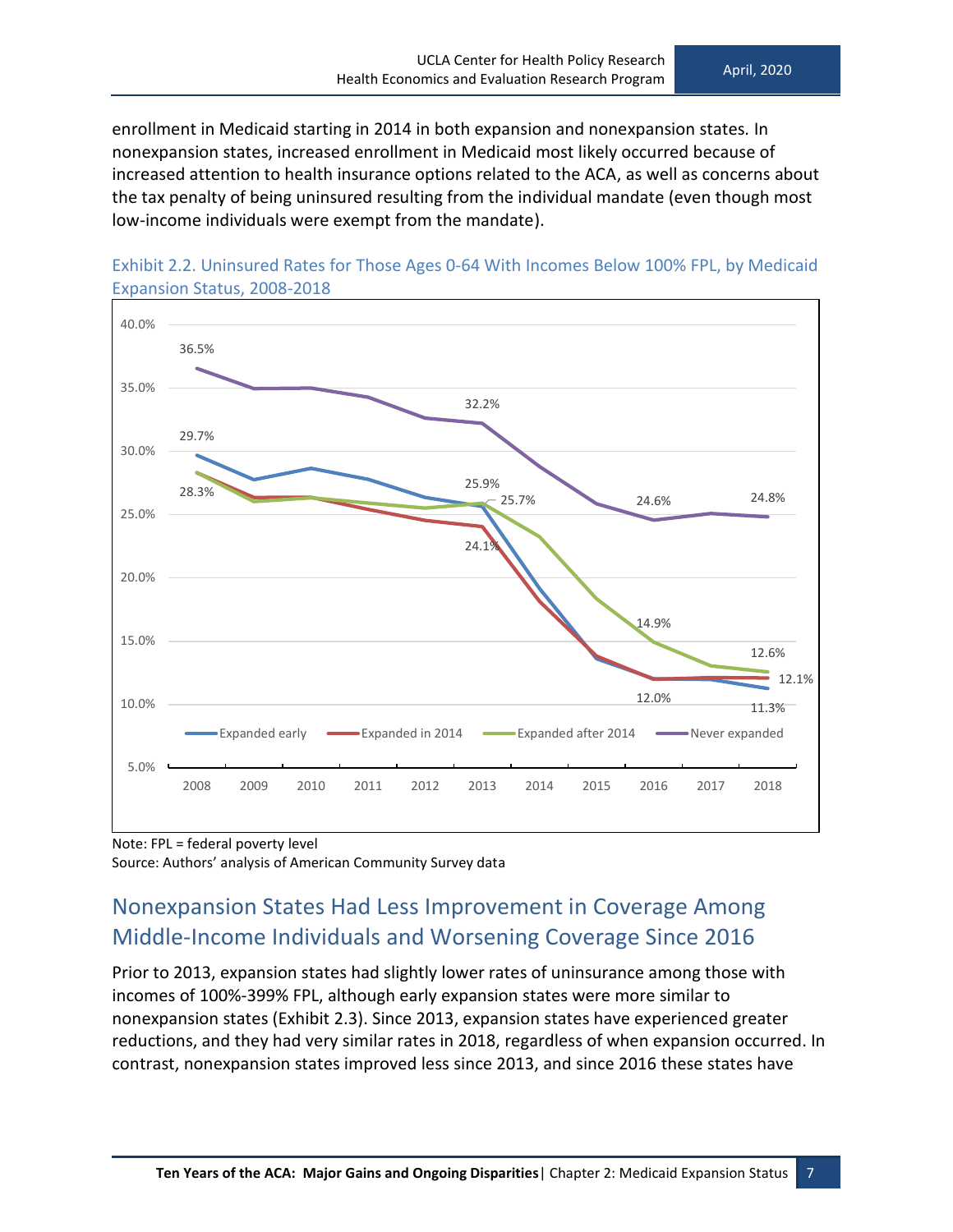experienced noticeable increases in their rates of uninsurance – from 16.4% in 2016 to 17.8% in 2018.



Exhibit 2.3. Uninsured Rates for Those Ages 0-64 With Incomes 100%-399% FPL, by Medicaid Expansion Status, 2008-2018

Note: FPL = federal poverty level Source: Authors' analysis of American Community Survey data

### <span id="page-17-0"></span>Higher-Income Individuals Have Had Small Gains but Worsening Coverage Since 2016

Individuals with incomes of 400% FPL and above had relatively low rates of uninsurance prior to the ACA in both expansion and nonexpansion states (Exhibit 2.4). This income group also experienced small absolute reductions but large relative reductions in their rates of uninsurance after 2013, although the relative improvements were larger in expansion states. Most strikingly, this income group has shown the largest relative increases in rates of uninsurance since 2016. These reversals may be caused by several factors, including reduced affordability of insurance in the individual market, where this income group is not eligible for subsidies, and the repeal of the individual mandate tax penalty in 2017.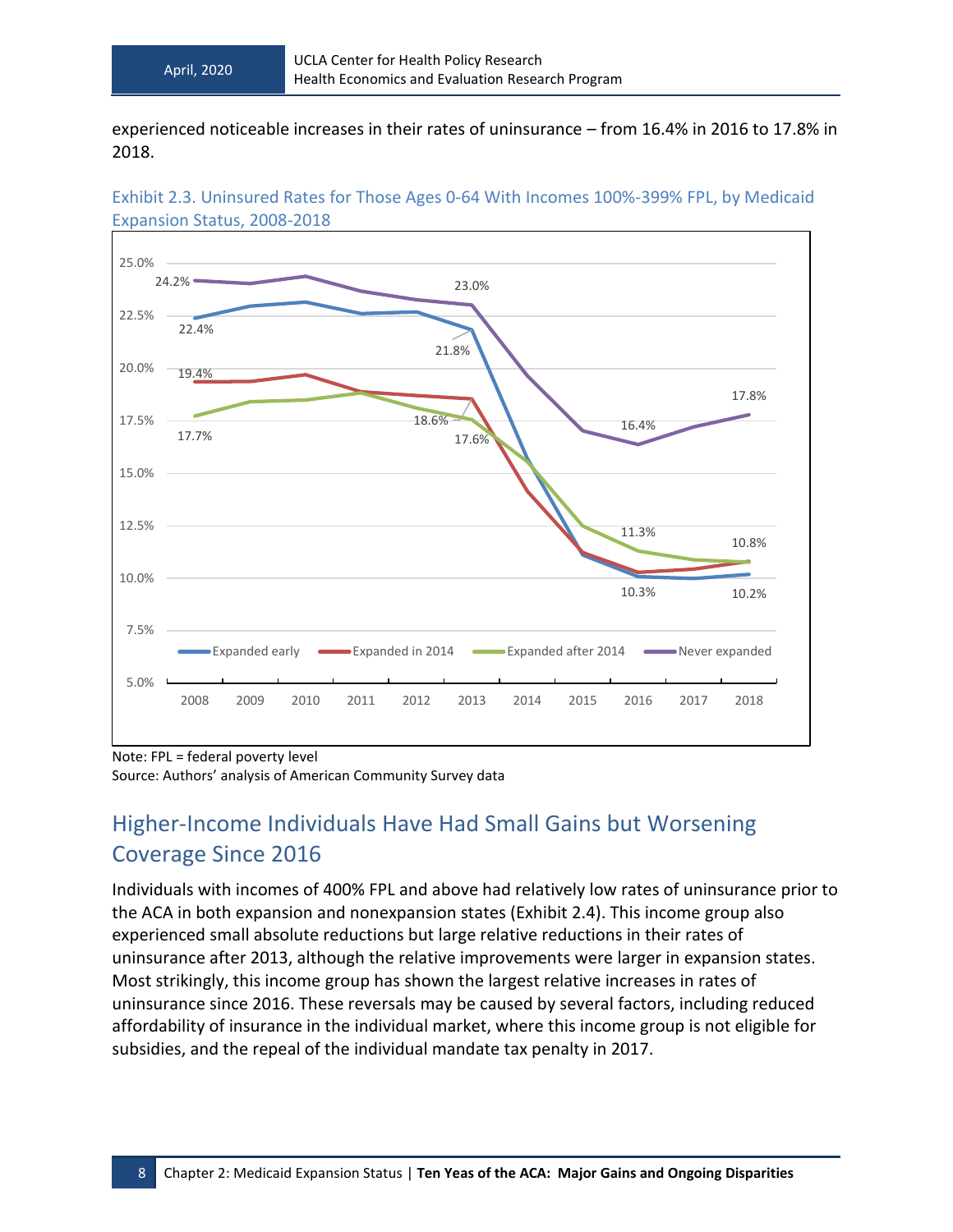

Exhibit 2.4. Uninsured Rates for Those Ages 0-64 With Incomes 400% FPL and Above, by Medicaid Expansion Status, 2008-2018

Note: FPL = federal poverty level Source: Authors' analysis of American Community Survey data

#### <span id="page-18-0"></span>**Conclusions**

Expansion states experienced larger reductions in their rates of uninsurance after full implementation of the ACA in 2014 compared to nonexpansion states. Expansion states reached very similar levels of uninsurance by 2018, regardless of when they started their Medicaid expansion. Nonexpansion states nevertheless saw reductions in their rates of uninsurance among those with incomes below 100% FPL, suggesting that the ACA had positive spillover effects for a portion of the Medicaid-eligible population in those states, despite their refusal to expand eligibility to all low-income adults. Expansion states achieved rates of uninsurance that were very similar for all individuals with incomes below 400% FPL, ranging from 10.2% to 12.6% in 2018. This finding suggests that the ACA has achieved greater equity in coverage between lower- and middle-income individuals, at least in expansion states. Finally, higher-income individuals had large relative improvements in their uninsurance rates between 2013 and 2016, but they have seen the largest reversals since 2016.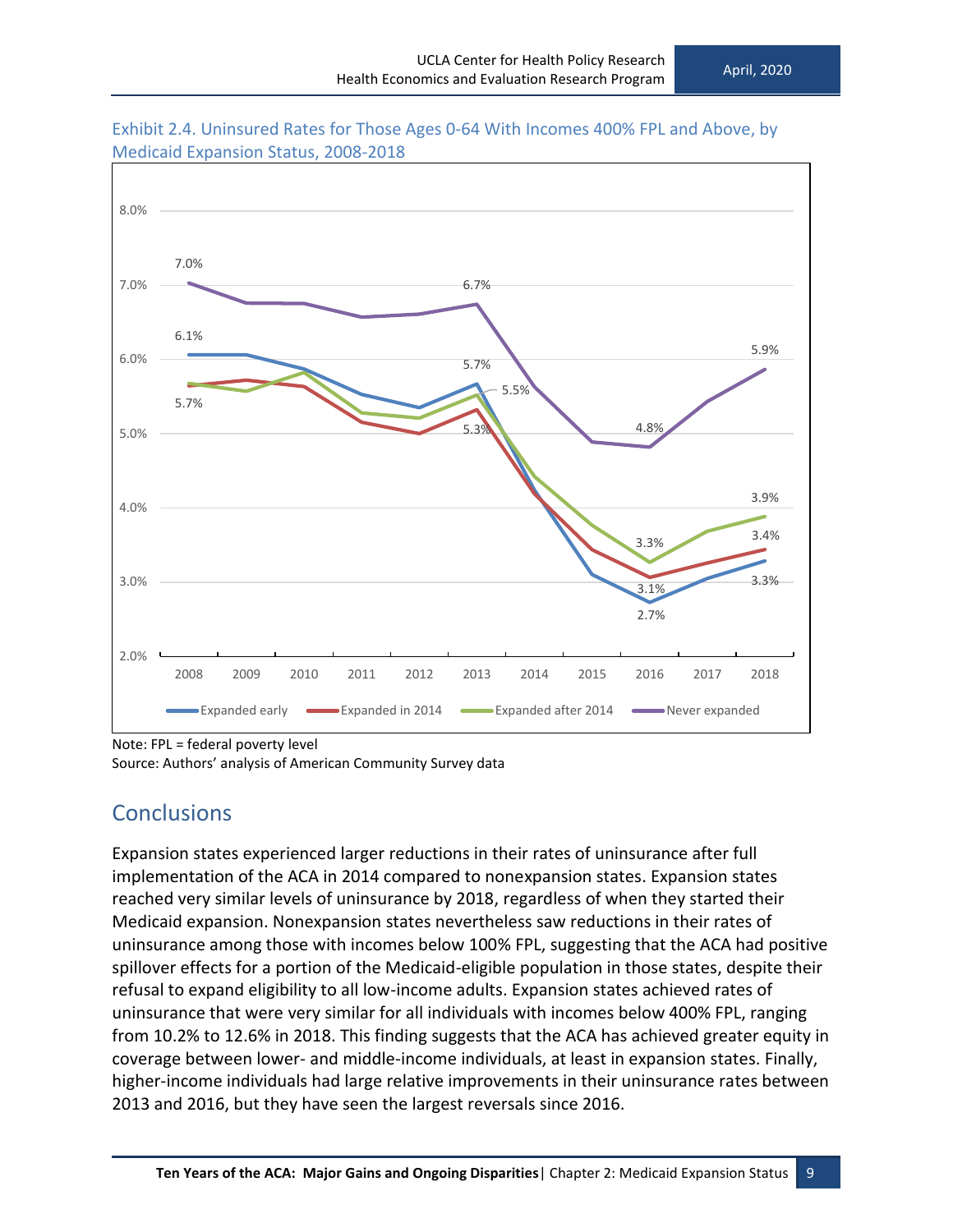# <span id="page-19-0"></span>**Chapter 3: Education**

#### <span id="page-19-1"></span>Key Finding

• Higher education is associated with substantially lower rates of uninsurance at every income level.

One overlooked disparity in evaluations of the ACA is the association between educational attainment and lack of insurance. Although the impact of education on earnings is well documented,<sup>1</sup> our findings suggest that education continues to have an important impact on the likelihood of being uninsured, regardless of income level. We found substantial differences by education level within each category of income. Specifically, lower levels of educational attainment are associated with higher rates of uninsurance, in both the pre- and post-ACA periods. Furthermore, differences in rates of uninsurance by education level have increased in the post-ACA period, indicating greater disparities based on educational attainment.

#### <span id="page-19-2"></span>Higher Education Is Associated With Substantially Lower Rates of **Uninsurance**

Despite substantial reductions compared to 2013, those with incomes below 100% FPL continued to have the highest rates of uninsurance in 2018 (Exhibit 3.1). In 2013, individuals without a high school diploma were almost twice as likely to be uninsured as those with a graduate degree. Although all groups improved by 2018, the percentage difference between those without a high school diploma and those with a graduate degree actually increased compared to the pre-ACA period, indicating greater disparity. This finding suggests that relative changes in the rate of uninsurance, not just absolute percentage-point changes, are an important measure when examining disparities.

Because significant differences have been documented in the rate of uninsurance among lowincome people in Medicaid expansion states versus nonexpansion states, we also examined the educational differences for those with incomes of less than 100% FPL in expansion and nonexpansion states. We observed the same pattern as that seen in Exhibit 3.1. Although expansion states had lower rates of uninsurance by education level in 2013 compared to nonexpansion states, both expansion and nonexpansion states had greater relative improvement among those with at least some college education by 2018, indicating greater disparity.

The educational differences observed among low- and middle-income people who are subsidy eligible under the ACA (100%-399% FPL) are even greater than the differences among those

<sup>1</sup> Vilorio D. 2016. Education Matters. *Career Outlook.* Washington, D.C.: U.S. Bureau of Labor Statistics.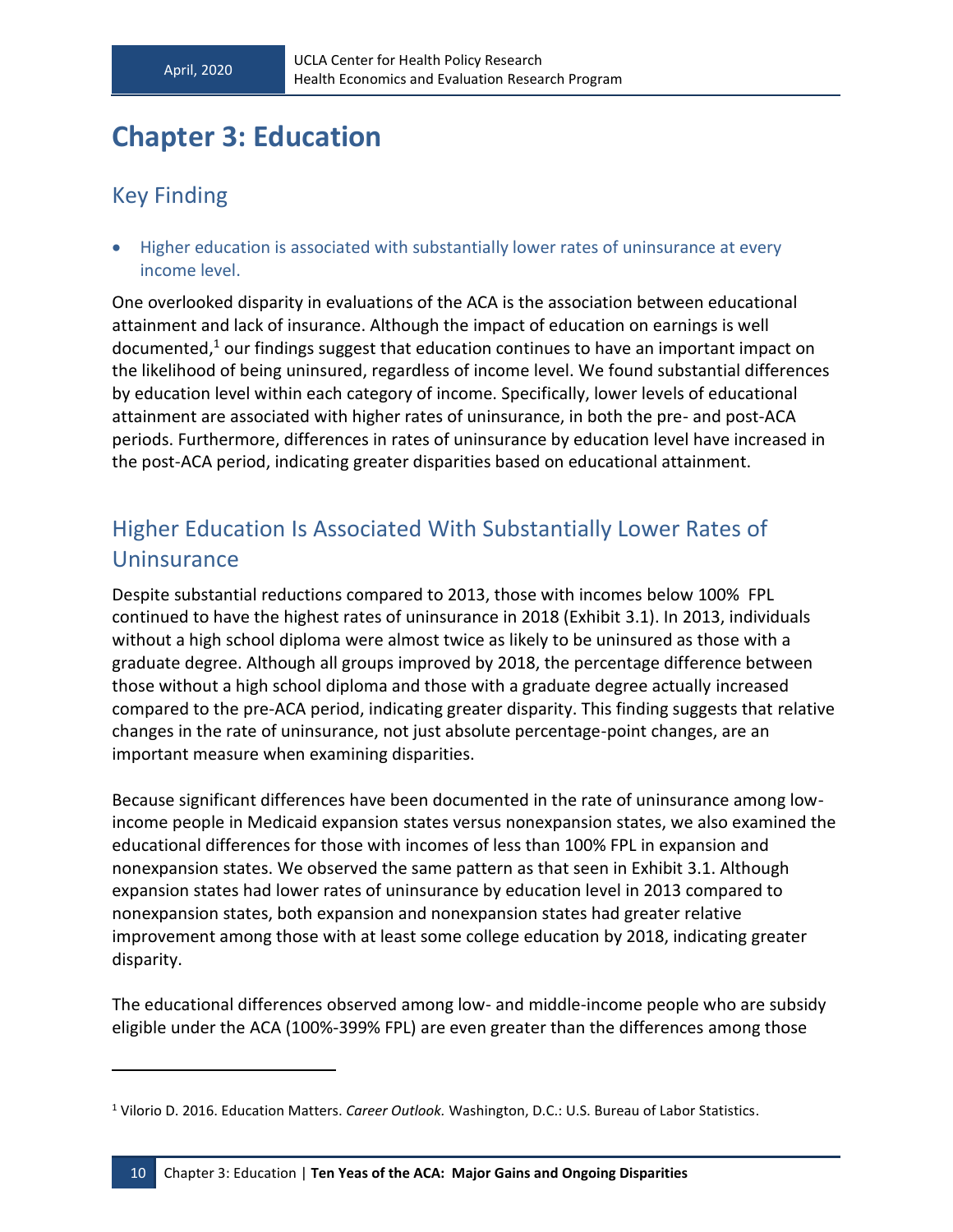who live below the poverty level. In 2013, those without a high school diploma were 3.7 times more likely to be uninsured than those with a graduate degree. This relative difference was slightly greater in 2018, despite improvements for every category of educational attainment between 2013 and 2018. Those with at least some college saw reductions of 38% to 40% in their rate of being insured, while those with a high school diploma had a 34% reduction, and those without a high school diploma had a 28% reduction.

Perhaps most surprising is that while absolute levels of uninsurance are lowest among those with the highest incomes, the relative differences by education level are greatest in this income group. In 2013, those without a high school diploma were almost 10 times more likely to be uninsured compared to those with a graduate degree, despite having incomes of at least 400% FPL. In 2018, this relative difference had not diminished, despite absolute reductions among every category of educational attainment.





Source: Authors' analysis of American Community Survey data

Note: FPL = federal poverty level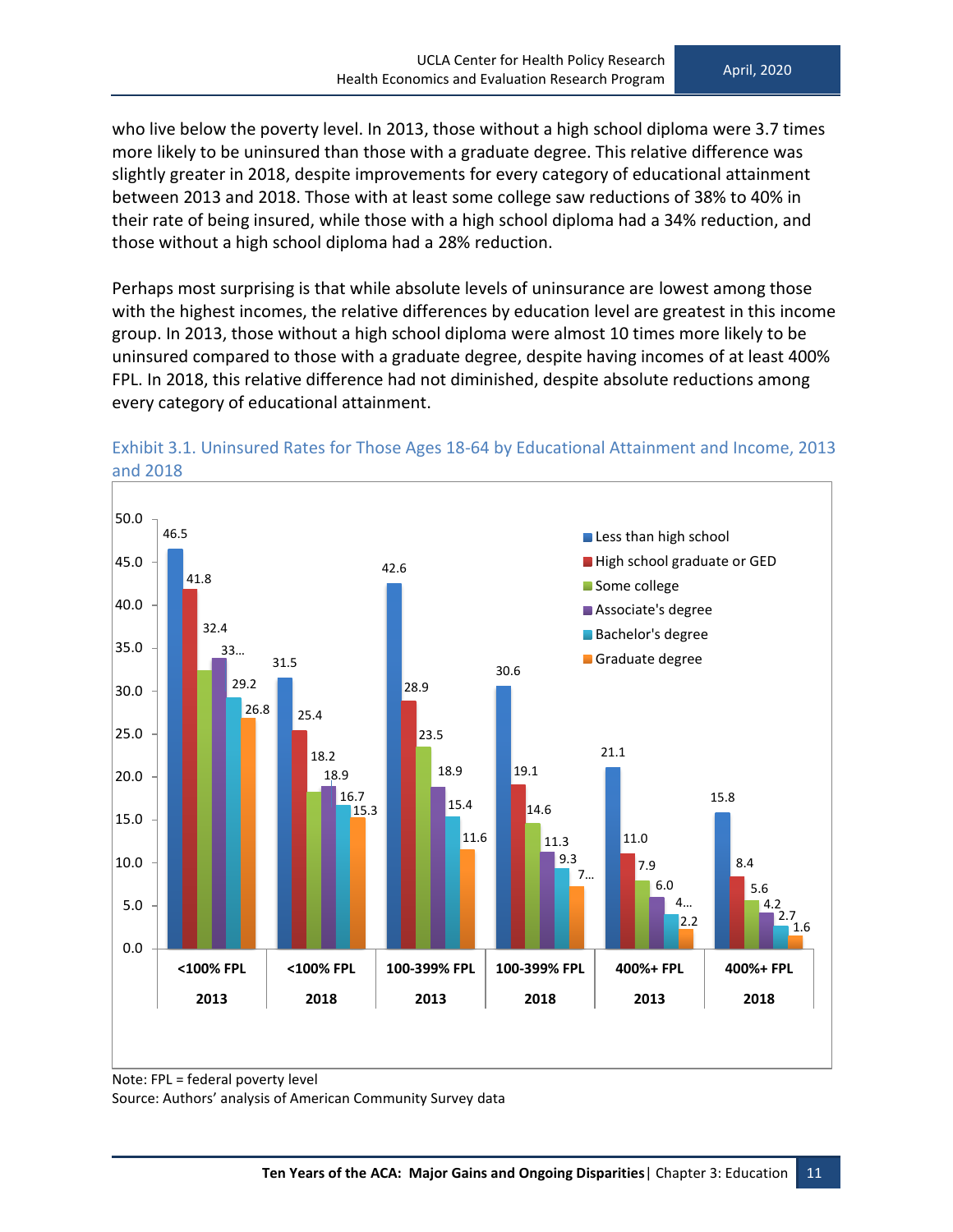#### <span id="page-21-0"></span>**Conclusions**

Our findings suggest that educational attainment plays an important role in health insurance status independent of its impact on household income. And although the ACA has produced substantial reductions in the percentage of uninsured across both income categories and categories of educational attainment, disparities by education level persist and have not diminished as a result of the ACA. The reasons for these findings are not immediately obvious, but the findings certainly merit attention and further investigation. Educational attainment may be associated with other factors that make it difficult for individuals to obtain health insurance, even if health insurance is seemingly more affordable. At a minimum, our results certainly challenge the notion that affordability alone is the major determinant of being uninsured, especially in light of our findings that educational differences in rates of uninsurance are large at the lowest income levels and even greater at higher levels of income.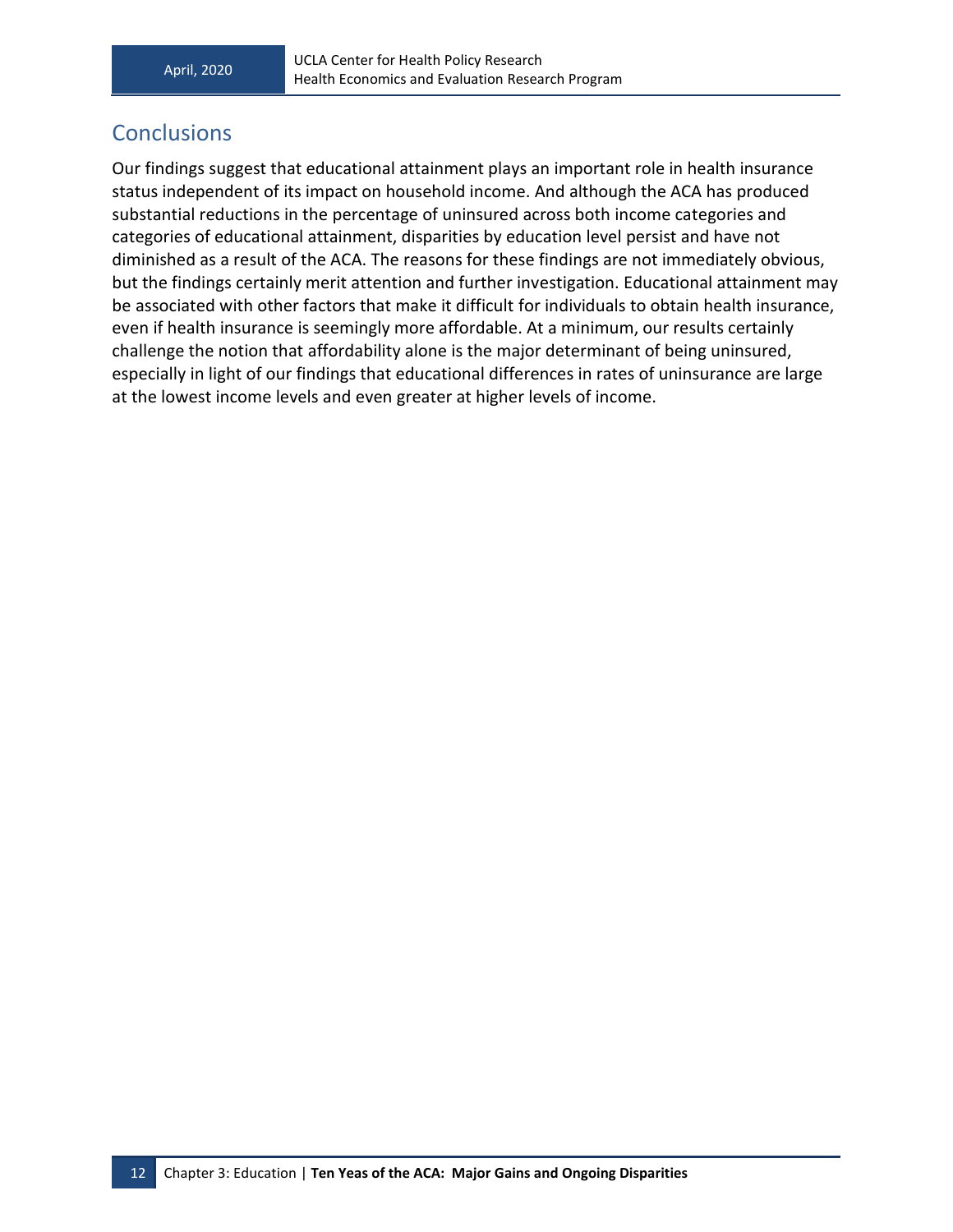# <span id="page-22-0"></span>**Chapter 4: Housing**

#### <span id="page-22-1"></span>Key Finding

• Individuals whose homes lacked a basic necessity always had higher rates of uninsurance than those with complete housing, regardless of income level or state expansion status.

Recent research has shown that there is an important relationship between housing and health outcomes, $<sup>1</sup>$  and that improving housing quality and safety improves overall health. Individuals</sup> experiencing unstable housing and poor housing safety, defined in a variety of ways including instability, an unsafe environment, water leaks, poor ventilation, and pest infestation — have poorer health. However, there is virtually no literature that focuses on the question of whether having stable and safe housing is related to the likelihood of having health insurance coverage. A study by Carroll et al. in 2017 assessed the extent to which housing instability is linked to insurance status in a preschool population. The study found that preschool-age children residing in unstable housing were 27% more likely than stably housed preschool-age children to have gaps in health insurance.<sup>2</sup>

We compared individuals ages 0-64 who had complete housing amenities with those whose housing lacked one basic necessity. Basic necessities are defined as these:

- Bathtub or shower
- Sink with a faucet
- Stove or range
- Refrigerator

### <span id="page-22-2"></span>Having Complete Housing Is Always Associated With Greater Health Insurance Coverage

Our findings suggest that having housing that lacks at least one basic necessity is associated with being uninsured. Prior to the implementation of the ACA's main coverage provisions, individuals whose housing lacked at least one basic necessity had higher rates of being uninsured than individuals with complete housing. While this disparity still exists after implementation of the ACA, rates of uninsurance have decreased for those whose incomes would qualify them for Medicaid coverage under Medicaid expansion or for individual market subsidies, both for those with complete housing and those whose housing lacks a basic necessity. But more importantly, large disparities in coverage persist.

<sup>1</sup> Taylor L. 2018. Housing and Health: An Overview of the Literature. Health Policy Brief. *Health Affair*. DOI: 10.1377/hpb20180313.396577.

<sup>2</sup> Carroll A et al. 2017. Housing Instability and Children's Health Insurance Gaps. *Academic Pediatrics* 17(7):732-738.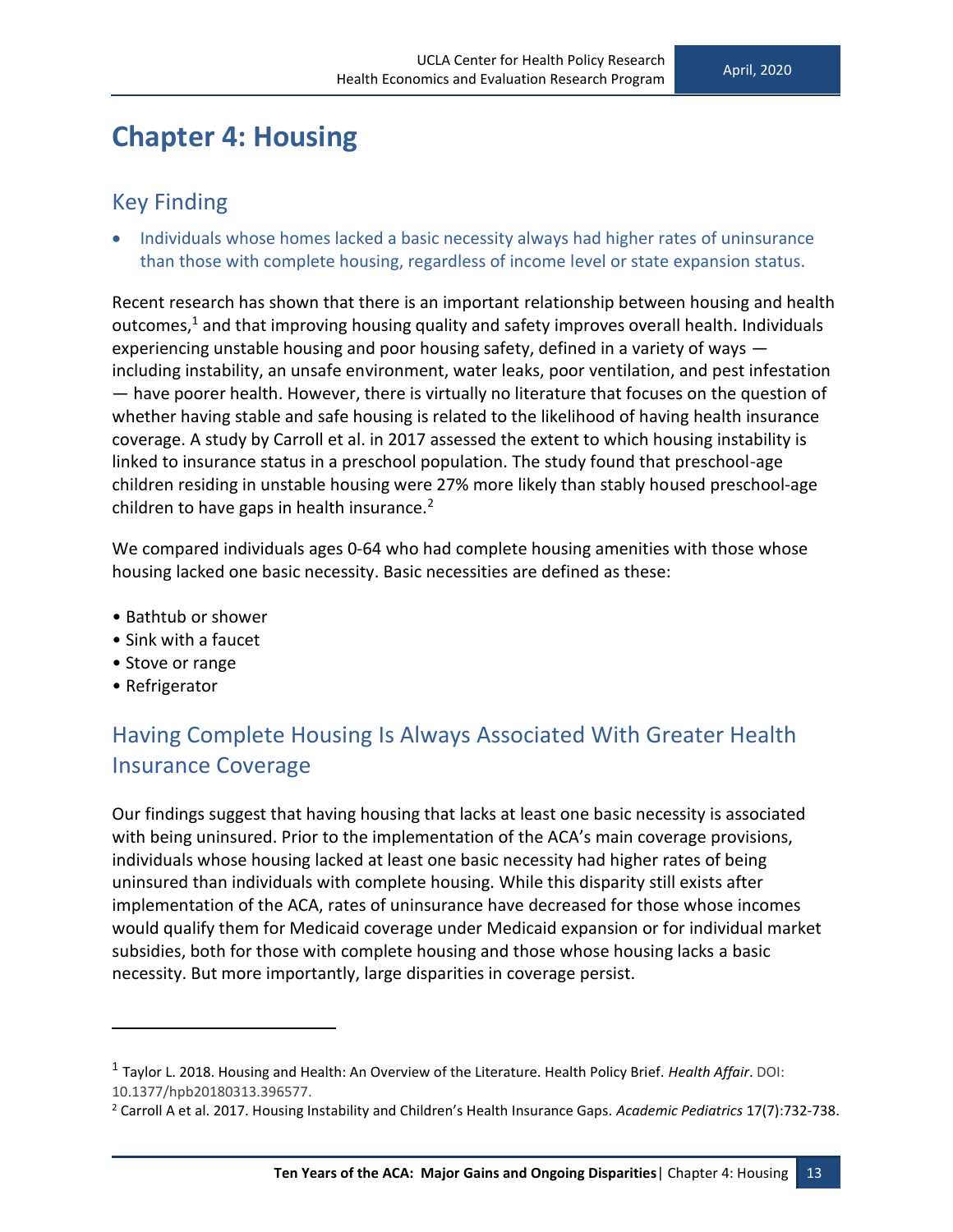Overall, in a comparison of the pre-ACA implementation (2013) with the most recently available post-ACA implementation year (2018), the reduction in the uninsured rate was dramatic. However, individuals with homes that had all the basic necessities had lower uninsured rates and higher rates of decline in their uninsured rates in comparison to those lacking at least one basic necessity (Exhibit 4.1). Those having all the basic necessities had much lower rates of being uninsured than those whose housing lacked at least one basic necessity, regardless of income.

Among those living in homes missing at least one basic necessity, the rate of uninsurance declined in relative terms by 31.3% for individuals with incomes below 100% FPL, and by 33.0% among those with incomes of 100%–399% FPL. In comparison, those living in homes with all the basic necessities had better coverage rates in 2013, and their coverage rates improved more than the rates for those living without one basic necessity. Between 2013 and 2018, the uninsured rate for those in homes with all basic necessities declined by 38.0% for those with incomes below 100% FPL, and by 34.5% among those with incomes of 100%–399% FPL.





Source: Authors' analysis of American Community Survey data

Note: FPL = federal poverty level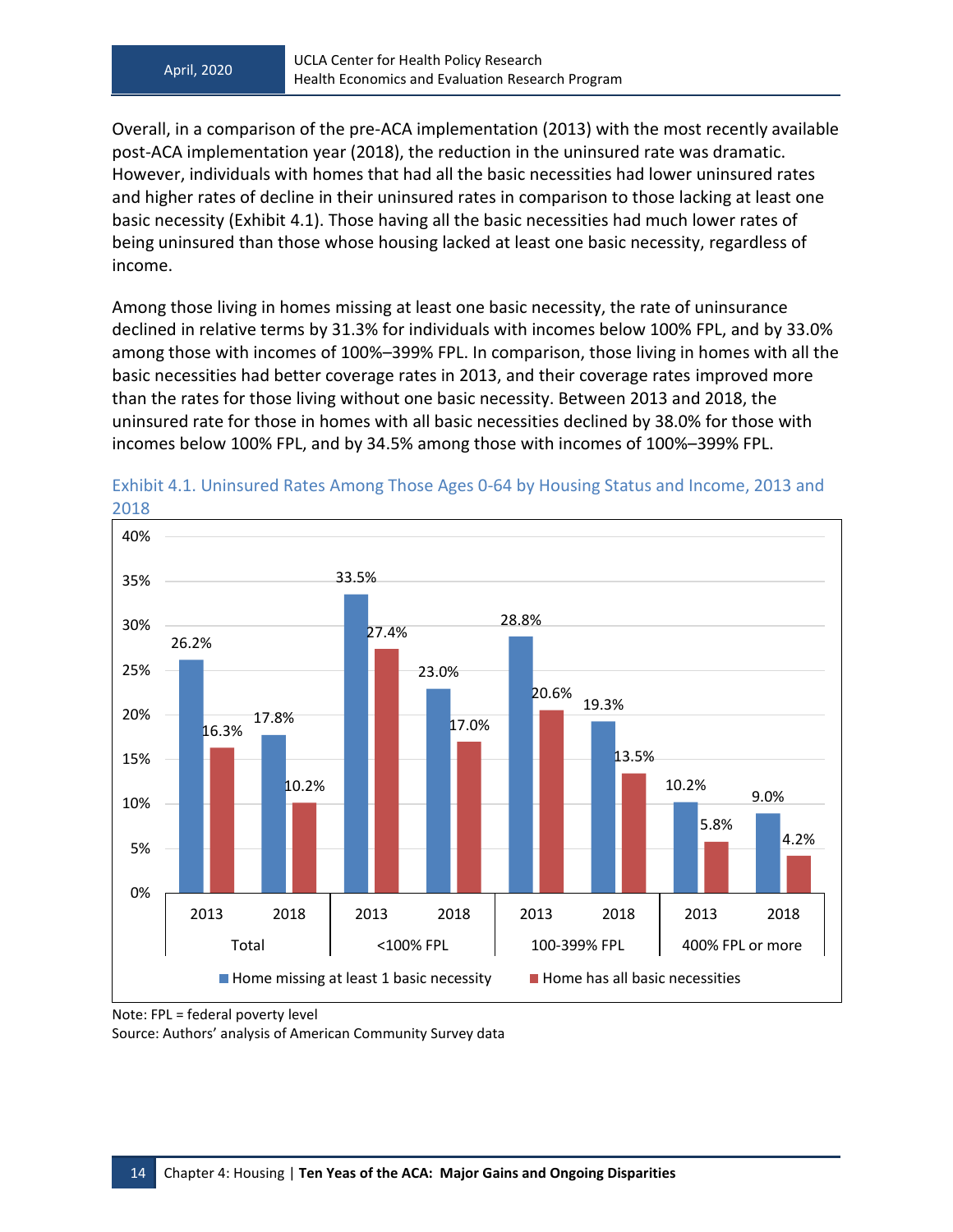Individuals with incomes of 400% FPL or greater started out with much lower rates of being uninsured than the other two income groups, regardless of their housing status. However, among this population, there were smaller relative declines in the uninsured rate. The rate declined 27.6% for those with all the basic necessities, and only 11.8% for those without at least one basic necessity. Thus, disparities still exist, as not all groups shared equally in the decline, and those that had full housing had lower uninsured rates than those that had a missing basic necessity.

We also compared the rates of being uninsured for each income group in states that expanded Medicaid in 2014 versus states that did not expand. Whether or not the individual or family had all the basic necessities, there was a larger percentage of decline in uninsured rates for all income groups in states that took part in the Medicaid expansion than in states that did not.

#### <span id="page-24-0"></span>**Conclusions**

The relationship between housing insecurity and health insurance coverage has been a relatively unexplored topic. Though many health organizations — whether in the private, nonprofit, or government sectors — have begun to discuss and create interventions to tackle the social determinants of health, the role of housing as a variable that puts individuals at greater risk of being uninsured has never been highlighted. Our analyses demonstrate that individuals with housing issues, as measured by the lack of a basic necessity, are more likely to be uninsured than those without housing issues. The reasons why are not clear, though the finding may reflect a higher budgetary priority on housing and food than on health insurance. Further investigation is necessary to determine why individuals whose housing lacked at least one basic necessity and whose income was less than 100% FPL did not see a larger decrease in their uninsured rate, as they would be eligible for Medicaid in expansion states. More research will be needed to assess the relationship between insurance and housing.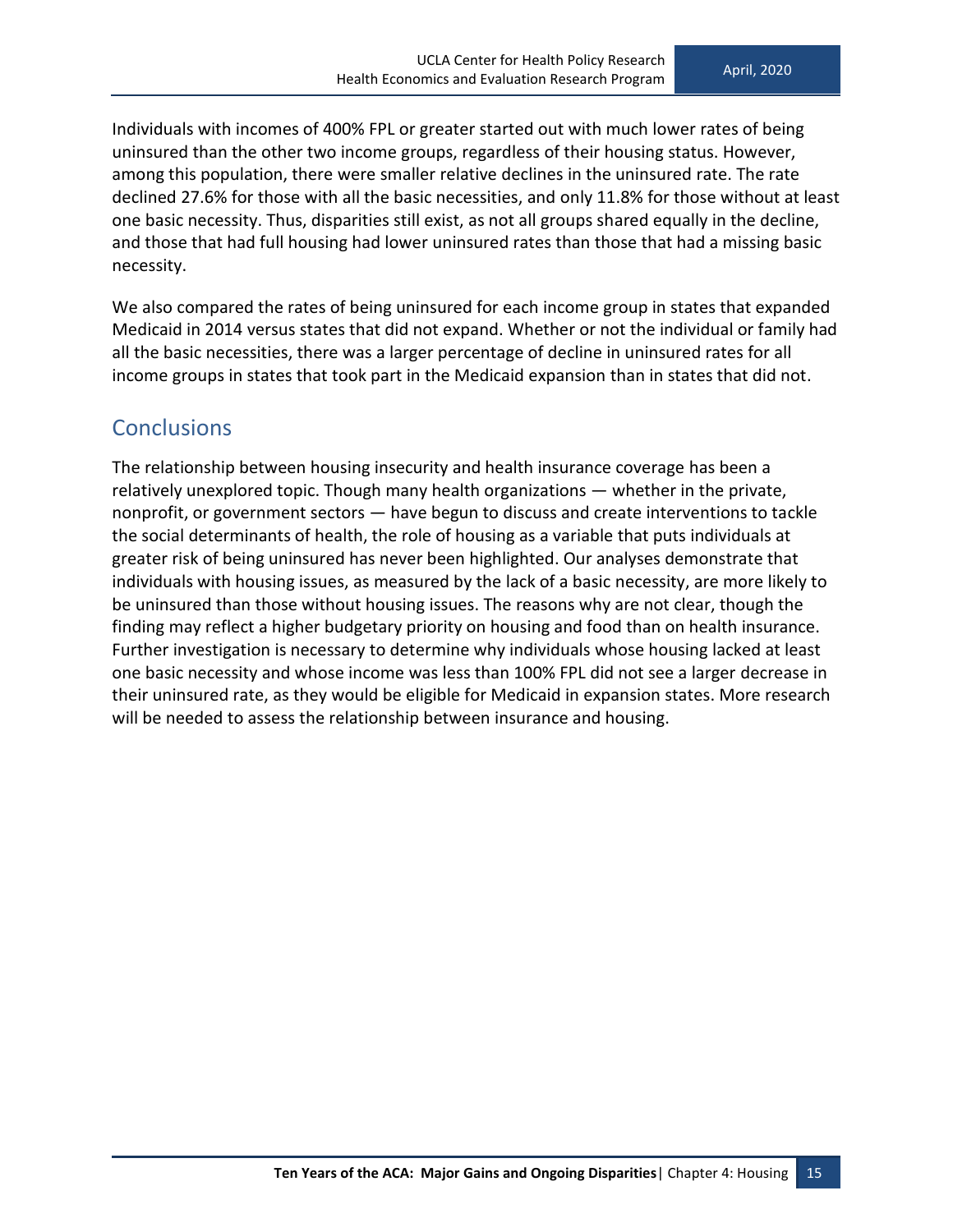# <span id="page-25-0"></span>**Chapter 5: Employment**

#### <span id="page-25-1"></span>Key Findings

- Employed individuals always had the highest coverage rates, regardless of state expansion status.
- Employed individuals residing in nonexpansion states experienced smaller coverage gains than those in expansion states.
- Since 2008, individuals with incomes above 100% FPL who were not in the labor force (i.e., not seeking employment) had coverage rates very similar to the rates among those who were employed.

Employer-sponsored insurance (ESI) has been the largest source of coverage for the population in the U.S. since the late 1940s; in 2018, ESI covered 59.2% of those ages 19-64. ESI continues to be the predominant source of health insurance today, even with the passage of Medicare and Medicaid in 1965 and the Affordable Care Act in 2010. However, there has been a small but steady decline in ESI in recent decades.<sup>1</sup> Even with the passage of the ACA and the widely reported drop in the number of persons who remain uninsured, it is still important to assess the role of employment in providing health insurance coverage. The ACA requires employers with at least 50 full-time equivalent employees to provide health insurance to those working at least 30 hours per week. Because of this, one concern was that employers would cut work hours to reduce their health insurance expenses. However, recent studies have shown that the ACA has not resulted in large declines in ESI and has not caused "crowd-out," a phenomenon that occurs when the increased availability of government insurance results in lower enrollment in private insurance.<sup>2</sup>

### <span id="page-25-2"></span>Insurance Coverage Improved for Everyone, Regardless of Employment **Status**

As shown in Exhibit 5.1, the rate of insurance coverage improved for all adults ages 18-64 after 2013, regardless of employment status. Between 2008 and 2013, those who were unemployed (i.e., seeking employment) had uninsured rates that started at 48.8% and fell slowly to 44%. Over the same time period, those who were employed or not in the labor force (i.e., not seeking employment) had uninsured rates of a little more than 17% and 22%, respectively, figures that climbed a small amount by 2013. Clearly, employment had a major impact on insurance coverage prior to 2014, although 1 out of 6 workers remained uninsured.

<sup>1</sup> *Table HI-1, Health Insurance Coverage Status and Type of Coverage by Sex, Race, and Hispanic Origin: 1987 to 2005.* Historical Health Insurance Tables. Washington, D.C.: U.S. Census Bureau.

[https://www2.census.gov/programs-surveys/demo/tables/health-insurance/time-series/original/orghihistt1.txt.](https://www2.census.gov/programs-surveys/demo/tables/health-insurance/time-series/original/orghihistt1.txt) 2 Frean M, Gruber J, Sommers BD. 2017. Premium Subsidies, The Mandate, and Medicaid Expansion: Coverage Effects of the Affordable Care Act. *Journal of Health Economics* 53:72-86.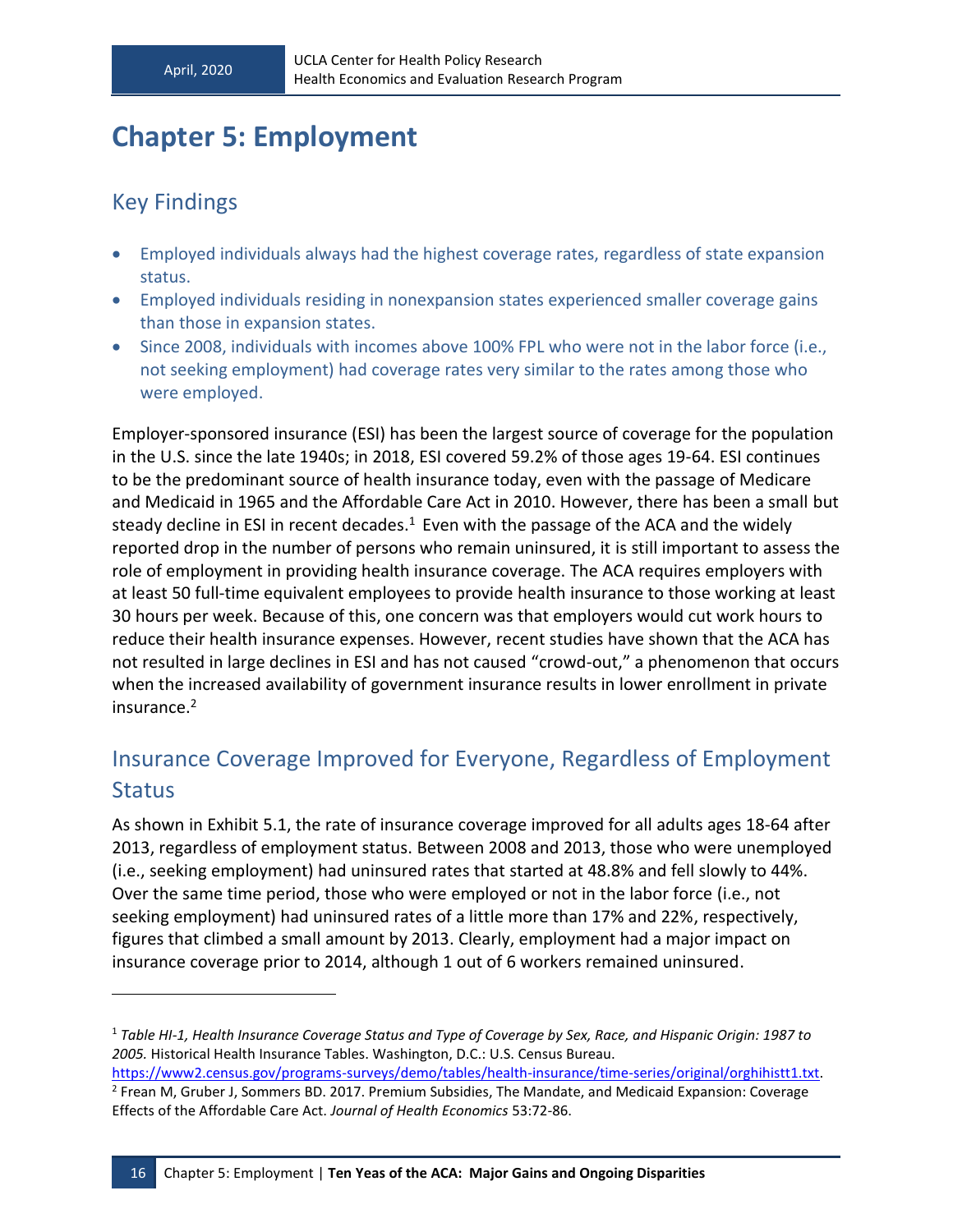Following implementation of major provisions of the ACA in 2014, the uninsured rate for those who were unemployed dropped sharply, from 44.0% to 26.6%, by 2016 – a 39.5% reduction. Similarly, the uninsured rate for the employed and those not in the labor force declined by 39.8% and 37.2%, respectively. Among the unemployed, the uninsured rate dropped by 4.2 percentage points between 2010 and 2013 (from 48.2% to 44.0%). This is most likely due to the expansion of coverage to those ages 18-25; this issue is discussed more in chapter 9. Although the ACA has resulted in substantial coverage improvements for adults regardless of employment status, it has not reduced the relative disparity between the employed and the unemployed.



Exhibit 5.1. Uninsured Rates Among Those Ages 18-64 by Employment Status, 2008-2018

Source: Authors' analysis of American Community Survey data

#### <span id="page-26-0"></span>Relationship of Employment to Coverage Varies Substantially by Income

Our analyses of the relationship between employment status and insurance coverage indicates considerable differences across income categories. For those whose incomes are less than 100% FPL, the ACA produced large improvements in insurance coverage after 2013 for all three categories of employment (Exhibit 5.2). The large disparities in the uninsured rates by employment status persist, but they are narrowed by the drop in percentage of unemployed individuals who are no longer uninsured — a drop by 2018 of almost 25 percentage points. However, a new and unexpected observation is also seen, with the somewhat surprising finding that those who were employed had higher uninsured rates than those who were not in the labor force. In 2018, those who were employed had an uninsurance rate of 25.8%, whereas those who were not in the labor force had a rate of 20.5%. This finding most likely reflects the impact of Medicaid expansion and the fact that low-income individuals are more likely to work part-time or for employers who do not offer health insurance coverage.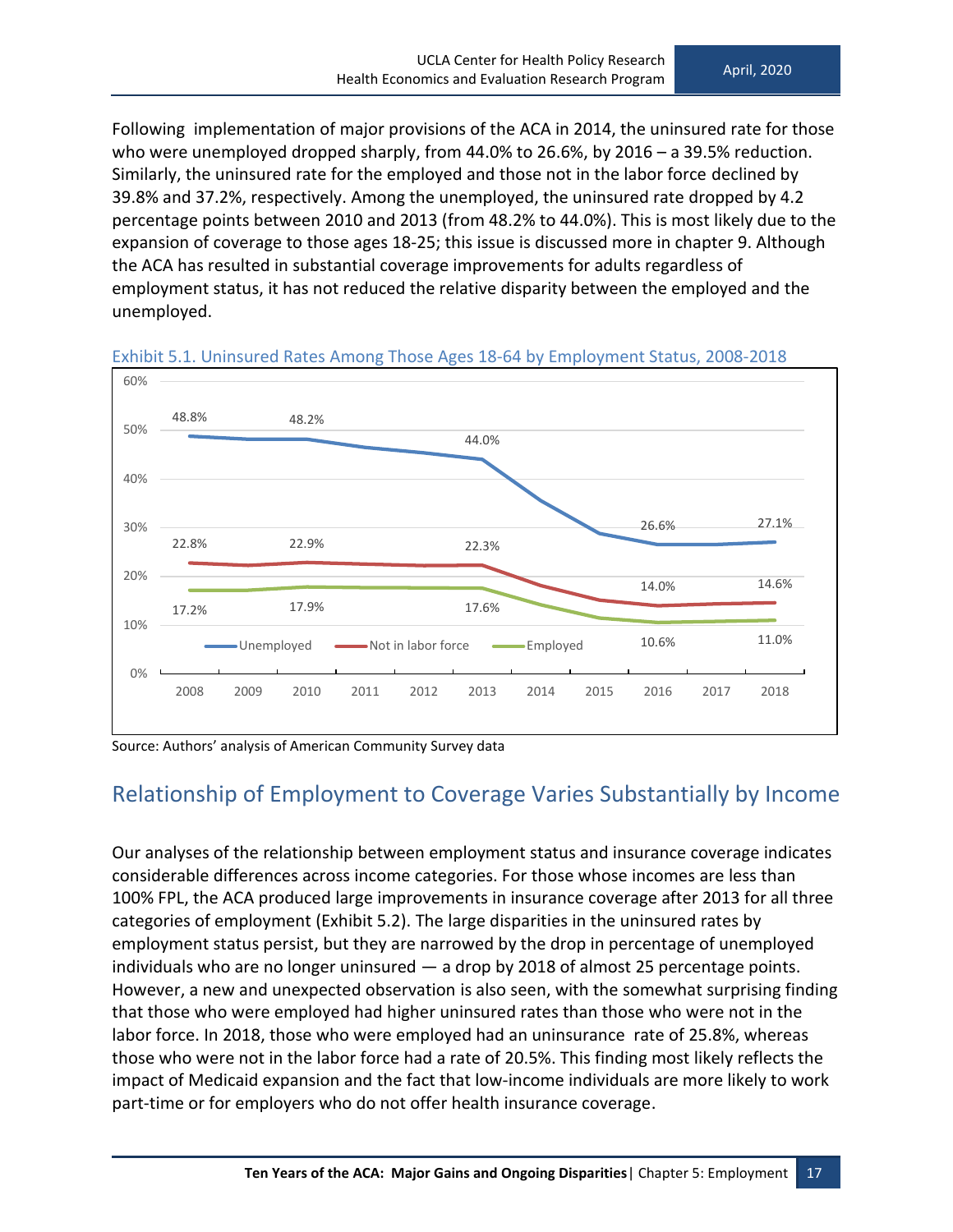#### Exhibit 5.2. Uninsured Rates Among Those Ages 18-64 With Incomes Below 100% FPL, by Employment Status, 2008-2018



Note: FPL = federal poverty level

Source: Authors' analysis of American Community Survey data



#### Exhibit 5.3. Uninsured Rates Among Those Ages 18-64 With Incomes 100%-399% FPL, by Employment Status, 2008-2018

Source: Authors' analysis of American Community Survey data

Note: FPL = federal poverty level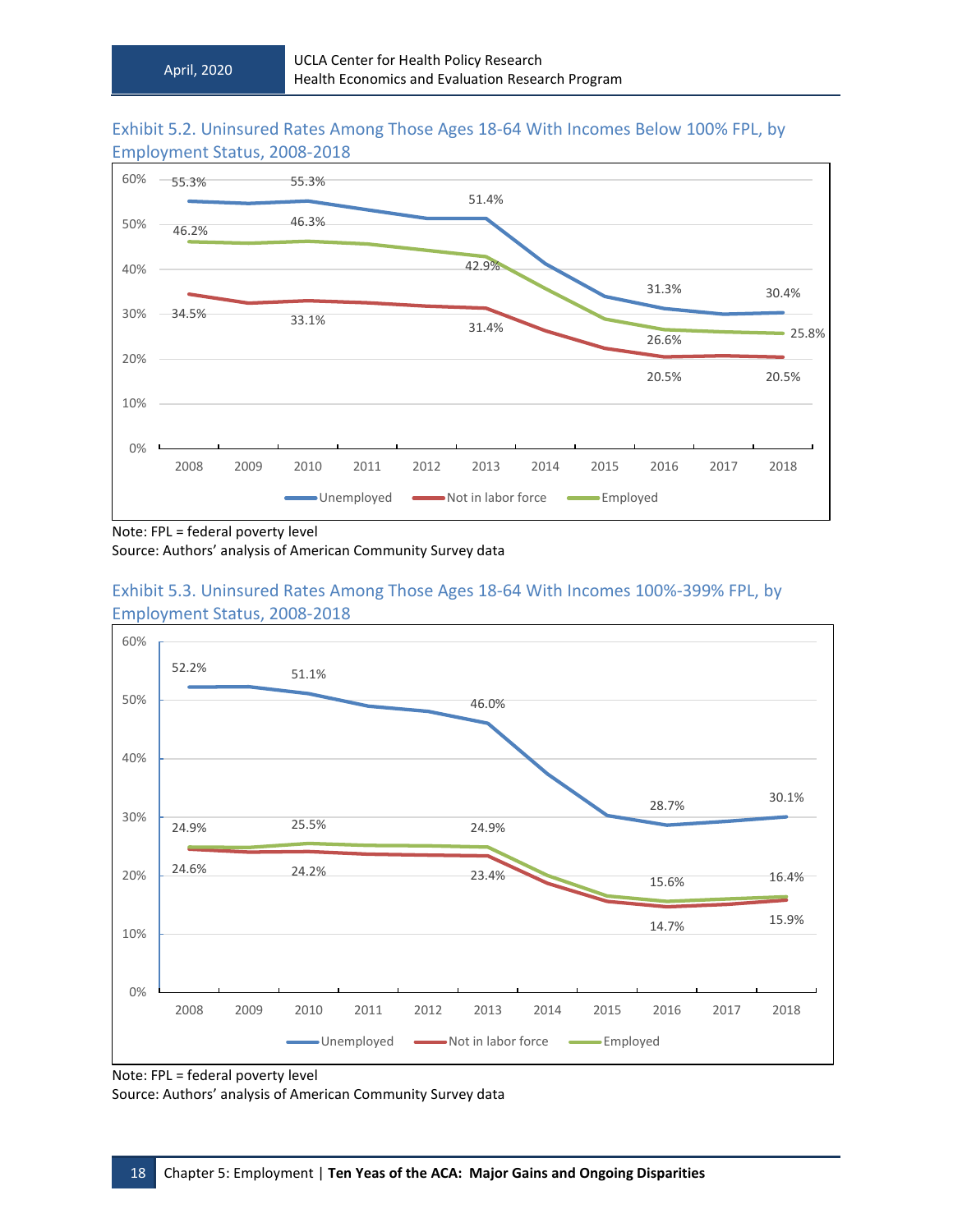

Exhibit 5.4. Uninsured Rates for Those Ages 18-64 With Incomes 400% FPL and Above, by Employment Status, 2008-2018

Note: FPL = federal poverty level

Source: Authors' analysis of American Community Survey data

### <span id="page-28-0"></span>For Higher-Income Groups, the Unemployed Remain at Much Higher Risk of Being Uninsured

For higher-income groups (Exhibits 5.3 and 5.4), being unemployed is associated with much higher rates of uninsurance compared to those who are employed or not in the labor force. Furthermore, the largest gains in coverage occurred among the unemployed. These findings are in stark contrast to the results for those with incomes of less than 100% FPL, discussed above (Exhibit 5.2). In addition, those who are not in the labor force and those who are employed had virtually identical rates of coverage from 2008 to 2018. Both the employed and those not looking for work in the 100%-399% FPL group experienced a large decline in uninsured rates starting in 2014, dropping about 9 percentage points by 2018 (Exhibit 5.3). By comparison, for those with incomes of 400% FPL or higher, there were minimal changes in the coverage rate for those employed and those not in the labor force between 2008 and 2018 (Exhibit 5.4).

### <span id="page-28-1"></span>Nonexpansion States Have Higher Rates of Uninsurance, Regardless of Employment Status

Since 2008, the uninsured rates in nonexpansion states have been consistently higher than in expansion states, regardless of employment status (Exhibit 5.5). The unemployed living in expansion states were less likely to be uninsured in 2008 compared to the unemployed in nonexpansion states (45.0% versus 55.9%). As of 2018, despite lower rates of uninsurance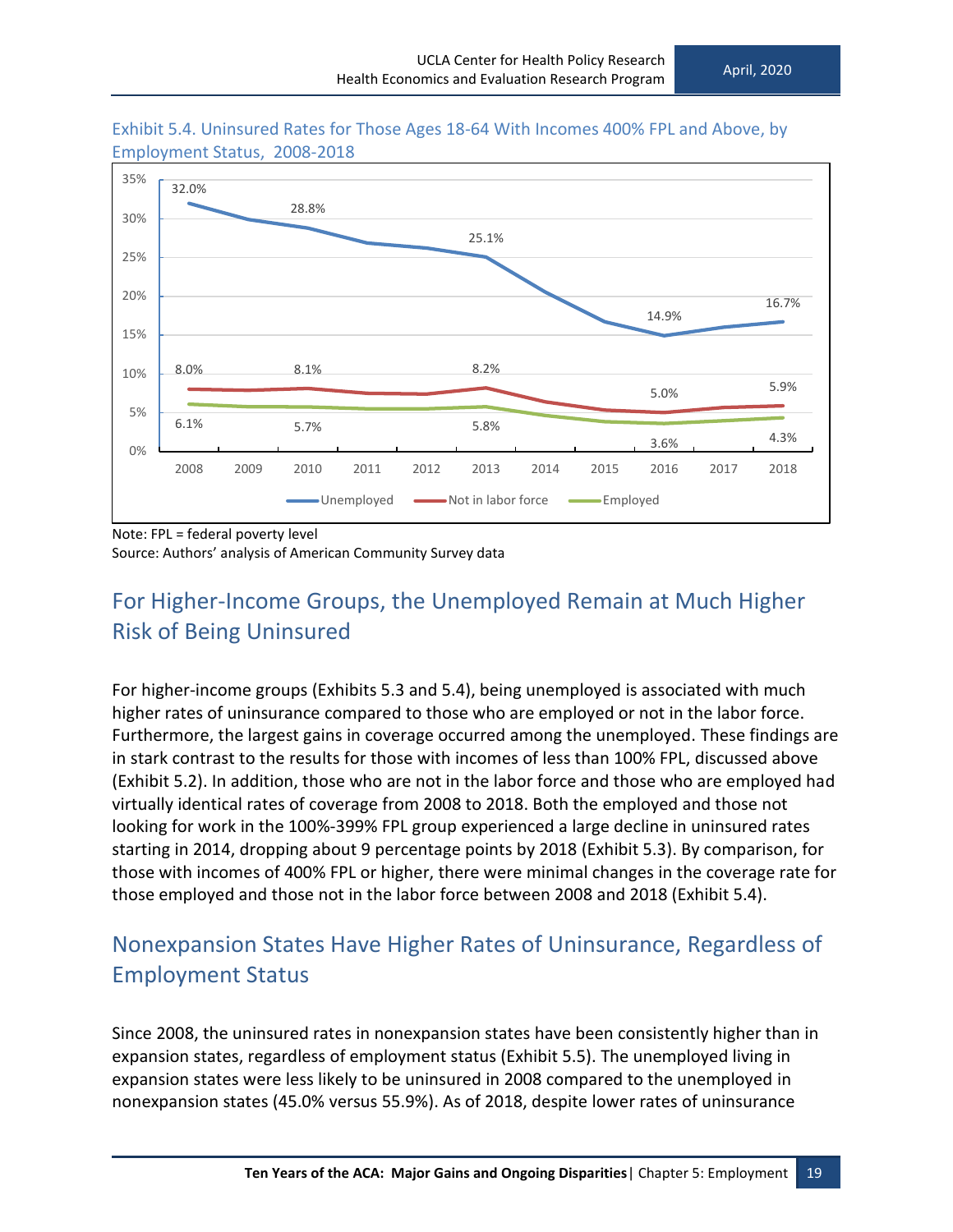nationwide for the unemployed since 2013, the gap between expansion and nonexpansion states had widened for the unemployed (21.2% versus 41.0%).

Expansion states have also experienced larger relative reductions in uninsured rates among both the employed and those not in the labor force. Since 2013, expansion states had larger percentage point reductions in the uninsured rates than nonexpansion states – 6.6 versus 5.4 percentage points among the employed, and 10.3 versus 4.8 percentage points among those not in the workforce. Overall, the ACA has resulted in greater reductions in uninsured rates for adults living in expansion states, regardless of their employment status, compared to those living in nonexpansion states.



Exhibit 5.5. Uninsured Rates Among Those Ages 18-64 in Expansion vs. Nonexpansion States, by Employment Status, 2008-2018

Note: Expansion states include only those that expanded in 2014; nonexpansion states are those that had not expanded as of 2018.

<span id="page-29-0"></span>Source: Authors' analysis of American Community Survey data

#### **Conclusions**

Employment has continued to be a powerful determinant of uninsured rates following implementation of the ACA. One interesting finding from our analysis is that among individuals with incomes below 100% FPL, those who were not in the labor force had uninsured rates lower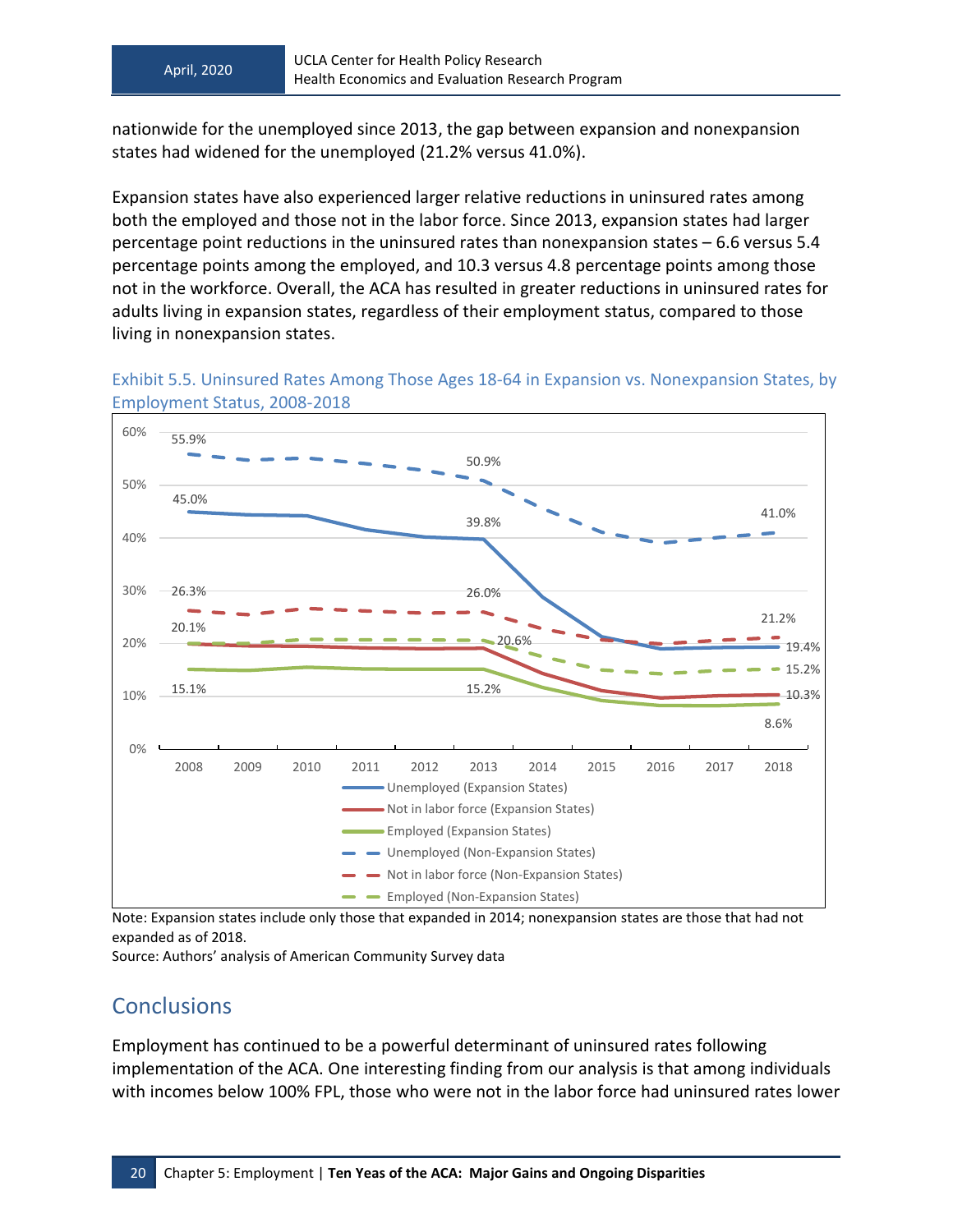than those who were employed. There are multiple possible reasons for this finding, including Medicaid eligibility, higher likelihood of working for employers who don't offer coverage, and higher likelihood of working part-time. Others have reported that individuals who work parttime had a large decline in being uninsured during the first year of the ACA, so part-time employment may not play a major role.<sup>3</sup> Because our results show considerable differences in patterns and impacts of ESI across income categories, drawing broad conclusions about the role of ESI in providing insurance coverage is difficult without acknowledging these differential effects by income status. These are issues that certainly merit further exploration.

Another important impact of the ACA on ESI is the requirement that ESI must include dependent coverage that allows adult children to remain on a parent's employment-based health insurance coverage until age 26. This provision of the ACA greatly increased the percentage of individuals with insurance coverage, as shown in other studies. <sup>4</sup> This issue is discussed further in chapter 9 of this report.

ESI has been the predominant form of insurance coverage in the U.S. for decades; despite its declining role, it continues to be the primary source of coverage for a majority of the nation's population. Until the U.S. finds an alternative mechanism for health care financing, health insurance trends by employment status must continue to be closely monitored.

<sup>&</sup>lt;sup>3</sup> Berdahl TA, Moriya AS. 2018. Difference in Uninsurance Rates Between Full- and Part-Time Workers Declined in 2014. *Health Affairs* 37(10):1669-1672.

<sup>4</sup> Sommers BD et al. 2013. The Affordable Care Act Has Led to Significant Gains in Health Insurance and Access to Care for Young Adults. *Health Affairs* 32(1):165-174.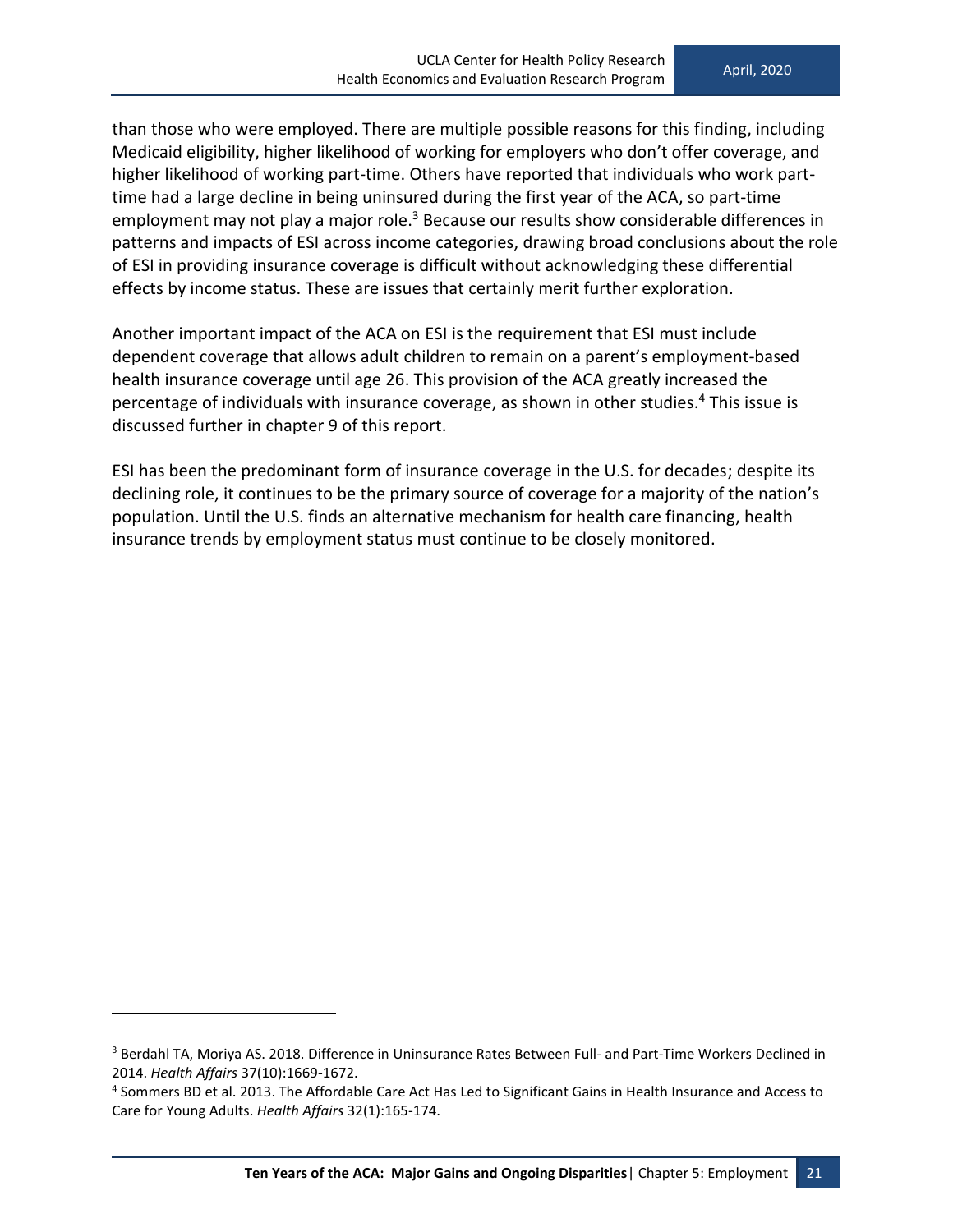# <span id="page-31-0"></span>**Chapter 6: Citizenship**

#### <span id="page-31-1"></span>Key Findings

- Coverage has improved regardless of citizenship status, but 1 in 3 noncitizens remains uninsured.
- Noncitizens have the highest uninsured rates across all income categories.
- Citizens and noncitizens both have higher uninsured rates in nonexpansion states across all income categories.

Eligibility for both Medicaid and individual market premium subsidies differs by citizenship status. Undocumented immigrants were excluded from all options for expanded coverage under the ACA. They are not eligible for enrollment through the Medicaid expansions, they are not eligible for subsidies through the health insurance marketplaces, and they cannot buy insurance through the marketplaces without subsidies. Although undocumented individuals are not eligible for full Medicaid benefits, six states (California, Illinois, Massachusetts, New York, Oregon, and Washington) and the District of Columbia have expanded Medicaid enrollment to undocumented children using state-only funds that do not qualify for federal matching funds. California recently expanded Medicaid coverage to all 18-25-year-olds, regardless of immigration status. For noncitizens, the American Community Survey does not distinguish between documented and undocumented residents, so our analysis of noncitizens includes both.

For lawfully present noncitizens, Medicaid eligibility differs by state. In most states, lawfully present residents who are not citizens are not eligible for Medicaid coverage for the first five years they are in the U.S., although some states have removed this five-year waiting period for Medicaid eligibility. Therefore, because of different eligibility rules for citizens and noncitizens, the ACA may have different impacts based on citizenship status.

In this chapter, we were also interested in examining differences in uninsured rates among U.S. citizens based on their nativity — namely, citizens born in the U.S. versus those who were born in U.S. territories or born outside the U.S. to American parents, or who are naturalized citizens.

#### <span id="page-31-2"></span>Coverage Has Improved Regardless of Citizenship Status, but 1 in 3 Noncitizens Remains Uninsured

Over time, noncitizens have consistently had the highest uninsured rate in the country. In 2013, prior to the implementation of the ACA's main coverage provisions in 2014, the uninsured rate among noncitizens was 48.1% — more than 3.5 times the uninsured rate among U.S.-born citizens (Exhibit 6.1). Under the ACA, the uninsured rate for noncitizens dropped by 15.3 percentage points. Still, one-third (32.8%) of noncitizens were uninsured in 2018, and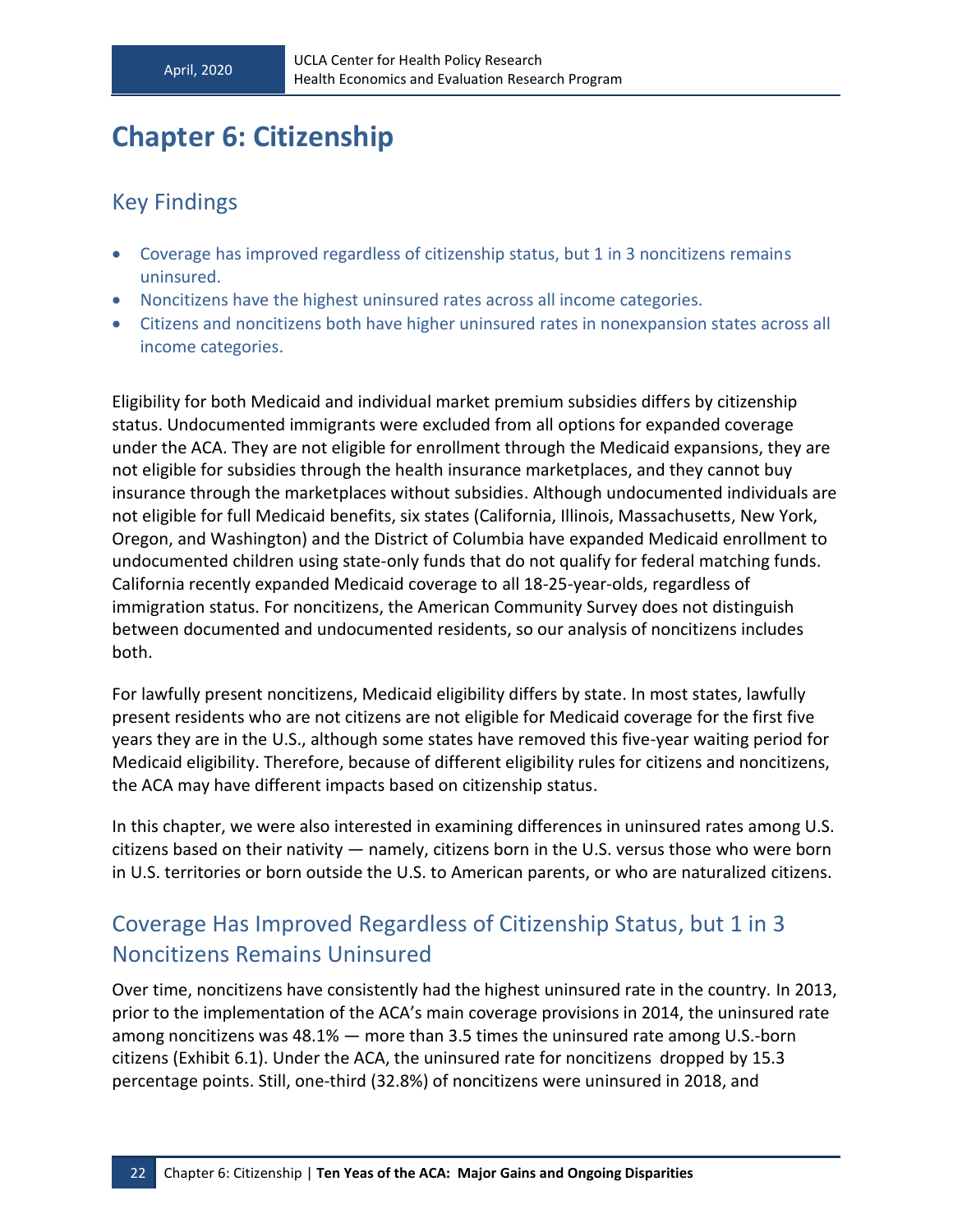noncitizens were much more likely to be uninsured than citizens (between 8.4% and 12.1% of citizens were uninsured in 2018).



Exhibit 6.1. Uninsured Rates Among Those Ages 0-64 by Citizenship Status, 2008-2018



#### <span id="page-32-0"></span>Noncitizens Have Highest Uninsured Rates Across All Income Categories

In 2008, among U.S. citizens with incomes below 100% FPL, uninsured rates for citizens ranged from 25.2% to 37.8% (Exhibit 6.2). By 2018, the uninsured rates for citizens declined substantially and ranged between 11% and 18.4%. A similar trend occurred among those with incomes of 100%-399% FPL. Among individuals with incomes of 400% FPL and above, however, there were minimal differences in uninsured rates of citizens either prior to or following the implementation of the ACA. As expected, across all categories of citizenship, those with incomes of 400% FPL and above had the lowest uninsured rates. Even noncitizens in this group were uninsured at levels similar to those of citizens with lower incomes, suggesting that income plays an important role in mitigating the risk of being uninsured for noncitizens.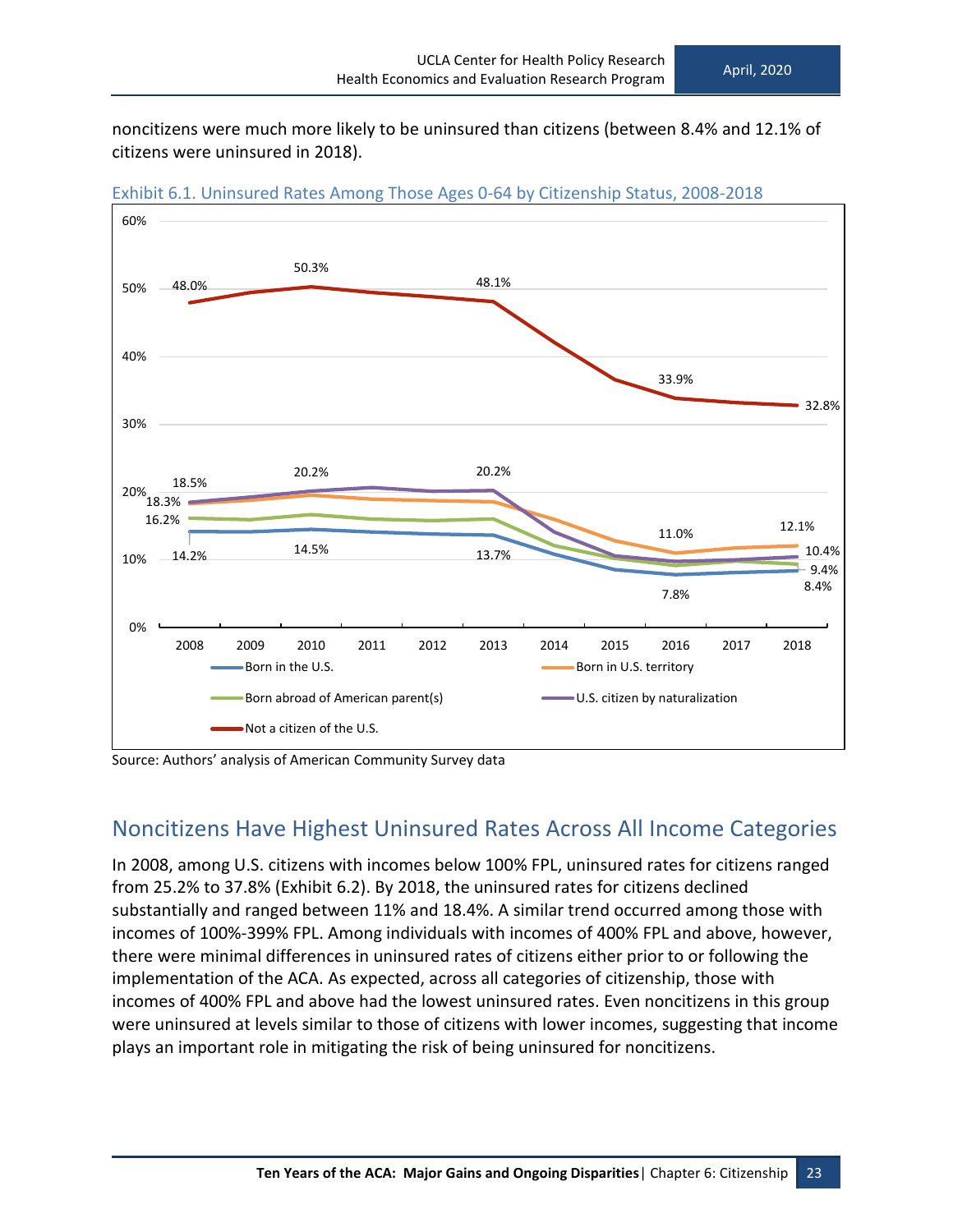

Exhibit 6.2. Uninsured Rates Among Those Ages 0-64 by Citizenship Status and Income, 2008- 2018

Note: FPL = federal poverty level

Source: Authors' analysis of American Community Survey data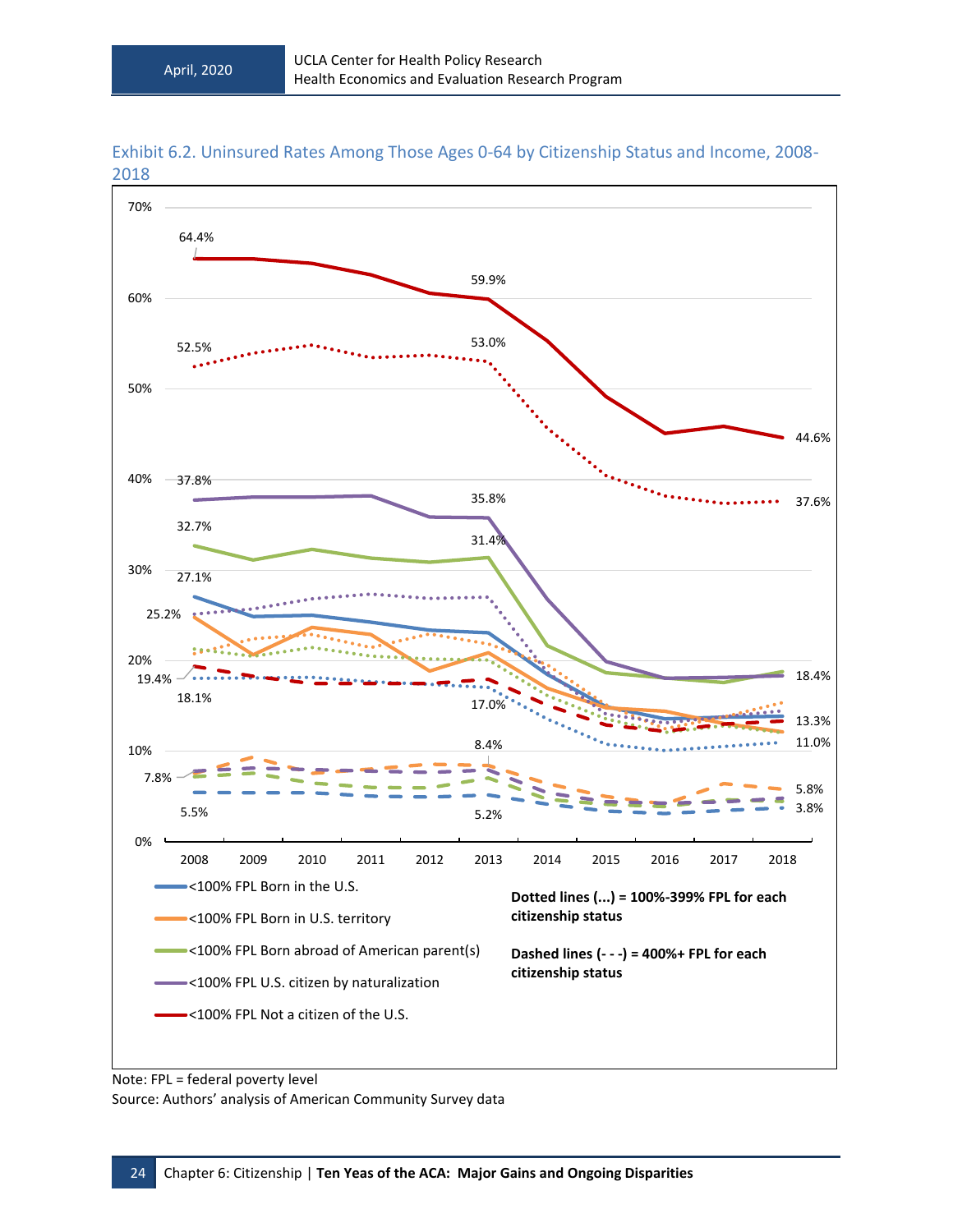#### <span id="page-34-0"></span>Both Citizens and Noncitizens Have Higher Uninsured Rates in Nonexpansion States Across All Income Categories

In expansion states, residents with incomes below 100% FPL had significantly lower uninsured rates in 2018 than in 2013 (Exhibit 6.3). While about 1 in 5 U.S.-born citizens (20.3%) was uninsured in 2013, the uninsured rate decreased by more than half in 2018, to 9.1%. Similar declines in the uninsured rates occurred between 2013 and 2018 for all other U.S. citizen groups. Differences between categories of U.S. citizens continued to exist in 2018, particularly between U.S.-born and naturalized citizens. For noncitizens, the uninsured rate also declined by more than 25 percentage points, from 53.5% in 2013 to 39% in 2018.

In nonexpansion states, declines in the uninsured rate among low-income residents were not as significant, and gaps widened compared to expansion states (Exhibit 6.3). Across all groups of U.S. citizens, more than 1 in 5 residents of nonexpansion states remained uninsured in 2018, at rates that were between 1.7 and 3.2 times higher than the rates among residents of expansion states. Noncitizens fared the worst in these states, with more than 60% being uninsured in 2018 — 1.57 times the uninsured rate of noncitizens in expansion states.

Exhibit 6.3. Uninsured Rates Among Those Ages 0-64 With Incomes Below 100% FPL, by Year, Medicaid Expansion Status, and Citizenship Status, 2013 and 2018



Note: FPL = federal poverty level

Source: Authors' analysis of American Community Survey data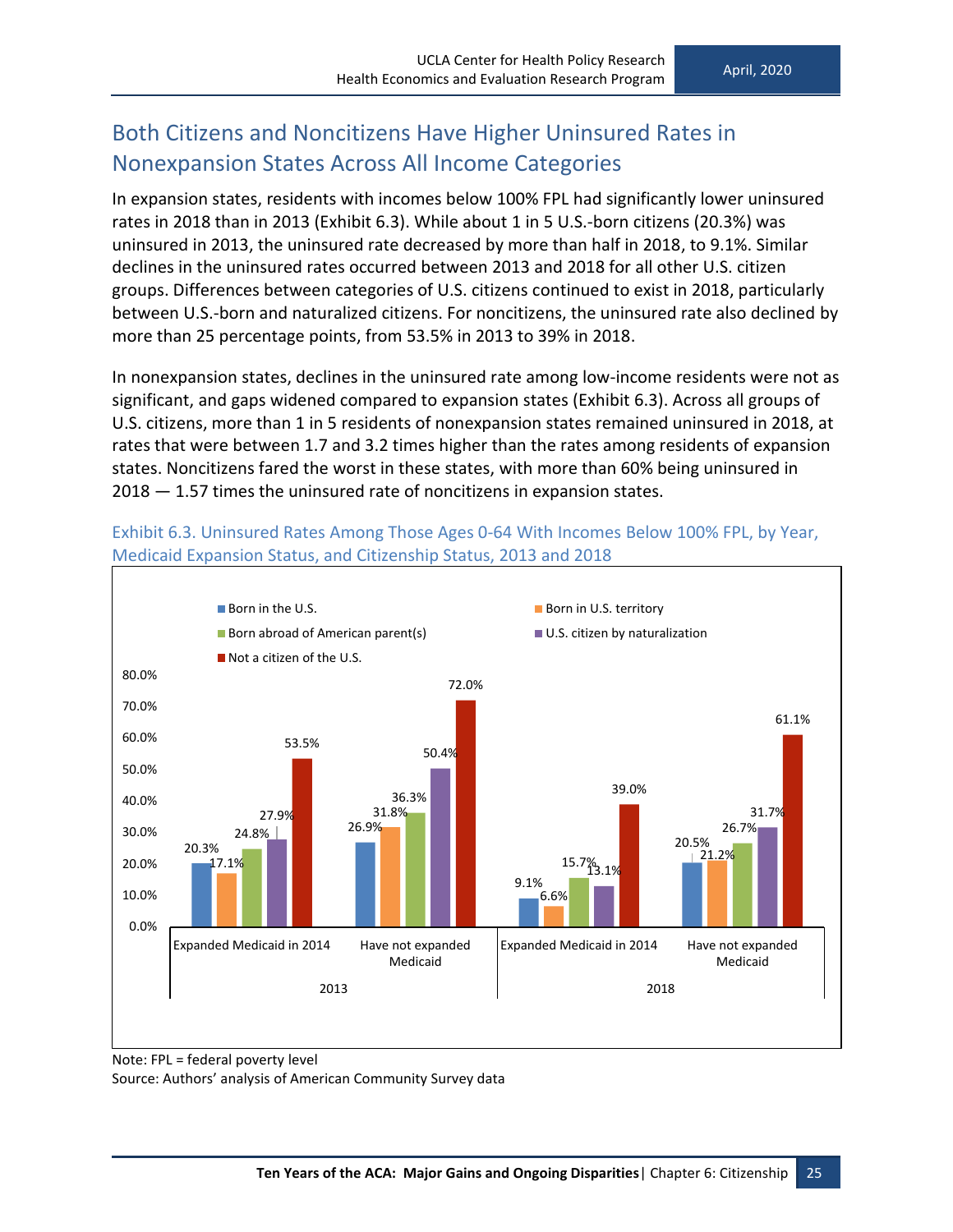Among those with incomes of 100%-399% FPL, similar trends to those seen in the low-income population are evident (Exhibit 6.4). Within citizenship status groups, the uninsured rates in 2018 were between 1.52 and 1.86 times higher in nonexpansion states compared to states that expanded in 2014. These relative differences grew larger between 2013 and 2018, mostly because of greater reductions in uninsured rates for citizens in expansion states.



Exhibit 6.4. Uninsured Rates Among Those Ages 0-64 With Incomes 100%-399% FPL, by Year, Medicaid Expansion Status, and Citizenship Status, 2013 and 2018

Source: Authors' analysis of American Community Survey data

For individuals with the highest incomes (400% FPL or higher), uninsured rates were lower in states that expanded Medicaid, regardless of citizenship status (Exhibit 6.5). Within citizenship status groups, the uninsured rates in 2018 were 1.42 to 2.25 times higher in nonexpansion states. Again, these relative differences increased between 2013 and 2018 because expansion states had larger reductions in their uninsured rates.

Note: FPL = federal poverty level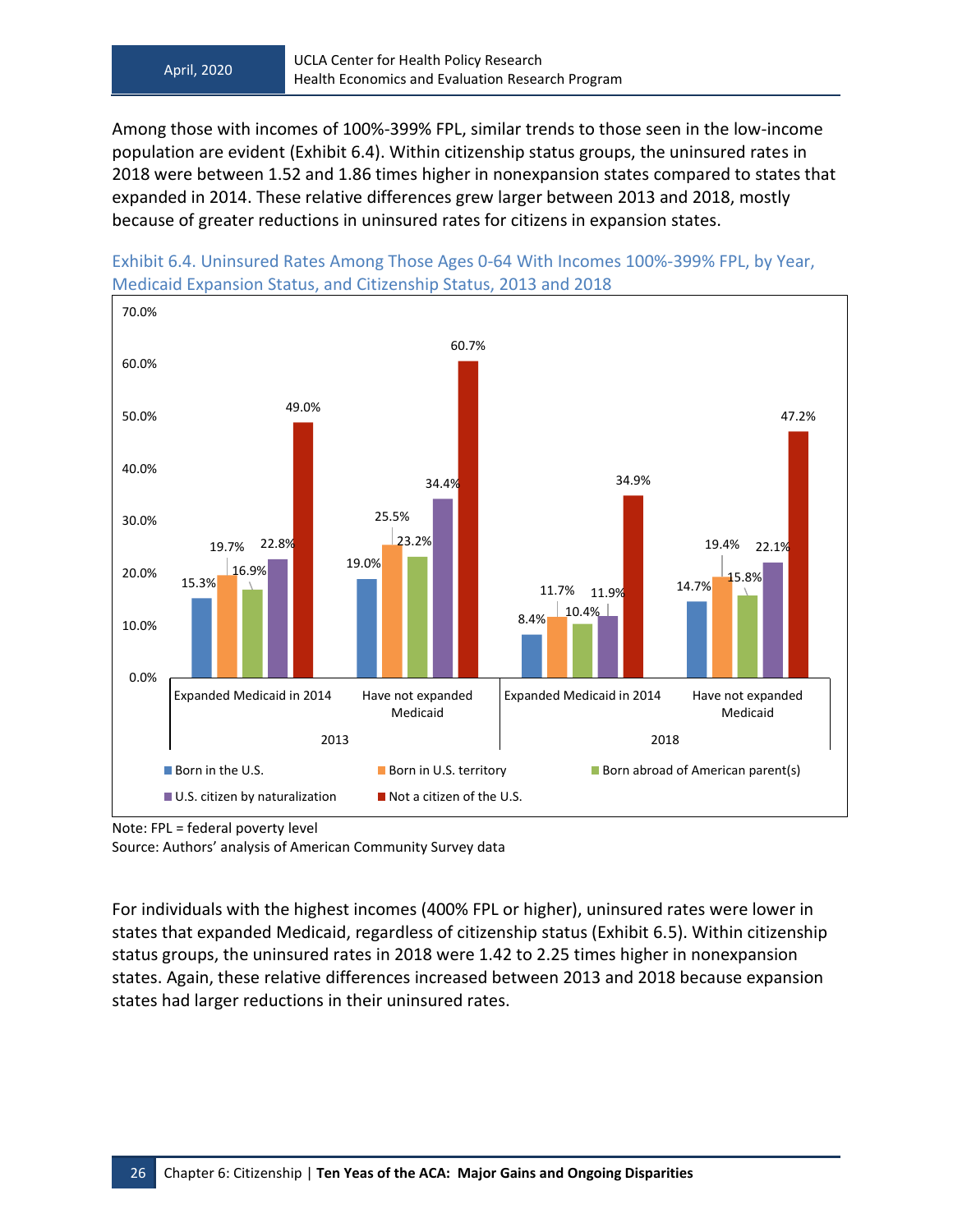



<span id="page-36-0"></span>Source: Authors' analysis of American Community Survey data

#### **Conclusions**

The ACA has narrowed gaps that previously were quite large among citizens based on place of birth. However, while noncitizens have gained coverage under the ACA, they continue to have the highest uninsured rate in the country. A recent policy implemented by the Trump administration in 2020, referred to as the "public charge" rule, may exacerbate this issue in the future, even for lawfully present citizens. This rule, which is still being challenged in the courts, allows immigration officials to consider individuals' use of public programs, such as Medicaid, in their decision to grant citizenship. The rule will potentially make it harder for immigrants who have needed, and have been eligible for, public programs to eventually become citizens. This policy may deter otherwise eligible noncitizens from enrolling in Medicaid and other public programs.

Some states, on the other hand, are working to make coverage more accessible to noncitizens. In California, for example, a law passed in 2019 allows undocumented young adults to enroll in Medicaid coverage. These new federal policies and different state support for noncitizens will likely lead to greater disparities in coverage between states. Future research should continue to track insurance coverage trends by citizenship status.

Note: FPL = federal poverty level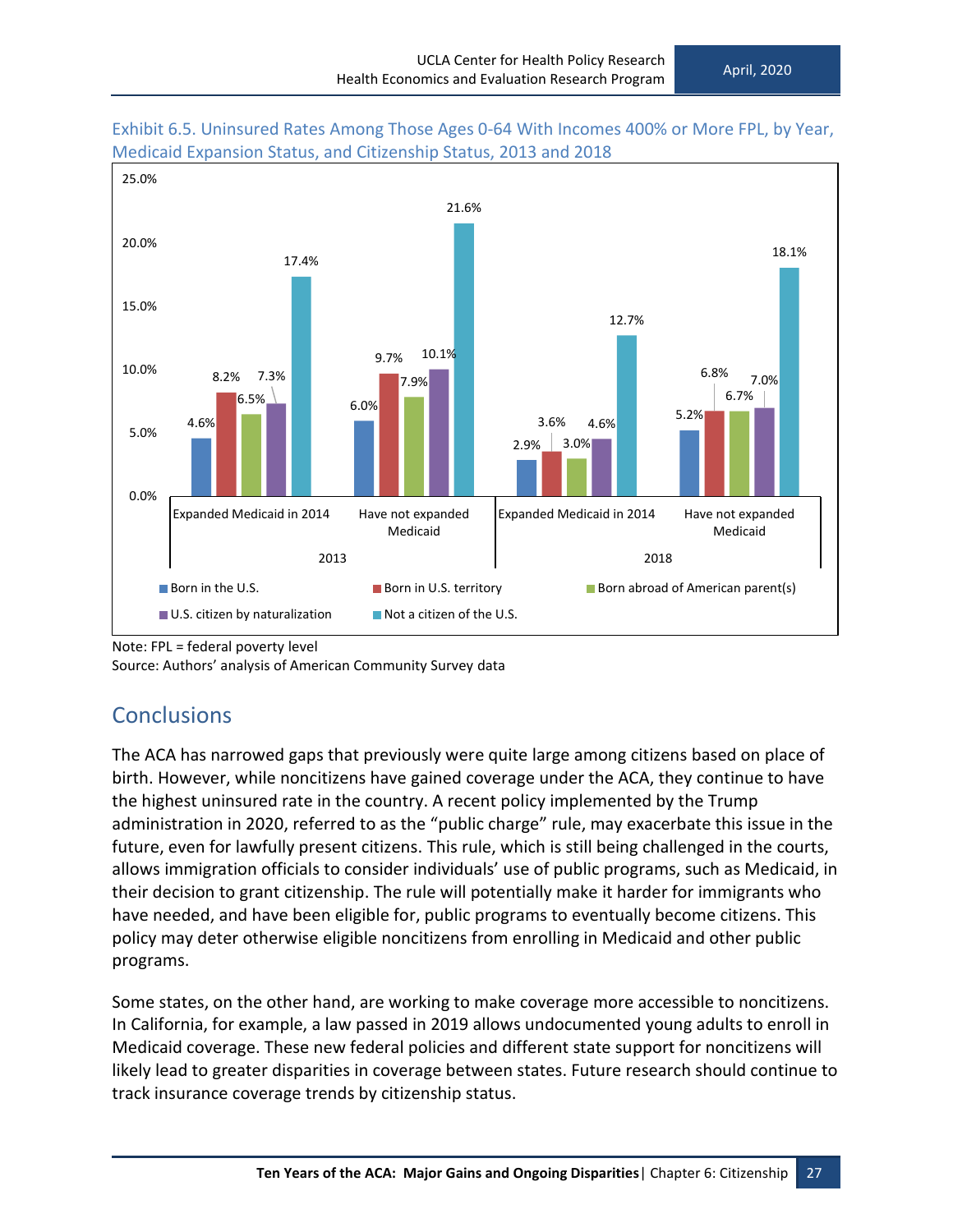# <span id="page-37-0"></span>**Chapter 7: English Proficiency**

#### <span id="page-37-1"></span>Key Findings

- Lower levels of English proficiency are associated with higher rates of uninsurance, regardless of income level.
- Coverage for individuals at all levels of English proficiency improved more in expansion states than nonexpansion states.

Racial and ethnic disparities in insurance have been well documented, $<sup>1</sup>$  although only a few</sup> studies focus on whether an individual's level of English proficiency is related to the likelihood of being uninsured. A low level of English proficiency can be a barrier to navigating health insurance. One study reported that children in non–English-speaking households are more likely to lack health insurance.<sup>2</sup> Another study demonstrated that a lack of English proficiency increases the likelihood of being uninsured, especially for Latinos.<sup>3</sup>

### <span id="page-37-2"></span>Individuals Who Do Not Speak English at All or Not Well Had the Highest Rates of Uninsurance at Every Income Level

Those with the least English proficiency had the highest rates of uninsurance from 2008 to 2018. For individuals who did not speak English, the uninsured rate was 67% before the implementation of the ACA, which was 4.41 times greater than the rate among those who speak English very well (Exhibit 7.1). After the ACA went into effect, the uninsured rates decreased among all levels of English proficiency. For example, the rate of uninsurance decreased 16.0 percentage points from 2013 to 2018 among those with the lowest level of English proficiency. However, in 2018, individuals who do not speak English still had the highest rate of uninsurance compared to other levels of English proficiency, and they were 5.15 times more likely to be uninsured than those who speak English very well.

<sup>1</sup> Artiga S, Stephens J, Damico A. 2015. *The Impact of the Coverage Gap in States Not Expanding Medicaid by Race and Ethnicity.* Disparities Policy: Issue Brief. Menlo Park, Calif.: The Henry J. Kaiser Family Foundation.

<sup>2</sup> Yu SM, Huang ZJ, Schwalberg RH, Nyman RM. 2015. Parental English Proficiency and Children's Health Services Access. *American Journal of Public Health* 96(8):1449-1455.

<sup>3</sup> Alegría M, Cao Z, McGuire TG, Ojeda VD, Sribney B., Woo M, Takeuchi D. 2006. Health Insurance Coverage for Vulnerable Populations: Contrasting Asian Americans and Latinos in the United States*. Inquiry* 43(3):231-254.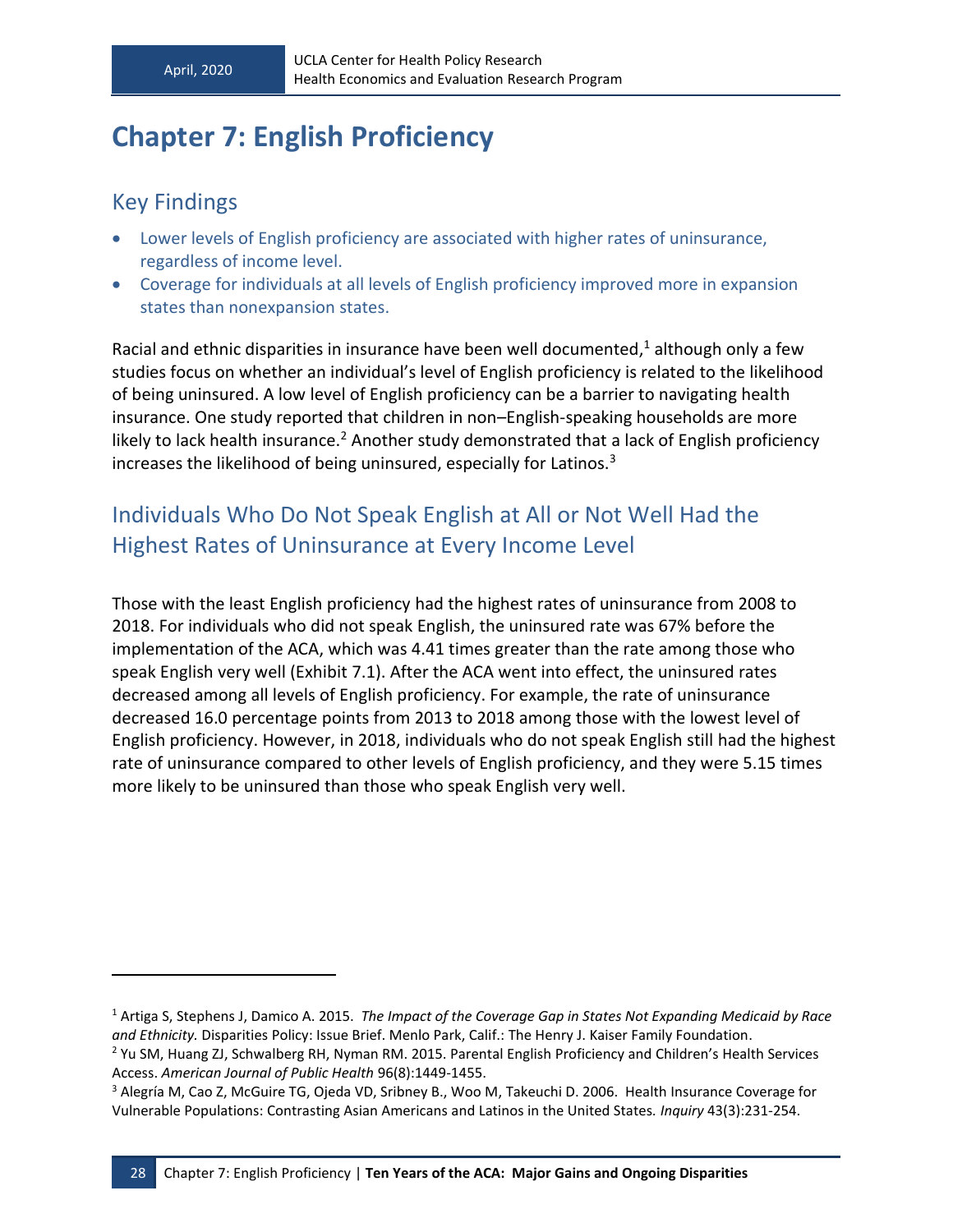

#### Exhibit 7.1. Uninsured Rates Among Those Ages 5-64 by Level of English Proficiency, 2008-2018







Note: FPL = federal poverty level

Source: Authors' analysis of American Community Survey data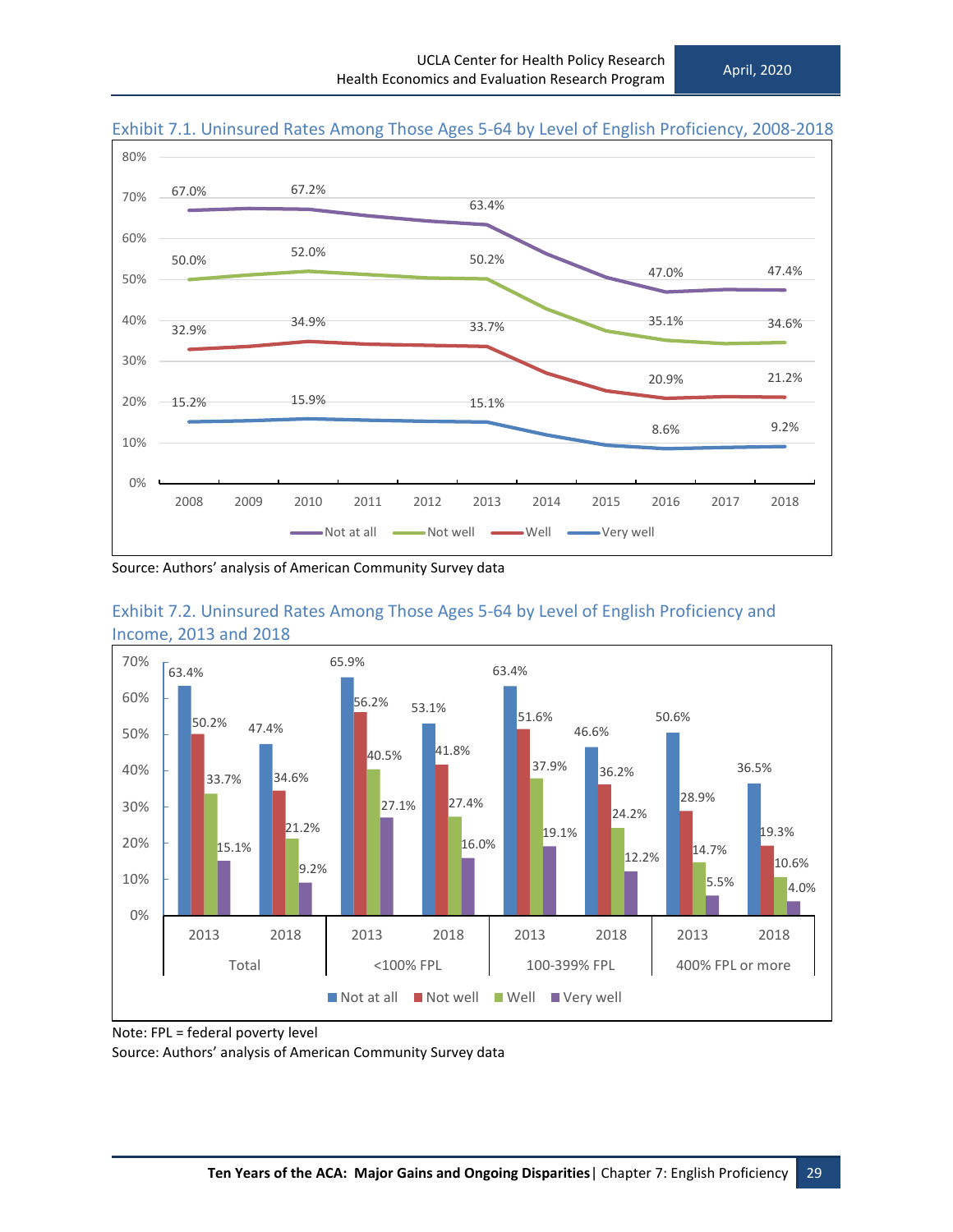Individuals with incomes less than 100% FPL had the highest uninsured rates before the implementation of the ACA (Exhibit 7.2). The uninsured rates at every level of English profiency decreased after the ACA went into effect. By 2018, those with incomes less than 100% FPL continued to have the highest rate of uninsurance compared to other income groups, regardless of level of English proficiency. For example, even among those who speak English very well, those with incomes less than 100% FPL still had the highest uninsured rate (16.0%) compared to those whose incomes were 100%-399% FPL (12.2%) and those with incomes above 400% FPL (4.0%).



Exhibit 7.3. Uninsured Rates Among Those Ages 5-64 by Medicaid Expansion Status and Level of English Proficiency, 2013 and 2018

<span id="page-39-0"></span>Source: Authors' analysis of American Community Survey data

### Uninsured Rates Declined More in Expansion States Than Nonexpansion States for All Levels of English Proficiency

Individuals who live in expansion states had lower rates of uninsurance before and after the ACA was enacted than those who live in nonexpansion states, regardless of level of English proficiency (Exhibit 7.3). There were larger percentage point declines in uninsured rates in expansion states compared to nonexpansion states. In both expansion and nonexpansion states, the relative improvement in coverage was greater for individuals with higher levels of English proficiency, resulting in greater disparities based on language in 2018 than in 2013.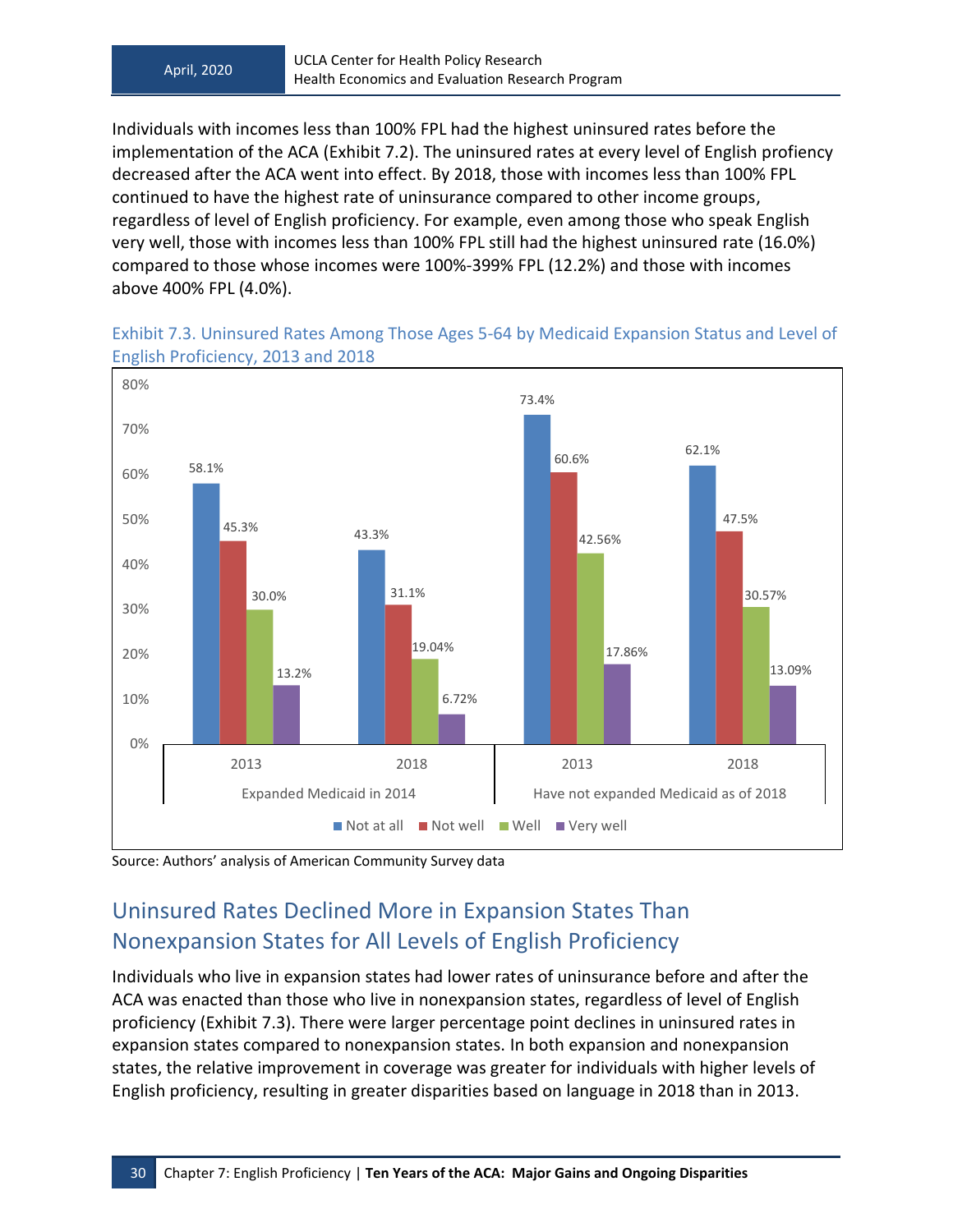#### <span id="page-40-0"></span>**Conclusions**

An individual's level of English proficiency impacts the ability to attain insurance. The ACA has made significant reductions in the rate of uninsurance at levels of English proficiency across income levels. However, disparities in health coverage by different levels of English proficiency persist, especially for individuals with incomes less than 100% FPL, and these disparities appear to have increased in relative terms under the ACA. English proficiency is linked to place of birth, race, and ethnicity. Lower levels of English proficiency may compound the challenge faced by foreign-born Latinos and Asians in obtaining health insurance.<sup>4</sup> Health care literacy is a challenge even for native speakers of English, much less for those for whom English is a second language. We need to understand better how policies in different states that offer information about health insurance in different languages may impact the levels of uninsurance experienced by those who do not speak English well.

<sup>4</sup> Perkins J. 2003. *Ensuring Linguistic Access in Health Care Settings: An Overview of Current Legal Rights and Responsibilities.* Kaiser Commission on Medicaid and the Uninsured.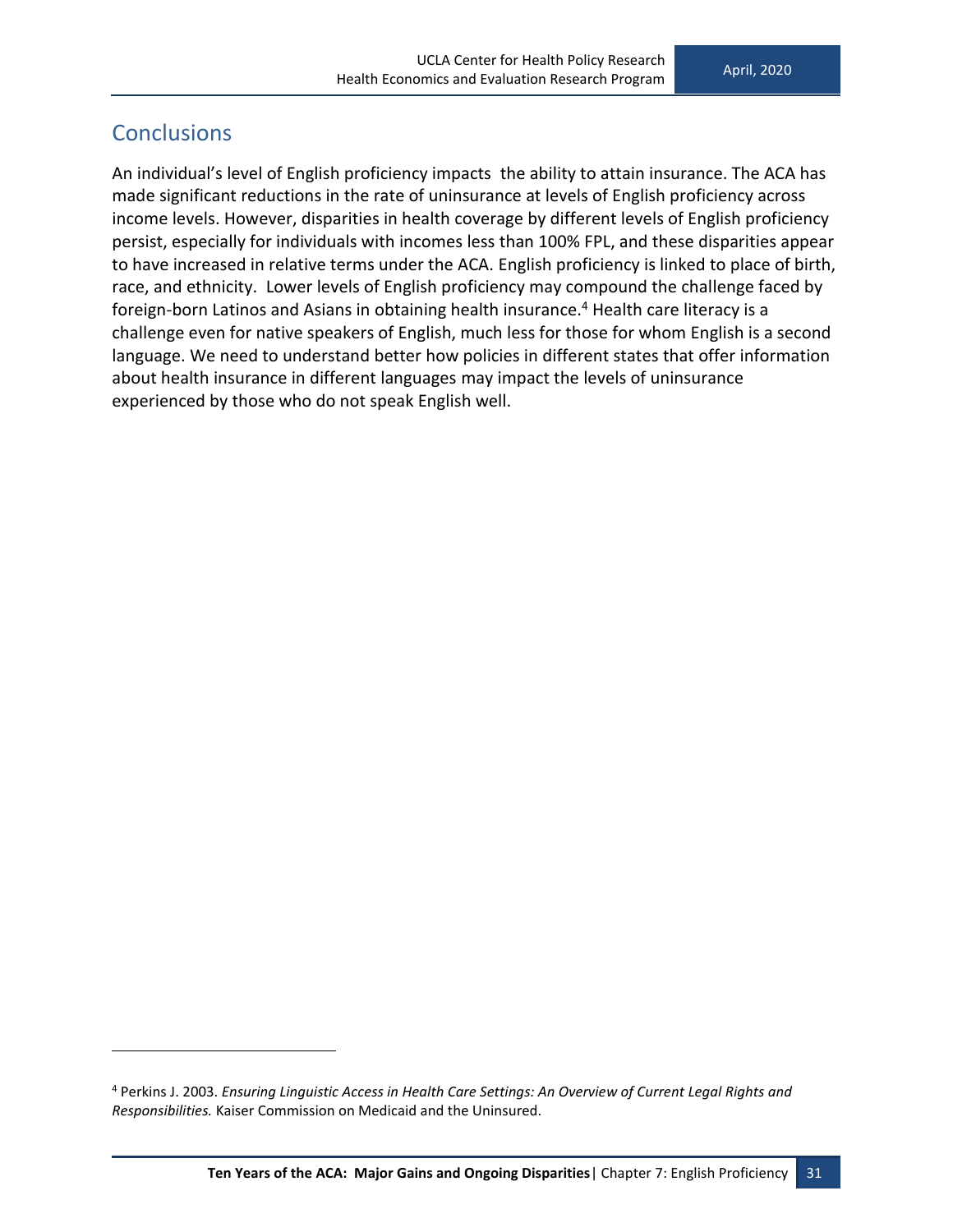# <span id="page-41-0"></span>**Chapter 8: Race/Ethnicity**

#### <span id="page-41-1"></span>Key Findings

- Uninsured rates decreased for all racial/ethnic groups, but Hispanics/Latinos and American Indians/Alaska Natives still have the highest uninsured rates.
- Among U.S. citizens, American Indians/Alaska Natives have a significantly higher uninsured rate than all other racial/ethnic groups.
- Noncitizen Hispanics/Latinos have higher uninsured rates than all other noncitizens, regardless of income.
- Differences in uninsured rates between racial/ethnic groups persist across all income groups, but disparities have diminished for some.
- Low-income individuals in expansion states had larger gains in coverage than those in nonexpansion states.

Prior to the implementation of the ACA's main coverage provisions in 2014, disparities among the different racial groups regarding insurance coverage were well documented.<sup>1</sup> The provisions of the ACA, including subsidized marketplace coverage and state Medicaid eligibility expansion, were designed to reduce these variations and expand health insurance coverage to more individuals. $2$  A recent study that focused on population subgroups reported the elimination of disparities in coverage between whites and Asian Americans, Native Hawaiians, and Pacific Islanders under the ACA. $3$  Other research comparing changes in insurance coverage among low-income, nonelderly adults found a widening of racial/ethnic disparities between Hispanics and whites and a non–statistically significant narrowing of disparities for blacks or African Americans and other races compared to whites.<sup>4</sup>

In this chapter, we discuss trends in the uninsured rates of different racial/ethnic groups and compare the differences in coverage based on all income levels, citizenship status, and state Medicaid expansion decisions before and after the ACA. Individuals were grouped into one of seven categories based on their self-reported race and ethnicity. All respondents who reported being of Hispanic, Latino, or Spanish origin were put into one group. The rest were categorized into one of the following groups: (1) white, (2) black or African American, (3) American Indian or Alaska Native, (4) Asian, (5) Native Hawaiian or Pacific Islander, or (6) other race.

<sup>1</sup> Courtemanche C, Marton J, Ukert B, Yelowitz A, Zapata D, Fazlul I. 2019. The Three-Year Impact of the Affordable Care Act on Disparities in Insurance Coverage. *Health Services Research* 54*:*307-316.

<sup>&</sup>lt;sup>2</sup> Koh HK, Graham G, Glied SA. 2011. Reducing Racial and Ethnic Disparities: The Action Plan from the Department of Health and Human Services. *Health Affairs* 30(10):1822-1829.

<sup>&</sup>lt;sup>3</sup> Park JJ, Humble S, Sommers BD, Colditz GA, Epstein AM, Koh HK. 2018. Health Insurance for Asian Americans,

Native Hawaiians, and Pacific Islanders Under the Affordable Care Act. *JAMA Internal Medicine* 178(8):1128-1129. <sup>4</sup> Yue D, Rasmussen PW, Ponce NA. 2018. Racial/Ethnic Differential Effects of Medicaid Expansion on Health Care Access. *Health Services Research* 53(5):3640-3656.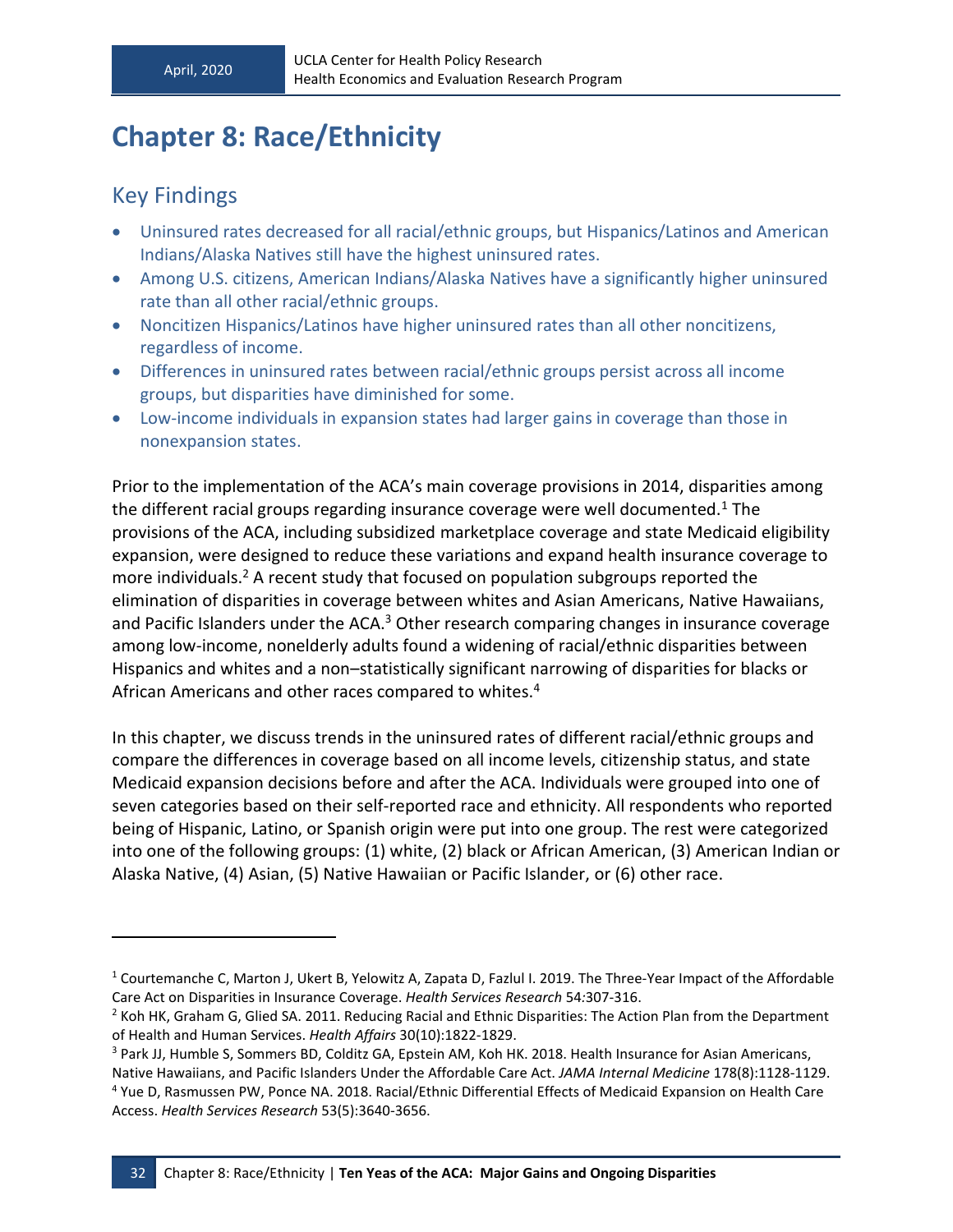Individuals who indicated more than one race were placed into the "other race" category. We also examined the uninsured rates by racial/ethnic groups stratified by citizenship. We looked at both citizens (including those who were born in the U.S., U.S. territories, and abroad of American parent(s), as well as naturalized U.S. citizens) and noncitizens residing in the United States. Noncitizens include both documented and undocumented immigrants.

### <span id="page-42-0"></span>Uninsured Rates Decreased for All Racial/Ethnic Groups, but Hispanics/Latinos and American Indians/Alaska Natives Still Have the Highest Rates

Following the implementation of the ACA's main coverage provisions in 2014, the uninsured rate dropped for all racial/ethnic groups (Exhibit 8.1). However, Hispanics/Latinos and American Indians/Alaska Natives had higher uninsured rates both before and after the ACA. In 2013, American Indians/Alaska Natives had the highest rate of uninsurance at 30.3%, and the uninsured rate for Hispanics/Latinos was only slightly lower, at 29.8%. The third-highest uninsured rate in 2013 was among black or African American individuals (18.6%), but this was more than 10 percentage points lower than the uninsured rate among Hispanics/Latinos. By comparison, non-Hispanic whites had the lowest uninsured rate that year, at 12.2%.





Note: NH = Non-Hispanic

Source: Authors' analysis of American Community Survey data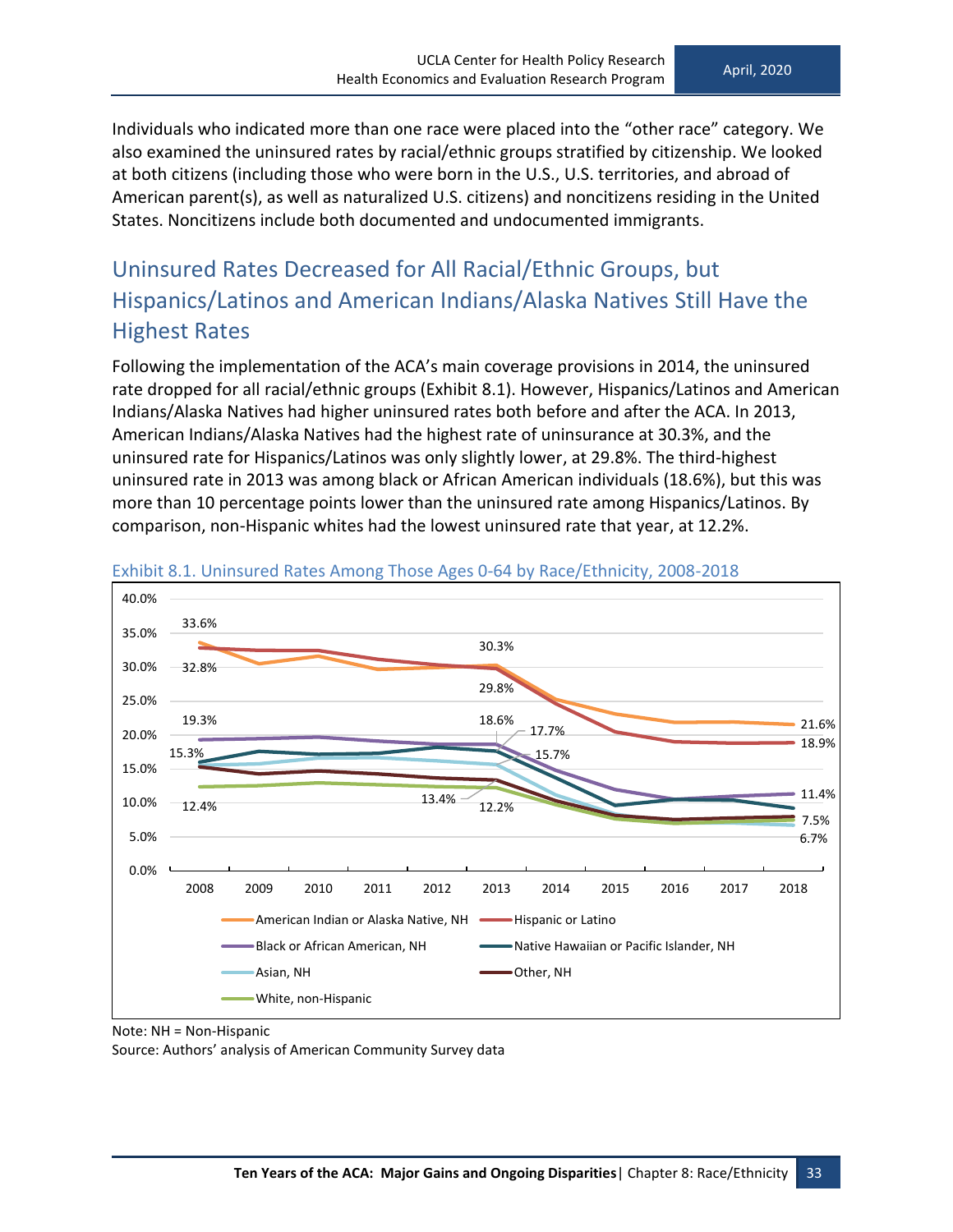After the implementation of ACA, the uninsured rate for all racial/ethnic groups showed a substantial reduction. For example, the uninsured rates for Hispanics/Latinos and American Indians/Alaska Natives decreased by 10.9 and 8.7 percentage points, respectively, between 2013 and 2018. Asians also saw significant improvements in coverage after 2013, with a 9 percentage point reduction in uninsurance between 2013 and 2018. As a result, Asians displaced non-Hispanic whites as the group with the the lowest uninsurance rate. However, American Indians/Alaska Natives still had the highest uninsured rate and saw less of a gain than Hispanics/Latinos over that time period.

#### <span id="page-43-0"></span>Among U.S. Citizens, American Indians/Alaska Natives Have a Significantly Higher Uninsured Rate Than All Other Groups

Looking specifically at U.S. citizens, the uninsured rate by racial/ethnic group followed a similar time trend to that seen among all U.S. residents. However, Hispanic/Latino citizens had a lower uninsured rate than the overall estimate both before and after the implementation of the ACA's main coverage provisions (Exhibit 8.2). While the overall uninsured rate for Hispanics/Latinos was 29.8% in 2013 and 18.9% in 2018 (Exhibit 8.1), it was lower among those who were citizens, at 19.5% in 2013 and 11.9% in 2018 (Exhibit 8.2).





Note: NH = Non-Hispanic

Source: Authors' analysis of American Community Survey data

Citizens who identified as American Indian/Alaska Native continue to have the highest uninsured rate of any racial/ethnic group, across all years. The trend for other racial/ethnic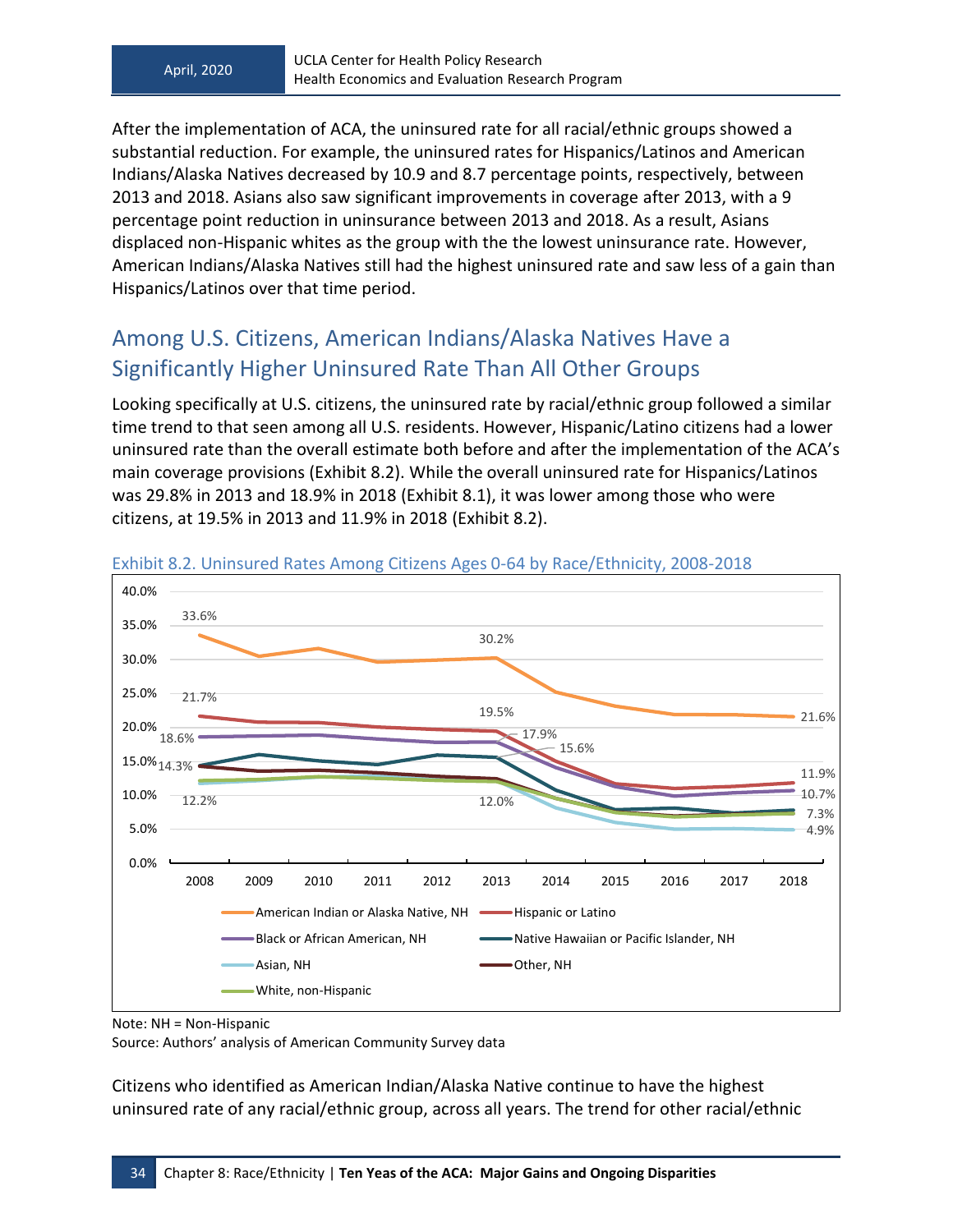groups was similar to that seen in the overall analysis. Again, Asian citizens had a similar uninsured rate to white citizens prior to the implementation of the ACA, but they have had the lowest uninsured rate since 2013.

#### <span id="page-44-0"></span>Noncitizen Hispanics/Latinos Have Higher Uninsured Rates Than All Other Noncitizens, Regardless of Income

Among noncitizens exclusively, Hispanics/Latinos had the highest uninsured rate both before and after the enactment of the ACA's main coverage provisions, regardless of income (Exhibit 8.3). For example, 70.3% of noncitizen Hispanics/Latinos with incomes below 100% FPL were uninsured in 2013 — an uninsured rate that was 32.4 percentage points higher than the rates for all other racial/ethnic groups combined.

By 2018, there were substantial reductions in the uninsured rates among all racial/ethnic groups and across all levels of income. However, noncitizen Hispanics/Latinos continued to be uninsured at a higher rate than all other racial/ethnic groups, at 27.0% versus 15.8%.



Exhibit 8.3. Uninsured Rates Among Noncitizens by Race/Ethnicity and Income, 2013 and 2018

Note: FPL = federal poverty level Source: Authors' analysis of American Community Survey data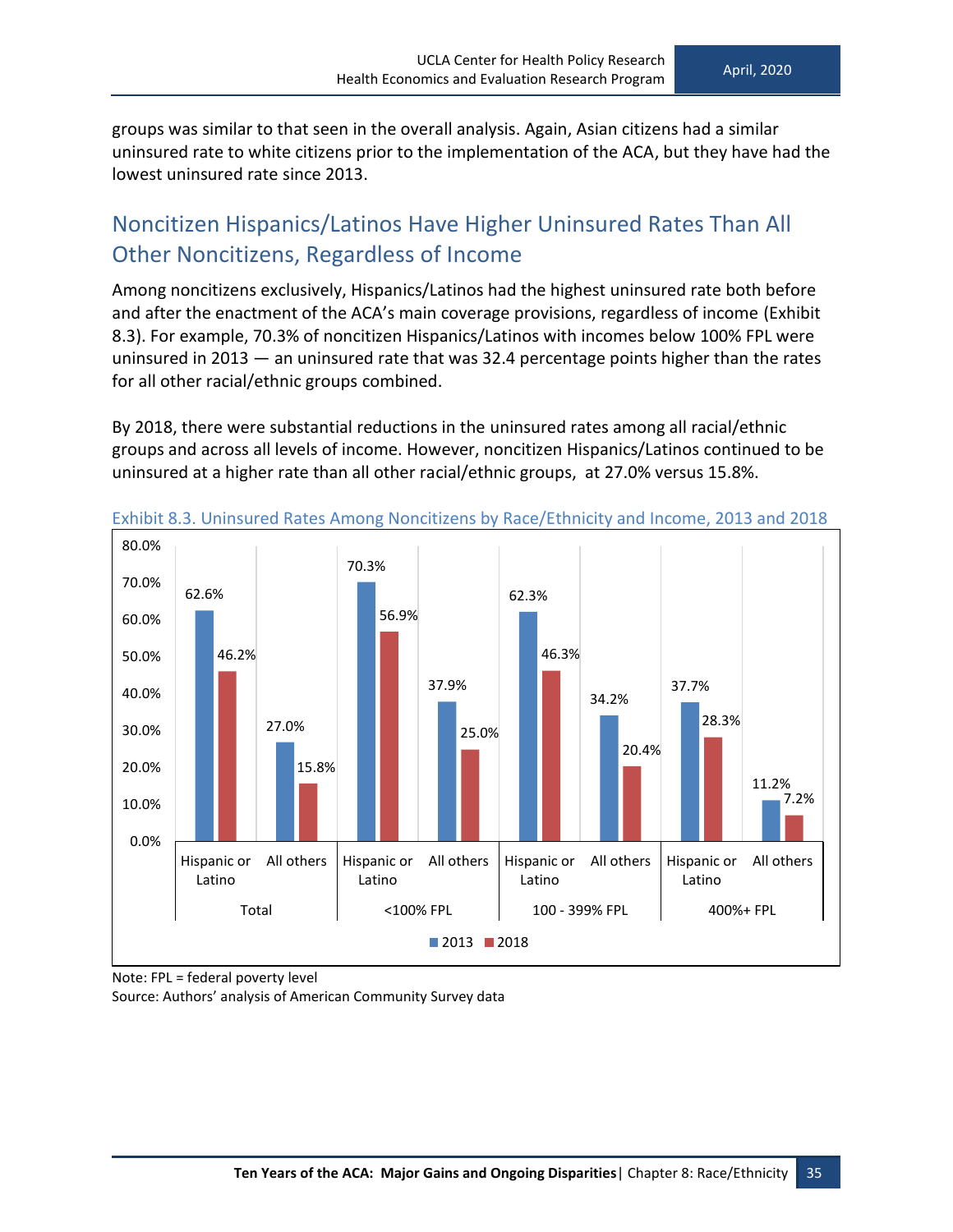![](_page_45_Figure_2.jpeg)

![](_page_45_Figure_3.jpeg)

![](_page_45_Figure_4.jpeg)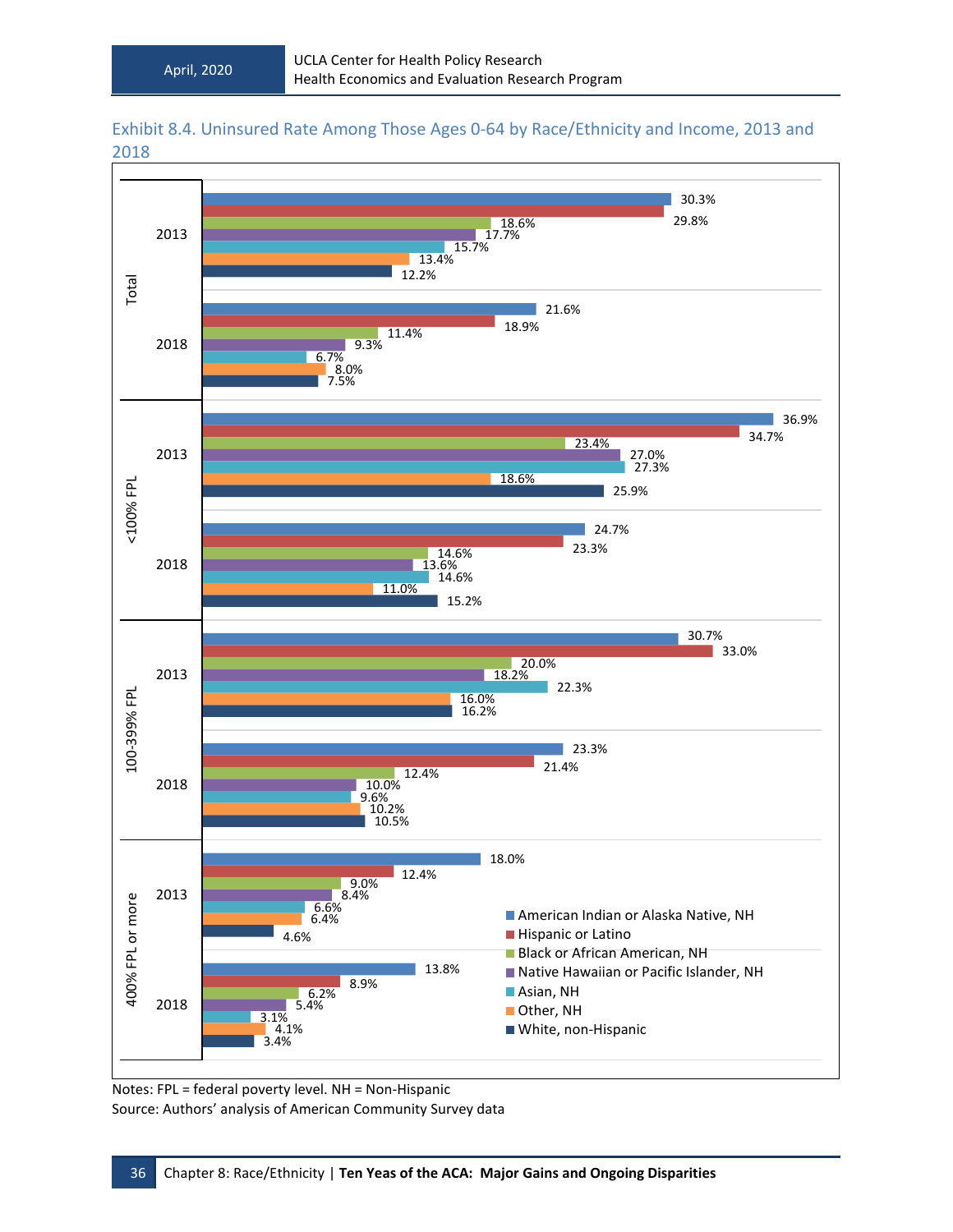### <span id="page-46-0"></span>Differences in Uninsured Rates Between Racial/Ethnic Groups Persist Across All Income Levels, But Disparities Have Diminished for Some

In 2018, substantial differences in uninsured rates between racial/ethnic groups remained across all income categories (Exhibit 8.4). Although there were improvements between 2013 and 2018 in their uninsured rates, American Indians/Alaska Natives had the highest rates of uninsurance in 2018 at all income levels, with Hispanics/Latinos reporting similarly high uninsured rates at all income levels. In contrast, non-Hispanic whites, Asians, African Americans, Native Hawaiian/Pacific Islanders, and other races/ethnicities had similar uninsured rates in 2018 after stratifying by income level. This finding indicates that at least some portion of the disparities in rates of uninsurance is attributable to income differences related to race/ethnicity.

#### <span id="page-46-1"></span>Low-Income Individuals in Expansion States Had Larger Gains in Coverage Than Those in Nonexpansion States

In expansion states, American Indians/Alaska Natives had the highest rate of uninsurance in both 2013 and 2018, followed by Hispanics/Latinos (Exhibit 8.5). However, all racial/ethnic groups in these states experienced a significant reduction in their uninsured rates between 2013 and 2018. By comparison, the decline in the uninsured rate was less significant in nonexpansion states for all groups. In 2018, the coverage rates in nonexpansion states were similar to those seen in expansion states in 2013.

![](_page_46_Figure_6.jpeg)

Exhibit 8.5. Uninsured Rates Among Those Ages 0-64 With Incomes Below 100% FPL, by Race/Ethnicity and Medicaid Expansion Status, 2013 and 2018

Note: FPL = federal poverty level. NH = Non-Hispanic Source: Authors' analysis of American Community Survey data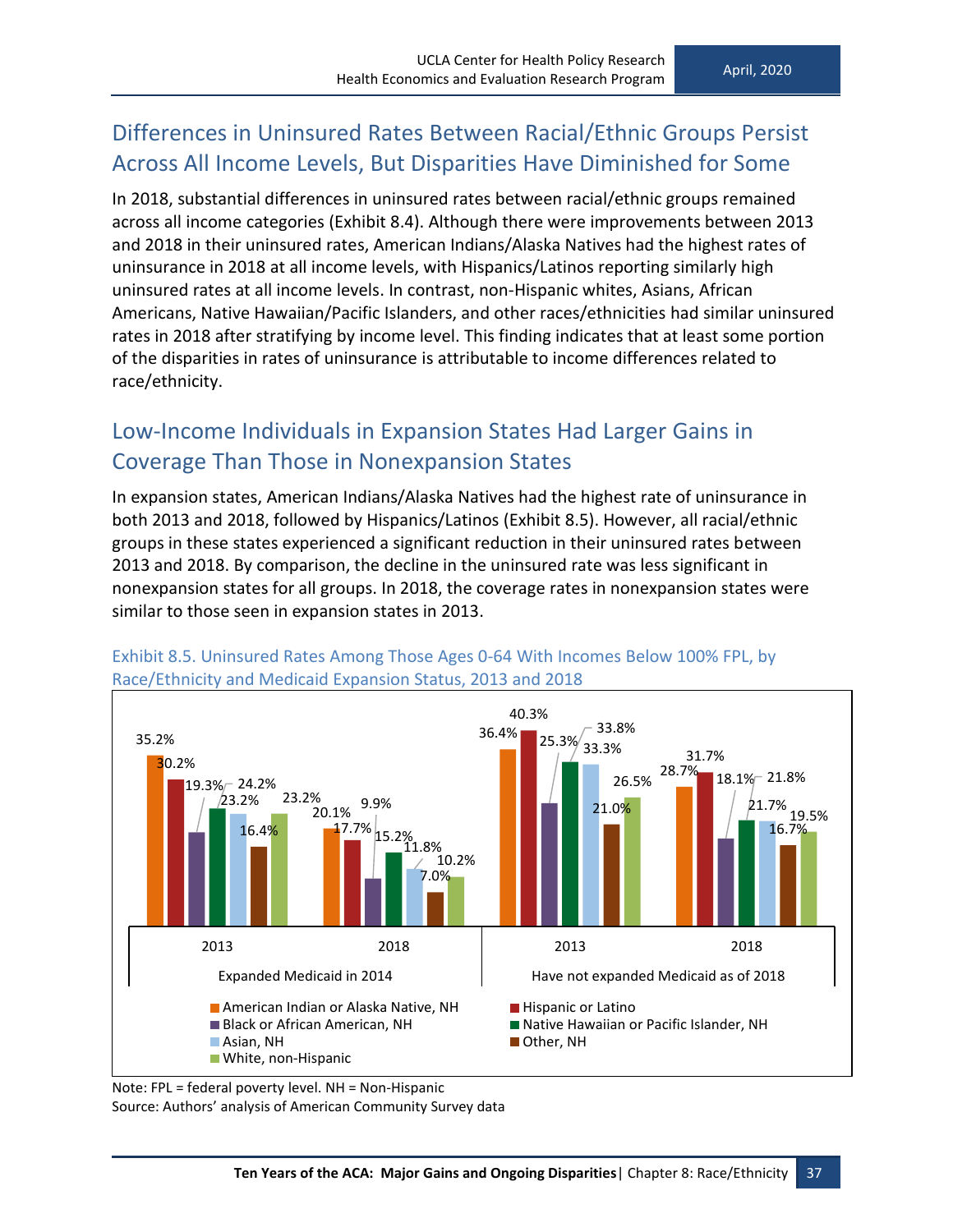#### <span id="page-47-0"></span>**Conclusions**

Although the ACA has produced large gains in coverage, Hispanics/Latinos as well as American Indians/Alaska Natives continued to have the highest uninsured rates as of 2018, although this is somewhat mitigated for Hispanics/Latinos when looking only at U.S. citizens. Across all income levels, noncitizen Hispanics/Latinos have much higher rates of uninsurance than other racial groups, both prior to and following the implementation of the ACA's main coverage provisions. Our results indicate that disparities in health insurance coverage by different racial/ethnic groups persist, especially for American Indians/Alaska Natives, individuals with incomes less than 100% FPL, and noncitizen Hispanics/Latinos.

One interesting result is that as of 2018, white, Asian, and African American populations had very similar rates of uninsurance after controlling for level of income, and the differences between these groups have been reduced since 2013 under the ACA. Our findings suggest that the ACA has made considerable progress toward achieving one of its major goals: namely, to improve the equity of health insurance coverage regardless of income or racial/ethnic identity.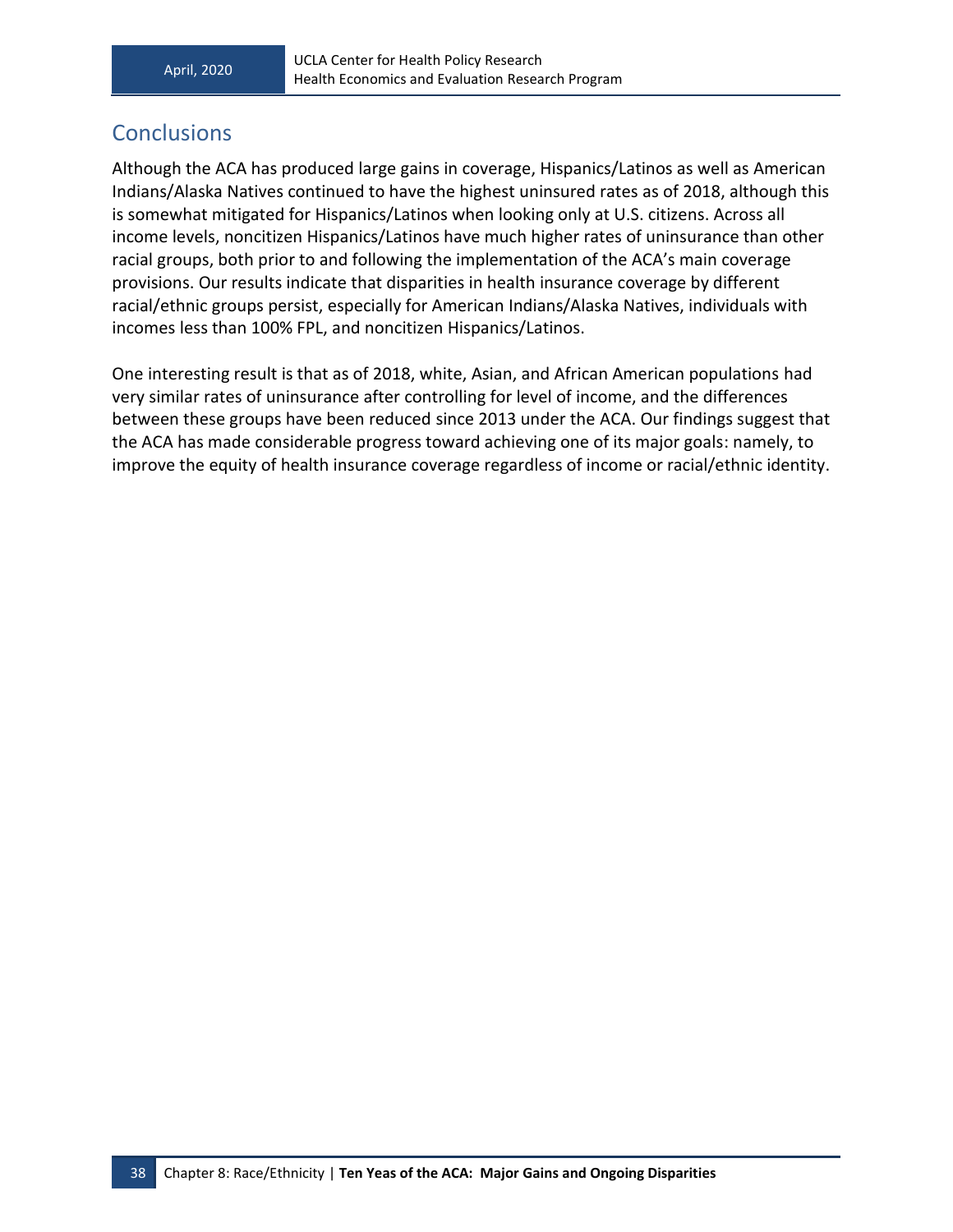### <span id="page-48-0"></span>**Chapter 9: Age**

#### <span id="page-48-1"></span>Key Findings

- Everyone under age 65 has lower rates of uninsurance, but 19-25-year-olds have improved the most.
- Low-income individuals of all ages had the most dramatic coverage gains yet continue to have the highest uninsurance rates.
- Low-income individuals in expansion states had greater gains in coverage and lower uninsured rates than those in nonexpansion states across all age groups.

One of the earliest and most popular provisions of the ACA was the dependent coverage expansion. Implemented in September 2010, the provision required all health insurance plans to allow young adults to stay on their parents' insurance until age 26, regardless of their living situation and their marital, student, or financial status.<sup>1</sup> Prior to the ACA, many insurers allowed young adults to stay on their parents' policies up to age 23 if they were financially dependent (e.g., in college or unemployed and living at home), but insurers were not required to offer this coverage. The ACA did not increase health insurance rates for seniors to the same degree that it did for the other age demographics, as virtually all individuals ages 65 and older are covered under Medicare. The ACA has benefited seniors by lowering the cost of prescription drugs, providing access to free preventive services, and combating Medicare fraud.<sup>2</sup> But the ACA was designed primarily to improve insurance coverage for those under age 65.

### <span id="page-48-2"></span>Everyone Under Age 65 Had Lower Rates of Uninsurance, but 19-25- Year-Olds Improved the Most

In 2016, uninsured rates were at an all-time low for individuals of all ages. Since 2016, uninsurance rates have slightly increased for every age group, except for older adults (Exhibit 9.1). Individuals ages 19 to 25 have experienced the most dramatic coverage gains, with an 18 percentage point decrease in their uninsured rate from 2010 to 2018. Furthermore, coverage disparities by age have narrowed, especially for the 19-25-year-old age group: In 2009, those ages 19–25 had an uninsurance rate 6.4 percentage points higher than that of 26–34-year-olds; in 2018, the difference in uninsurance rates between these two age groups was 0.8 percentage points.

[https://www.ncpssm.org/documents/general-archives-2012/how-the-affordable-care-act-helps-seniors.](https://www.ncpssm.org/documents/general-archives-2012/how-the-affordable-care-act-helps-seniors)

<sup>1</sup> Chen W. 2018. Young Adults' Selection and Use of Dependent Coverage Under the Affordable Care Act. *Frontiers in Public Health* (6):3.

<sup>2</sup> *How the Affordable Care Act Helps Seniors*. May 17, 2018. Medicare Policy Papers. Washington, D.C.: National Committee to Preserve Social Security and Medicare. Retrieved from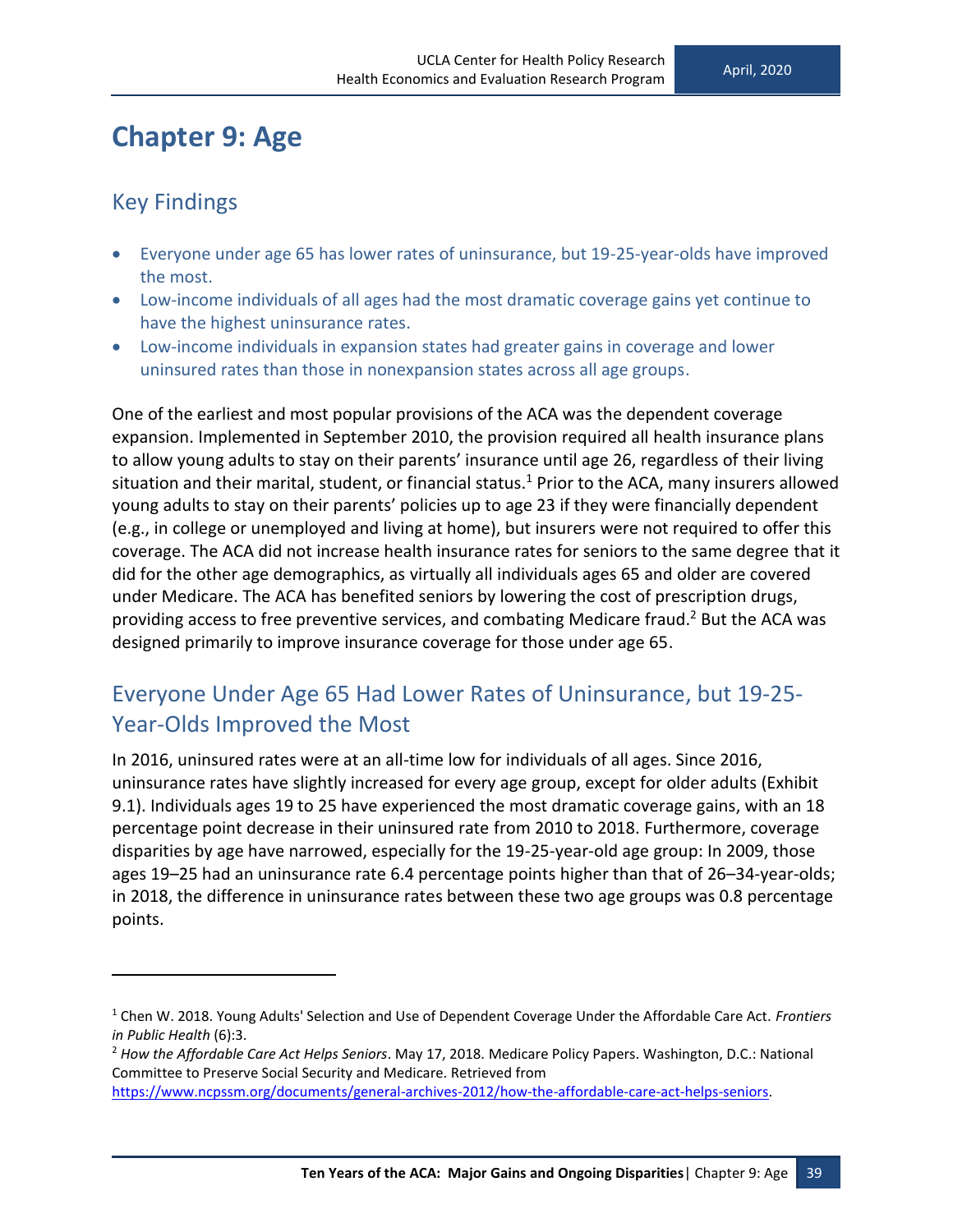![](_page_49_Figure_2.jpeg)

#### Exhibit 9.1. Uninsured Rates by Age Category, 2008-2018

Note: FPL = federal poverty level Source: Authors' analysis of American Community Survey data

### <span id="page-49-0"></span>Low-Income Individuals of All Ages Had the Most Dramatic Coverage Gains, Yet They Continue To Have The Highest Uninsurance Rates

Despite major reductions in uninsured rates, age disparities in insurance coverage by socioeconomic status persist. Individuals with incomes less than 100% FPL have experienced the most dramatic gains in insurance coverage, yet they continue to have the highest rates of uninsurance. From 2009 to 2018, 26-34-year-olds with incomes less than 100% FPL had a 20.2 percentage point reduction in their uninsurance rates – the largest reduction of any age group across all income categories (Exhibit 9.2). Over the same time period, the highest reductions in uninsurance for those with incomes of 100%-300% FPL and 400% or more FPL were for 19-25 year-olds, who experienced uninsurance rate reductions of 19.9 percentage points and 11.6 percentage points, respectively.

Although individuals of lower socioeconomic status experienced substantially larger coverage gains, they continue to have the highest uninsurance rates. The highest uninsurance rate in 2018 for individuals with incomes below 100% FPL was 29.7% for 35-44-year-olds (Exhibit 9.2).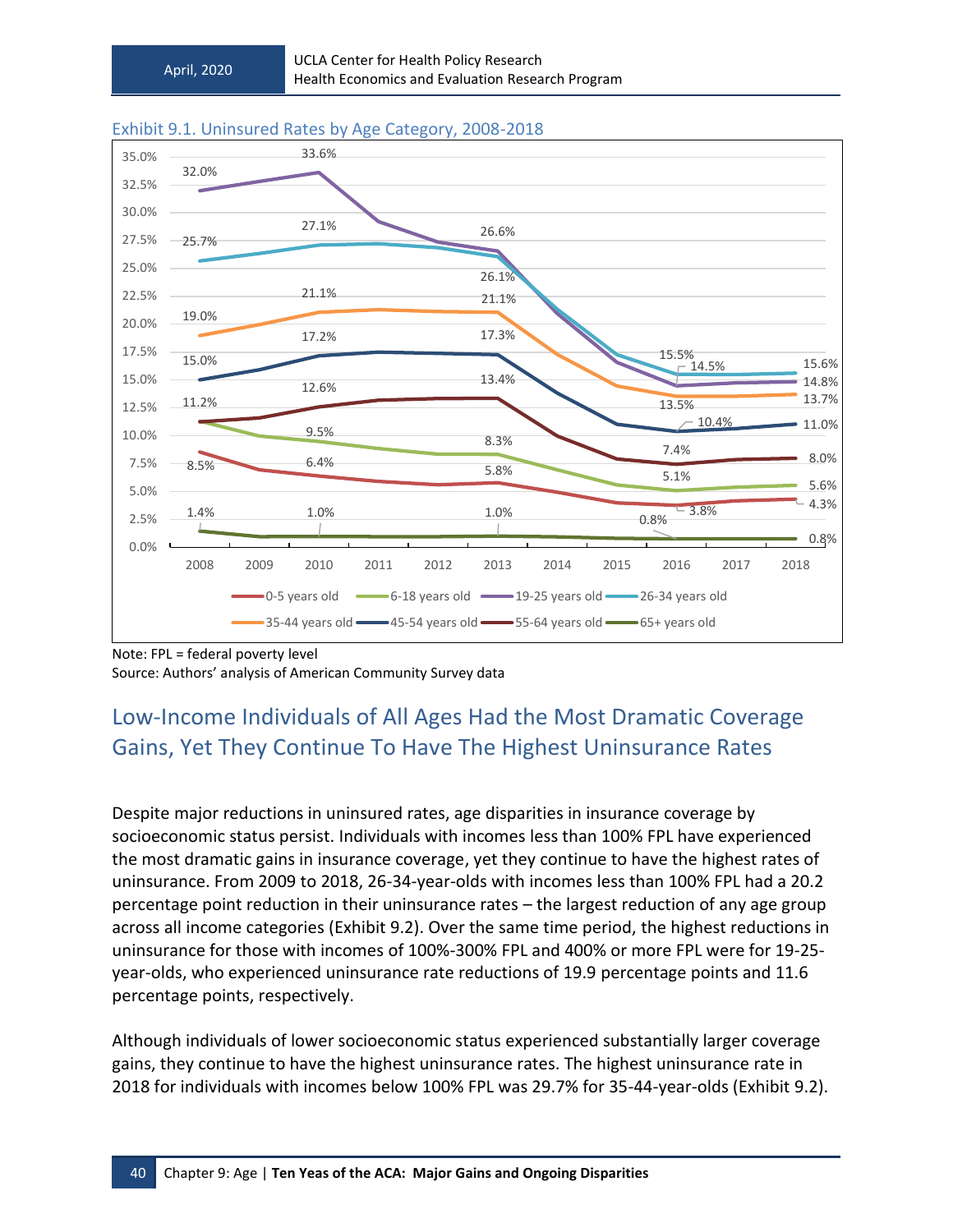In the same year, the highest uninsurance rates for individuals with incomes of 100%-300% FPL and 400% FPL or above were 19.1% and 7.0%, respectively, for individuals ages 26-34 (Exhibit 9.2). There is a 22.7 percentage point difference in the highest uninsurance rates for individuals with incomes of 400% FPL and above and those with incomes of less than 100% FPL, indicating that coverage disparities by age and income still exist in the post-ACA period.

![](_page_50_Figure_3.jpeg)

![](_page_50_Figure_4.jpeg)

Note: FPL = federal poverty level Source: Authors' analysis of American Community Survey data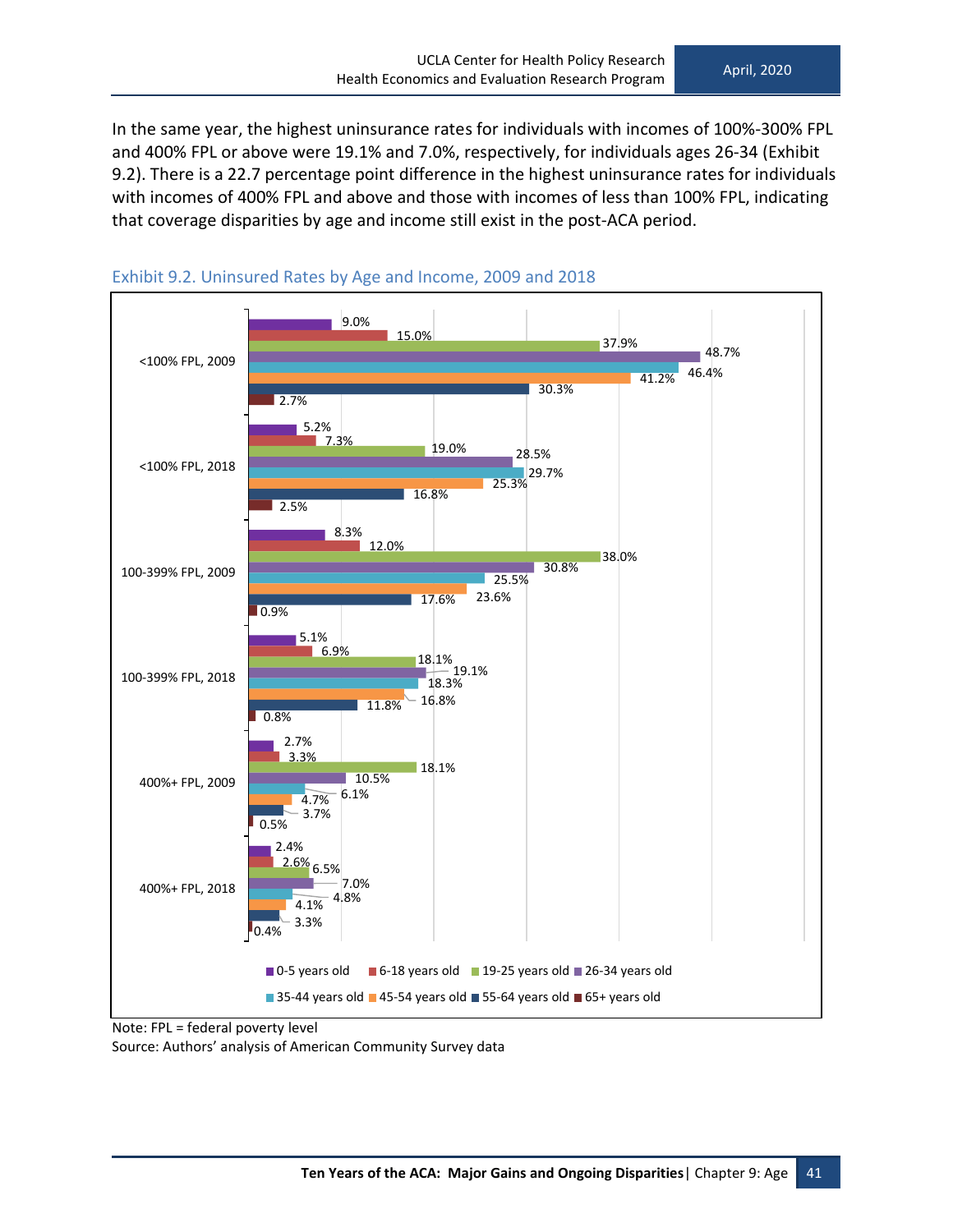### <span id="page-51-0"></span>Low-Income Individuals in Expansion States Had Greater Gains in Coverage and Lower Uninsured Rates Than Those in Nonexpansion States Across All Age Groups

Low-income individuals in expansion states had greater gains in insurance coverage and lower rates of uninsurance compared to individuals in nonexpansion states between 2009 and 2018. In expansion states, the largest reduction in uninsurance was for 26-34-year-olds with incomes below 100% FPL; this group experienced a 23.4 percentage point reduction from 2009 to 2018 (Exhibit 9.3). In 2018, the highest uninsurance rate for individuals in expansion states was 20.6%, for those ages 35-44. In nonexpansion states, the largest reduction in uninsurance was 15.0 percentage points for individuals ages 26-34 with incomes below 100% FPL. The highest uninsurance rate in 2018 in nonexpansion states was 42.4% for those ages 35-44 with incomes below 100% FPL (Exhibit 9.3). Individuals with incomes below 100% FPL in expansion states experienced larger gains in coverage than individuals in nonexpansion states. Regardless of state expansion status, those with the lowest incomes still have the highest uninsurance rates.

![](_page_51_Figure_4.jpeg)

#### Exhibit 9.3. Uninsured Rates for Individuals With Incomes Below 100% FPL, by Age and Medicaid Expansion Status, 2009 and 2018

Source: Authors' analysis of American Community Survey data

Note: FPL = federal poverty level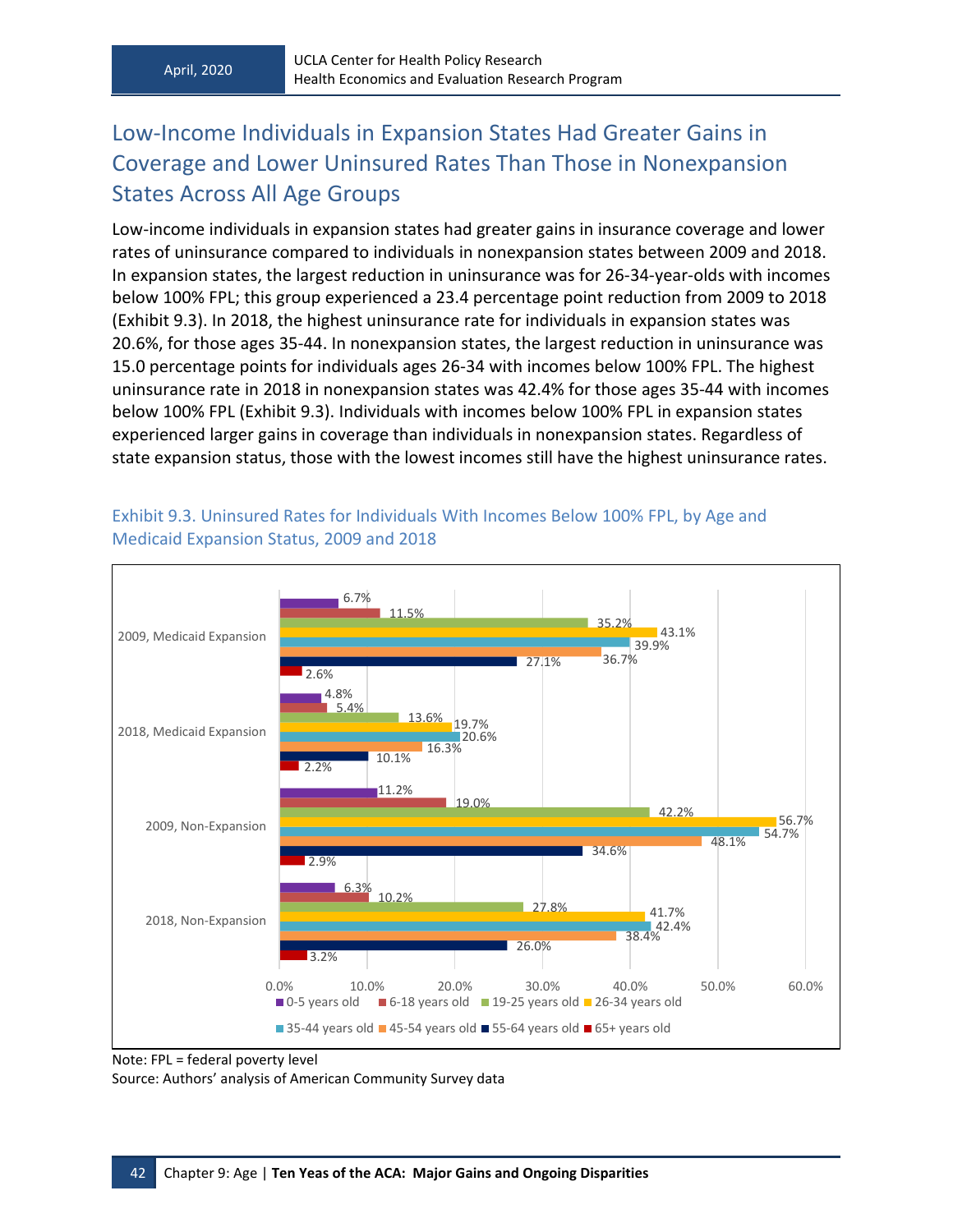#### <span id="page-52-0"></span>**Conclusions**

Our findings reveal that the ACA has substantially increased insurance coverage for individuals of all ages, with 19-25-year-olds experiencing the largest gains in coverage. However, uninsurance rates for those with incomes below 100% FPL continue to be drastically higher in comparison to those with higher incomes and to those in expansion states. Although the ACA has increased insurance rates for all individuals, disparities by age and income are still large.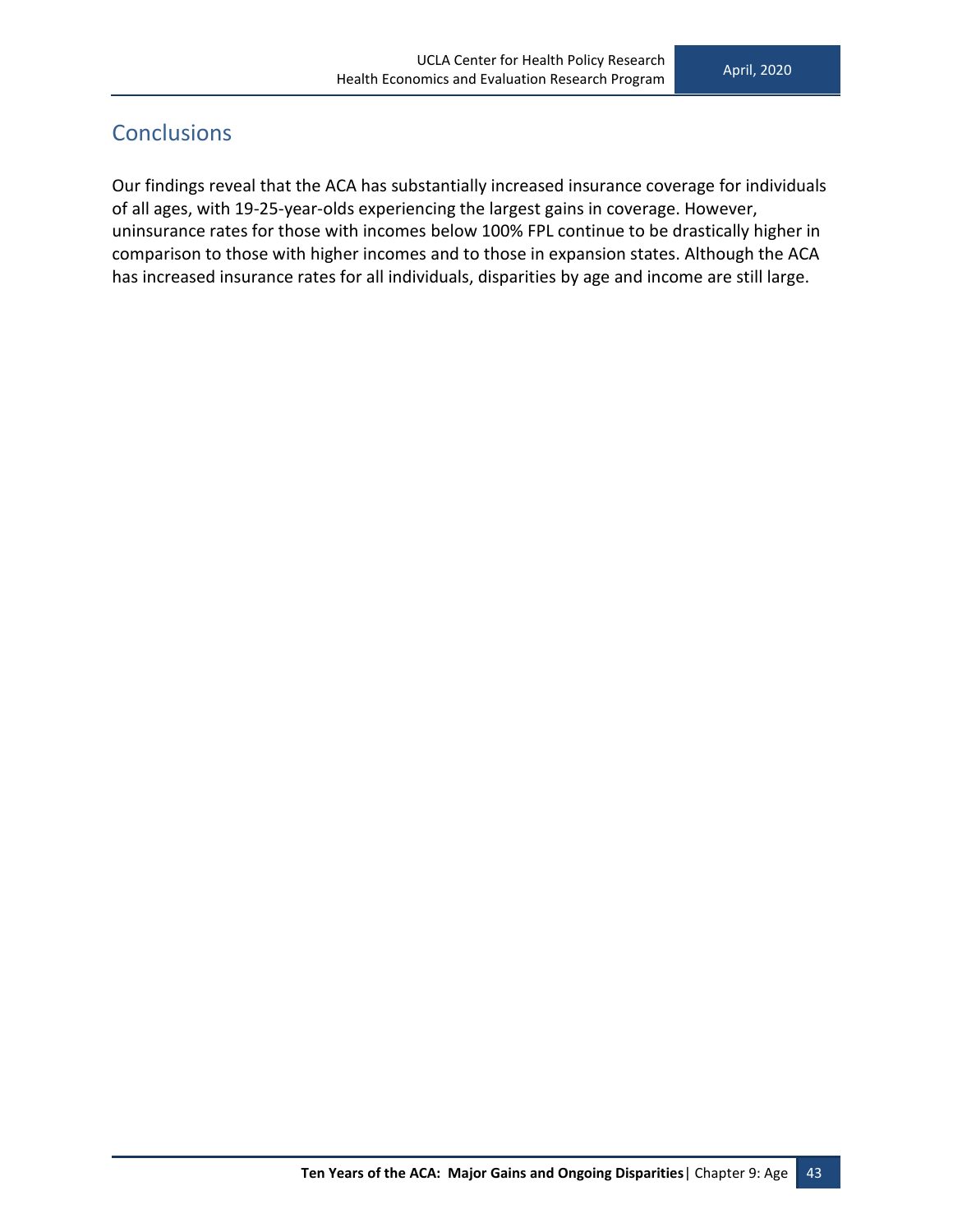# <span id="page-53-0"></span>**Chapter 10: Type of Insurance**

#### <span id="page-53-1"></span>Key Findings

- Increased Medicaid enrollment has been primarily responsible for improved coverage among low- and middle-income individuals.
- High-income individuals have had lower rates of uninsurance and smaller improvements in coverage but larger reversals since 2016.

The ACA was clearly intended to reduce rates of uninsurance through increased enrollment in: (1) Medicaid, (2) newly established insurance exchanges within the individual insurance market, and (3) employment-sponsored insurance (ESI). In chapter 5, we analyzed the relationship between employment status and uninsurance rates. In this chapter, we analyze changes in the composition of insurance coverage and examine how the substantial reductions in rates of uninsurance since 2013 have changed the type of insurance coverage in which individuals are enrolled.

#### <span id="page-53-2"></span>Low- and Middle-Income Individuals Gained Coverage Primarily Through Increased Enrollment in Medicaid

Medicaid enrollment among those ages 0-64 increased throughout most of the decade from 2008 to 2017, but showed a slight decline in 2018 (Exhibit 10.1). The ACA has clearly had an impact, although Medicaid enrollment increased substantially (from 13.9% to 18.4%) between 2008 and 2013, most likely due to ongoing impacts of the Great Recession. The individual insurance market also showed a large relative increase but small absolute increase in enrollment between 2013 and 2016 (6.2% to 8.2%), but declined to 7.3% in 2018. As indicated in the note below Exhibit 10.1, enrollment in the ESI market increased between 2013 and 2018, rising from 56.6% to 59.2%.

The type of insurance coverage held by individuals in the U.S. varies considerably based on income, as shown in Exhibits 10.2 and 10.3. For those with incomes below 100% FPL, Medicaid has long been the predominant type of coverage; it is even more prevalent under the ACA, increasing from 50.8% in 2013 to 58.5% in 2018 (Exhibit 10.2). The increased enrollments in Medicaid and (to a lesser extent) in ESI and the individual market have contributed to the substantial reduction in rates of uninsurance among those with the lowest incomes.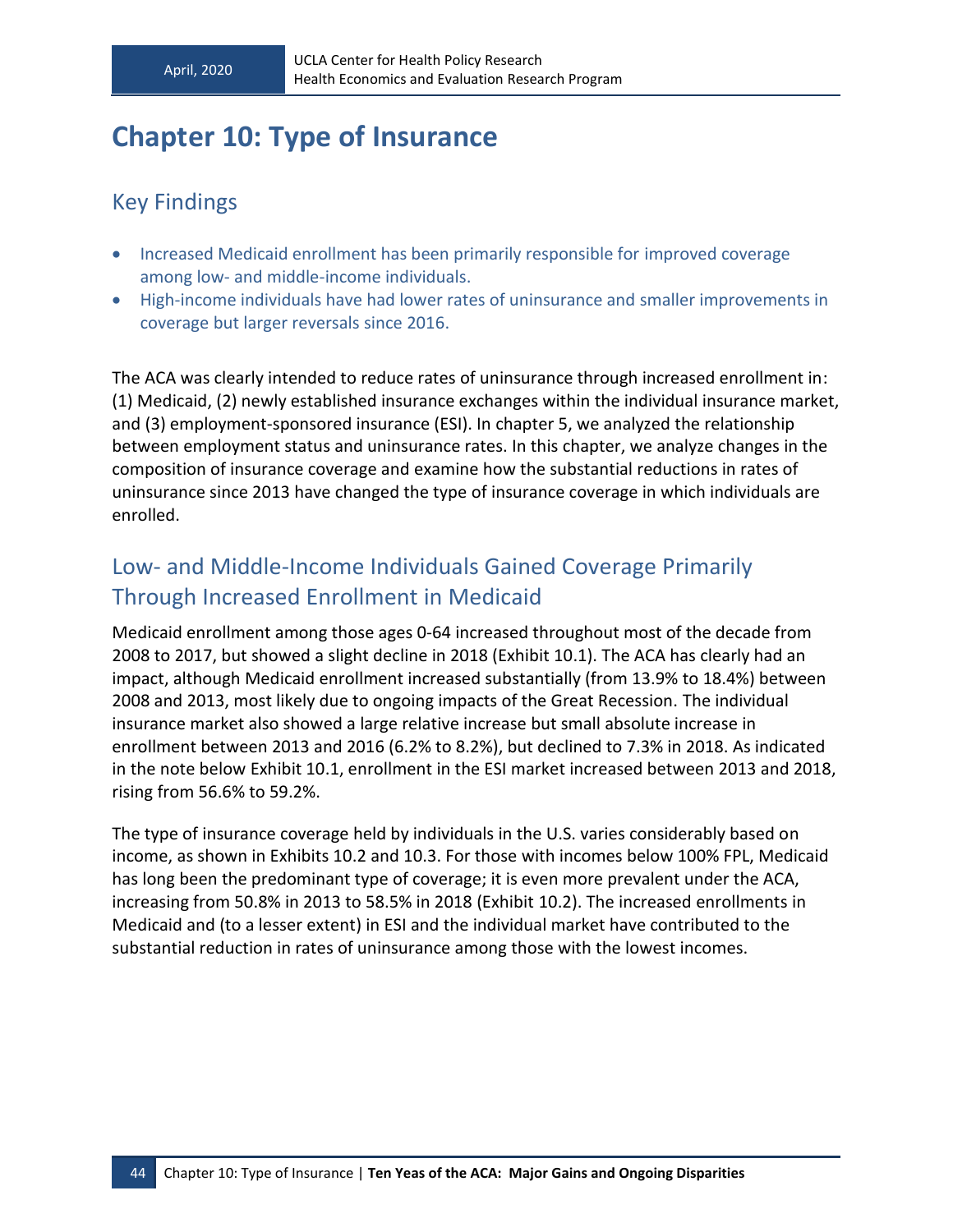![](_page_54_Figure_2.jpeg)

Exhibit 10.1. Type of Insurance Coverage for Individuals Ages 0-64, 2008-2018

Notes: Employer-sponsored insurance (ESI) covered 60.9% of the 0-64 population in 2008, 56.6% in 2013, and 59.2% in 2018. These figures were excluded to prevent distortion of the exhibit's scale. Medicaid and Medicare enrollment are combined in this analysis, but Medicare enrollment was relatively constant during this period. Source: Authors' analysis of American Community Survey data

![](_page_54_Figure_5.jpeg)

Exhibit 10.2. Type of Insurance Coverage for Those Ages 0-64 With Incomes Below 100% FPL, 2008-2018

Notes: FPL = federal poverty level

Employer-sponsored insurance (ESI) covered 16.6% of the 0-64 population with incomes below 100% FPL in 2008, 15.3% in 2013, and 16.9% in 2018.

Source: Authors' analysis of American Community Survey data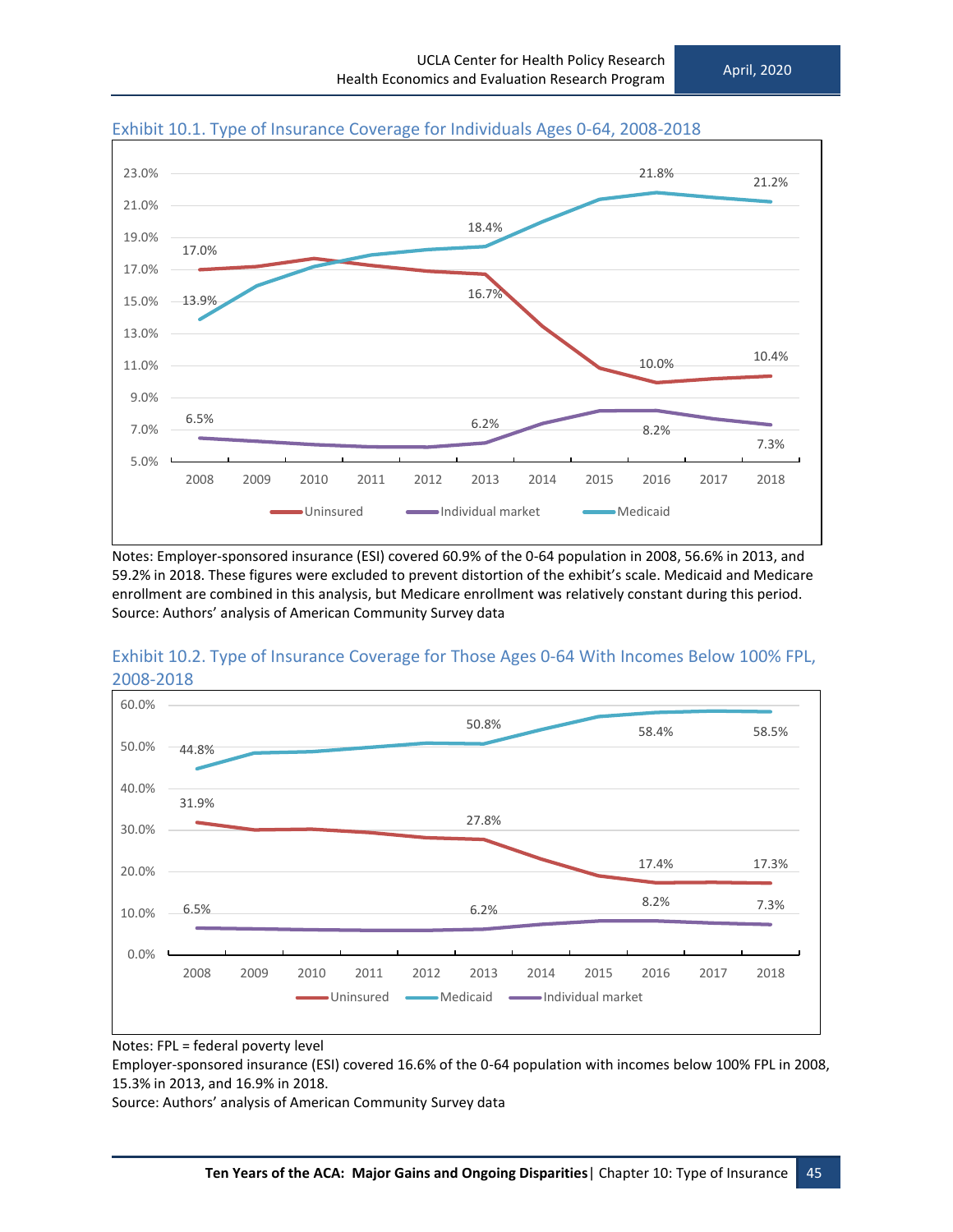For individuals with incomes of 100%-399% FPL, increased enrollment in Medicaid also played a major role in reducing their rates of uninsurance, along with increased enrollment in the individual market (Exhibit 10.3). This is somewhat surprising, because even in expansion states, Medicaid eligibility for newly eligible adults extends only up to 138% FPL. This income group also experienced reduced enrollment in the individual market and higher rates of uninsurance since 2016. In addition, as indicated in the note for Exhibit 10.3, this group experienced a slight overall decline in ESI between 2008 and 2018, decreasing from 55.8% to 51.9%.

![](_page_55_Figure_3.jpeg)

Exhibit 10.3. Type of Insurance Coverage for Those Ages 0-64 With Incomes of 100%-399% FPL, 2008-2018

Notes: FPL = Federal poverty level

Employer-sponsored insurance (ESI) covered 55.8% of the 0-64 population with incomes of 100%-399% FPL in 2008, 52.4% in 2013, and 51.9% in 2018.

<span id="page-55-0"></span>Source: Authors' analysis of American Community Survey data

### Since 2008, ESI Has Remained Constant for Four out of Five High-Income Individuals

Although not shown here, our analysis of individuals with incomes of 400% FPL and above indicated remarkable stability during the period from 2008 to 2018. ESI is by far the most predominant form of insurance for this income group and has been essentially constant, ranging between 81.4% and 82.4% for this entire period. Enrollment in the individual market increased from 6.0% in 2013 to 8.7% in 2016, then declined to 7.7% in 2018. The rate of uninsurance for this income group declined from 5.9% in 2013 to 3.6% in 2016, but then rose to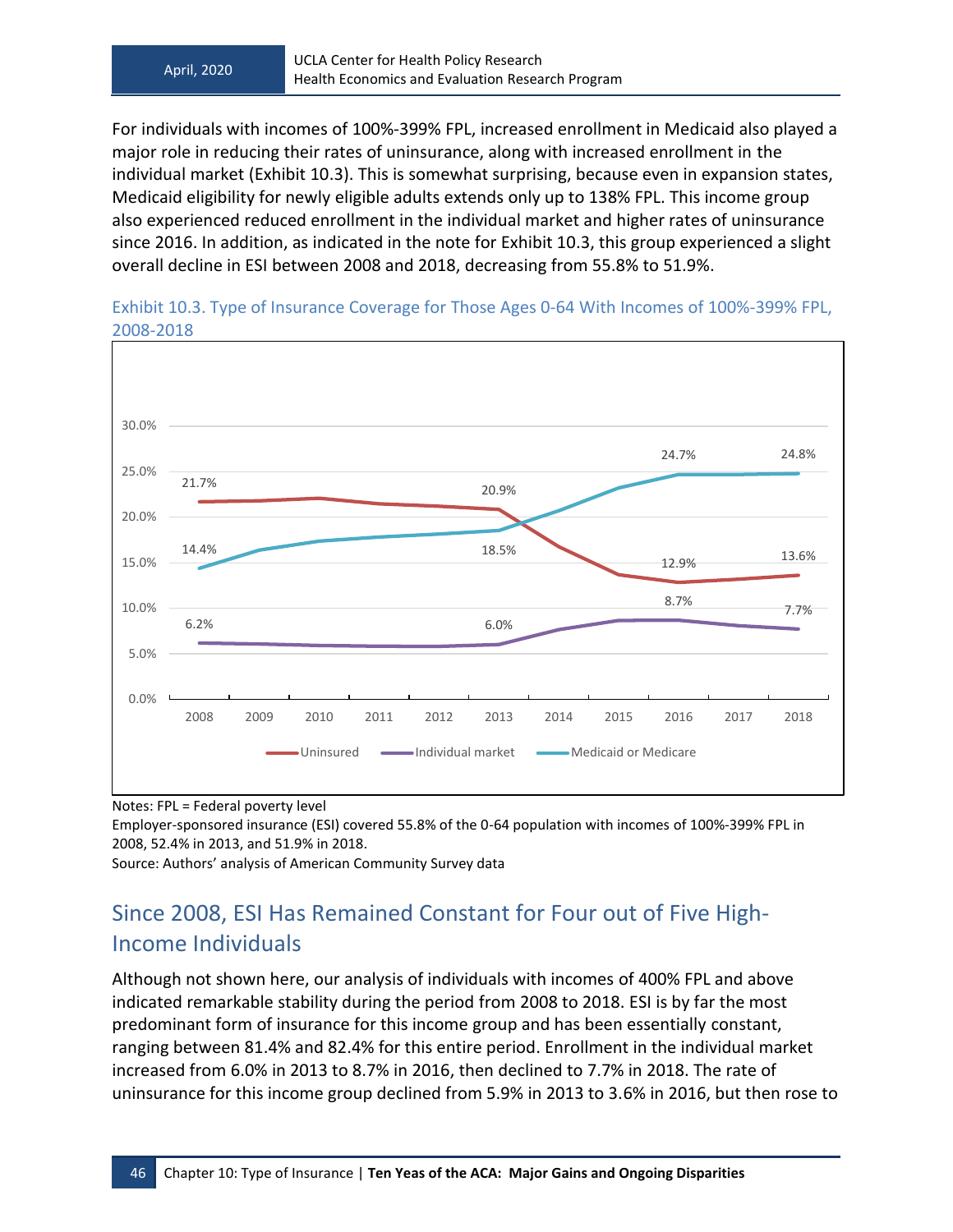4.3% in 2018. Clearly, the ACA — which was intended to target benefits to those below 400% FPL and to leave the ESI large-group market largely intact — has had minimal impact on the insurance coverage of those with higher incomes.

#### <span id="page-56-0"></span>**Conclusions**

As intended, the ACA has substantially reduced rates of uninsurance through increased enrollment in state Medicaid, even in nonexpansion states, and  $-$  to a lesser extent  $-$  has increased enrollment in the individual insurance market. Of course, since our focus was solely on changes in enrollment rates, our study does not measure the financial benefit accruing to those who now receive subsidies to enroll in the individual market.

Overall, the ESI market remained relatively stable between 2008 and 2018. There are many potential explanations and offsetting trends that may account for this, including the ongoing recovery from the Great Recession and increasing minimum wage rates through the country, as well as requirements under the ACA for large employers to provide coverage for full-time employees or pay a tax penalty. What is clear, however, is that the ACA has not led to a significant displacement of ESI; the substantial growth in Medicaid enrollment and the growth in the individual market have not come at the expense of substantial reductions in ESI enrollment.

Finally, our analysis of differences in type of insurance coverage by income group reinforces the conclusion that there are persistent disparities in insurance coverage based primarily on income. Those with low incomes rely predominantly on public programs, those with high incomes rely almost exclusively on ESI, and those in the middle rely on both but are increasingly reliant on public programs.